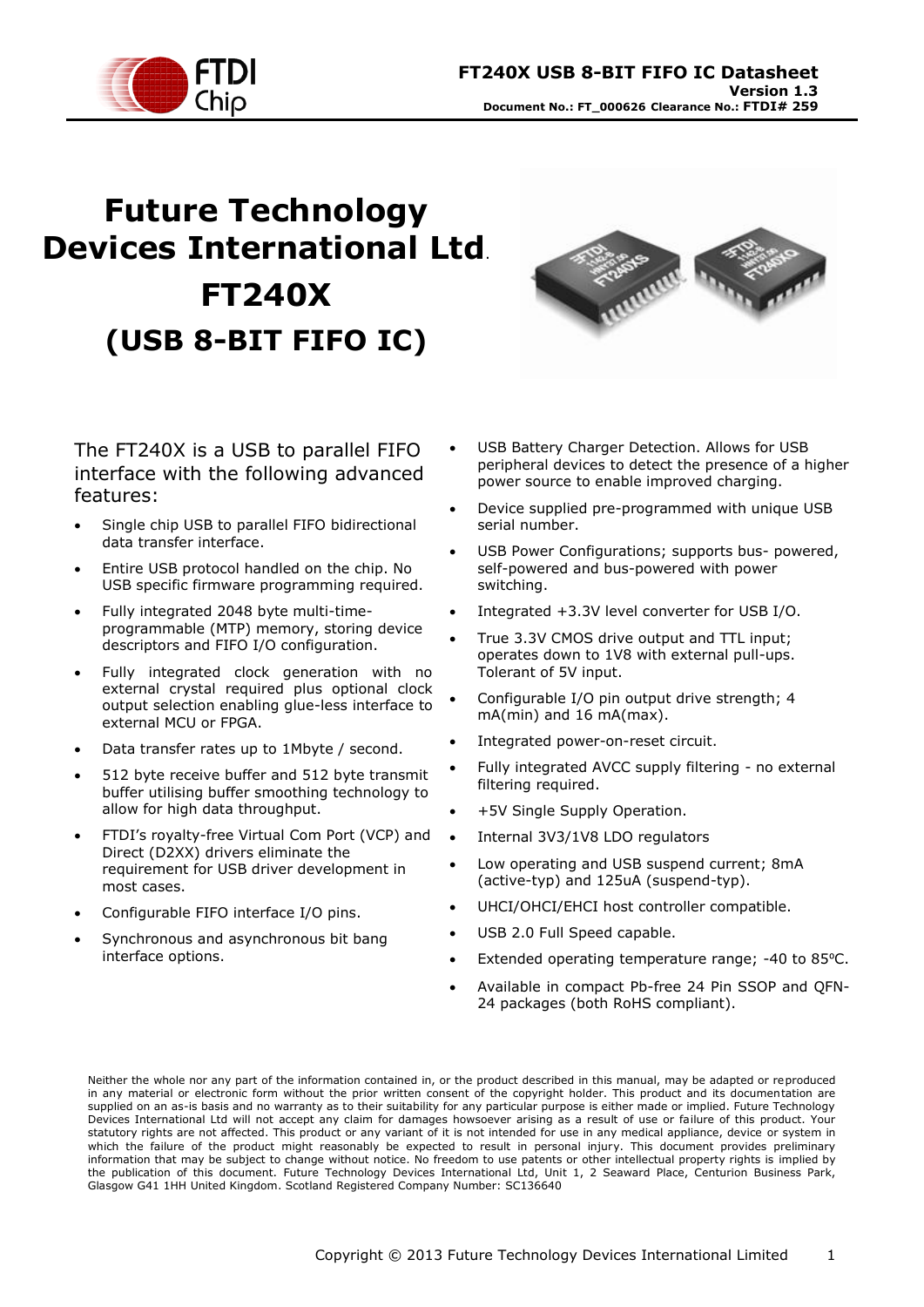

### <span id="page-1-0"></span>**1 Typical Applications**

- Upgrading Legacy Peripherals to USB
- Utilising USB to add system modularity
- Incorporate USB interface to enable PC transfers for development system communication
- Cellular and Cordless Phone USB data transfer cables and interfaces
- Interfacing MCU/PLD/FPGA based designs to USB
- USB Audio and Low Bandwidth Video data transfer
- USB Smart Card Readers

# <span id="page-1-1"></span>**1.1 Driver Support**

#### **Royalty free VIRTUAL COM PORT (VCP) DRIVERS for...**

- Windows 8 32,64-bit
- Windows 7 32,64-bit
- Windows Vista and Vista 64-bit
- Windows XP and XP 64-bit
- Windows XP Embedded
- Server 2003, XP and Server 2008
- Windows CE 4.2, 5.0 and 6.0
- Mac OS-X
- Linux 3.2 and greater
- Android
- USB Industrial Control
- USB MP3 Player Interface
- USB FLASH Card Reader and Writers
- Set Top Box PC USB interface
- USB Digital Camera Interface
- USB Software and Hardware Encryption Dongles
- USB Instrumentation
- USB dongle implementations for Software/ Hardware Encryption and Wireless Modules
- Provides detection of dedicated charging ports for charging batteries in portable devices.

#### **Royalty free D2XX** *Direct* **Drivers (USB Drivers + DLL S/W Interface)**

- Windows 8 32,64-bit
- Windows 7 32,64-bit
- Windows Vista and Vista 64-bit
- Windows XP and XP 64-bit
- Windows XP Embedded
- Server 2003, XP and Server 2008
- Windows CE 4.2, 5.0 and 6.0
- Mac OS-X
- Linux 2.6 and greater
- Android

The drivers listed above are all available to download for free from [FTDI website](http://www.ftdichip.com/) [\(www.ftdichip.com\)](file://glaspssv1/General/Engineering/Engineering%20_Documents/DS_FT245R/DS_FT245R_200/www.ftdichip.com). Various 3rd party drivers are also available for other operating systems - see [FTDI website](http://www.ftdichip.com/) [\(www.ftdichip.com\)](http://www.ftdichip.com/) for details. For driver installation, please refer to the application note [AN232B-10.](http://ftdichip.com/Documents/AppNotes/AN232B-10_Advanced_Driver_Options.pdf)

For driver installation, please refer to <http://www.ftdichip.com/Documents/InstallGuides.htm>

### <span id="page-1-2"></span>**1.2 Part Numbers**

| Part Number | Package     |
|-------------|-------------|
| FT240XQ-x   | 24 Pin QFN  |
| FT240XS-x   | 24 Pin SSOP |

Note: Packaging codes for x is:

-R: Taped and Reel, (SSOP is 3,000pcs per reel, QFN is 5,000pcs per reel).

- U: Tube packing, 58pcs per tube (SSOP only)

- T: Tray packing, 490pcs per tray (QFN only)

For example: FT240XQ-R is 5,000pcs taped and reel packing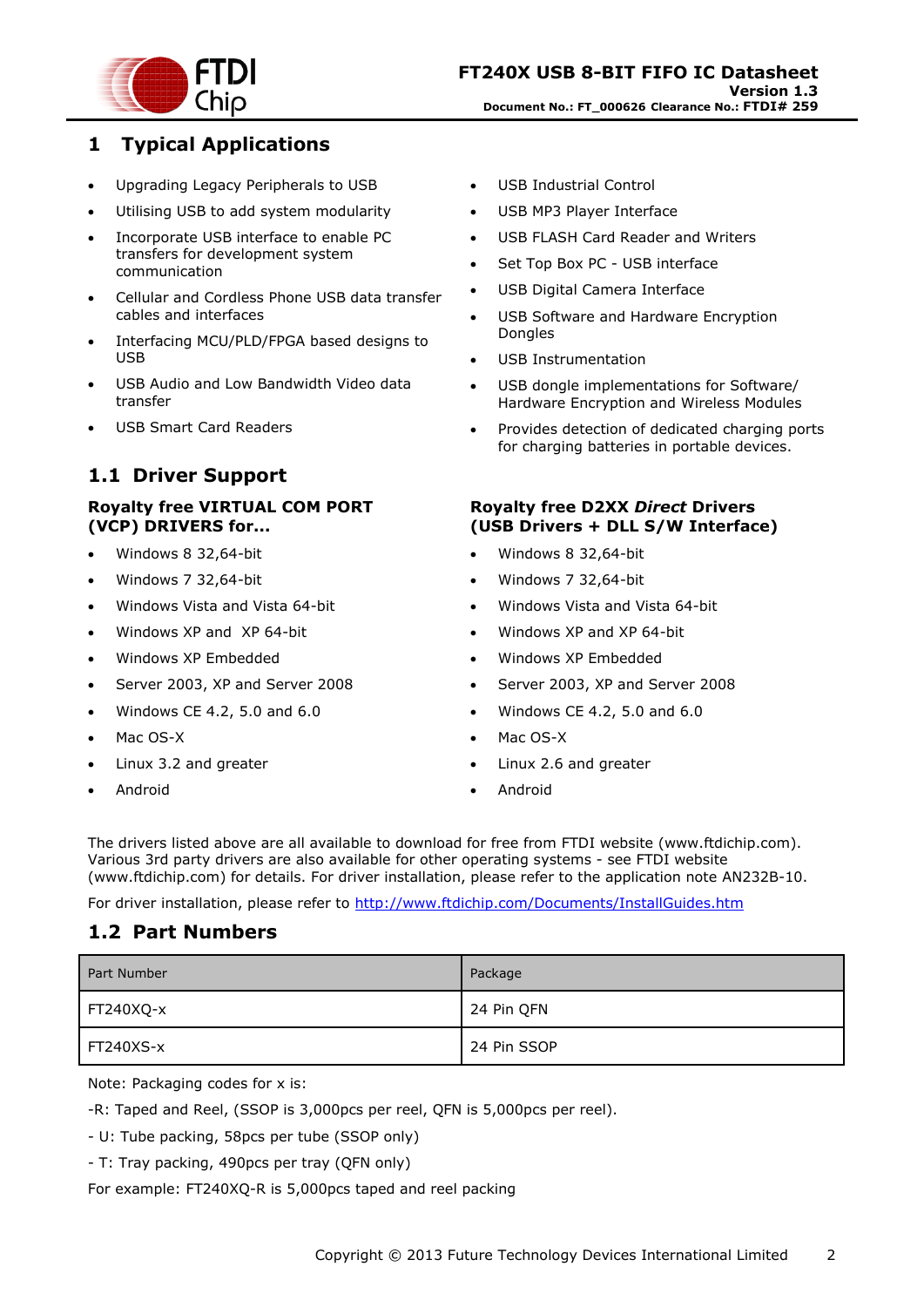

# <span id="page-2-0"></span>**1.3 USB Compliant**

The FT240X is fully compliant with the USB 2.0 specification and has been given the USB-IF Test-ID (TID) 40001466 (Rev D).

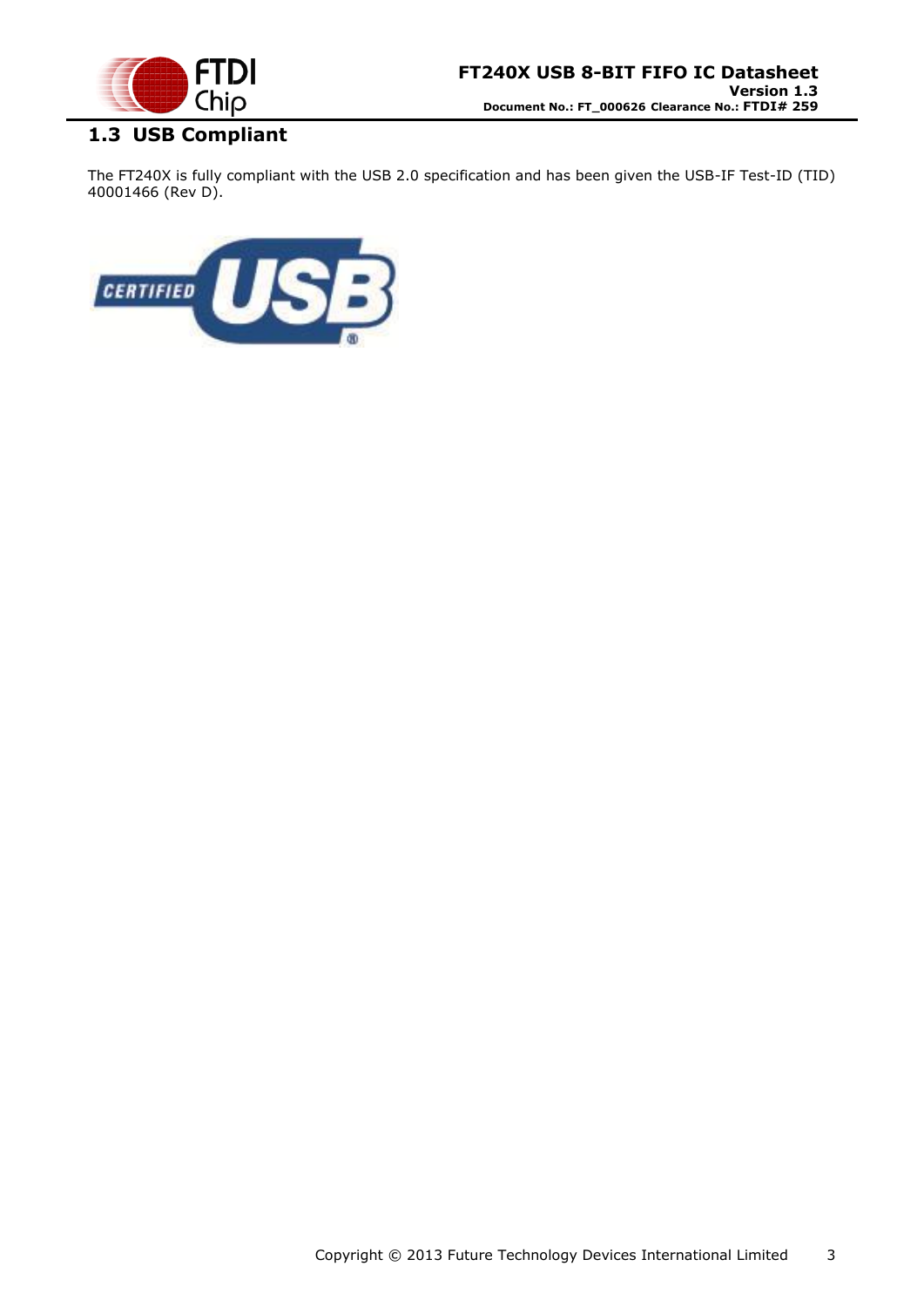

<span id="page-3-0"></span>**2 FT240X Block Diagram**



#### <span id="page-3-1"></span>**Figure 2.1 FT240X Block Diagram**

For a description of each function please refer to Section 4.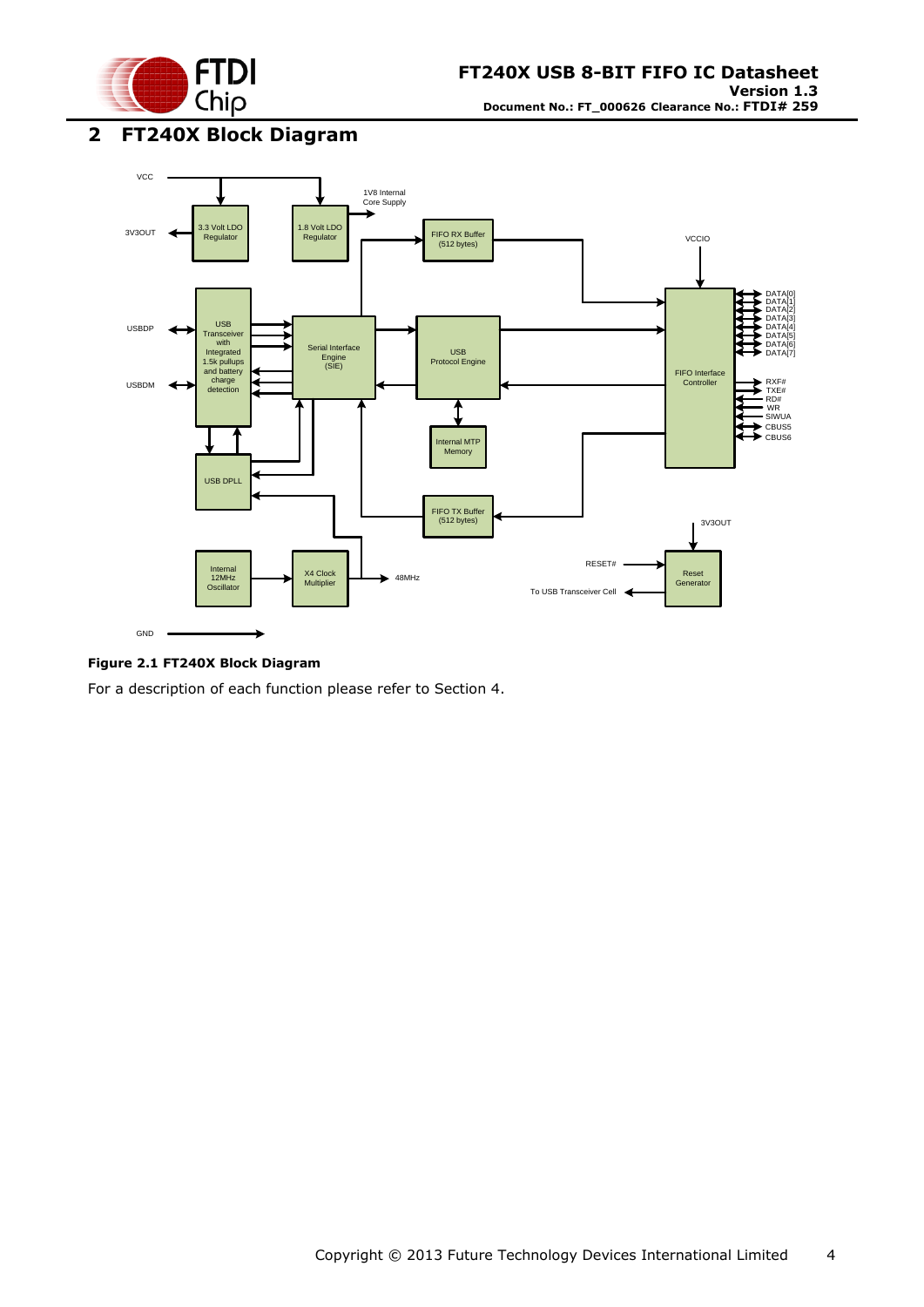

# **Table of Contents**

| $\mathbf{1}$            |                                                        |
|-------------------------|--------------------------------------------------------|
| 1.1                     |                                                        |
| 1.2                     |                                                        |
| 1.3                     |                                                        |
| $\overline{\mathbf{2}}$ |                                                        |
| 3                       |                                                        |
| 3.1                     |                                                        |
| 3.2                     |                                                        |
| 3.3                     |                                                        |
| 3.4                     |                                                        |
| 3.5                     |                                                        |
| 3.6                     |                                                        |
| 3.7                     |                                                        |
| 4                       |                                                        |
| 4.1                     |                                                        |
| 4.2                     |                                                        |
| 5                       |                                                        |
| 5.1                     |                                                        |
| 5.2                     |                                                        |
| 5.3                     |                                                        |
| 5.4                     |                                                        |
| 5.5                     |                                                        |
| 6                       |                                                        |
| 6.1                     |                                                        |
| 6.2                     |                                                        |
| 6.3                     | USB Bus Powered with Power Switching Configuration  24 |
| 7                       |                                                        |
| 7.1                     |                                                        |
| 7.2                     |                                                        |
| 8                       |                                                        |
| 8.1                     |                                                        |
| 8.2                     |                                                        |
| 8.2.1                   |                                                        |
| 8.3                     |                                                        |
| 9                       |                                                        |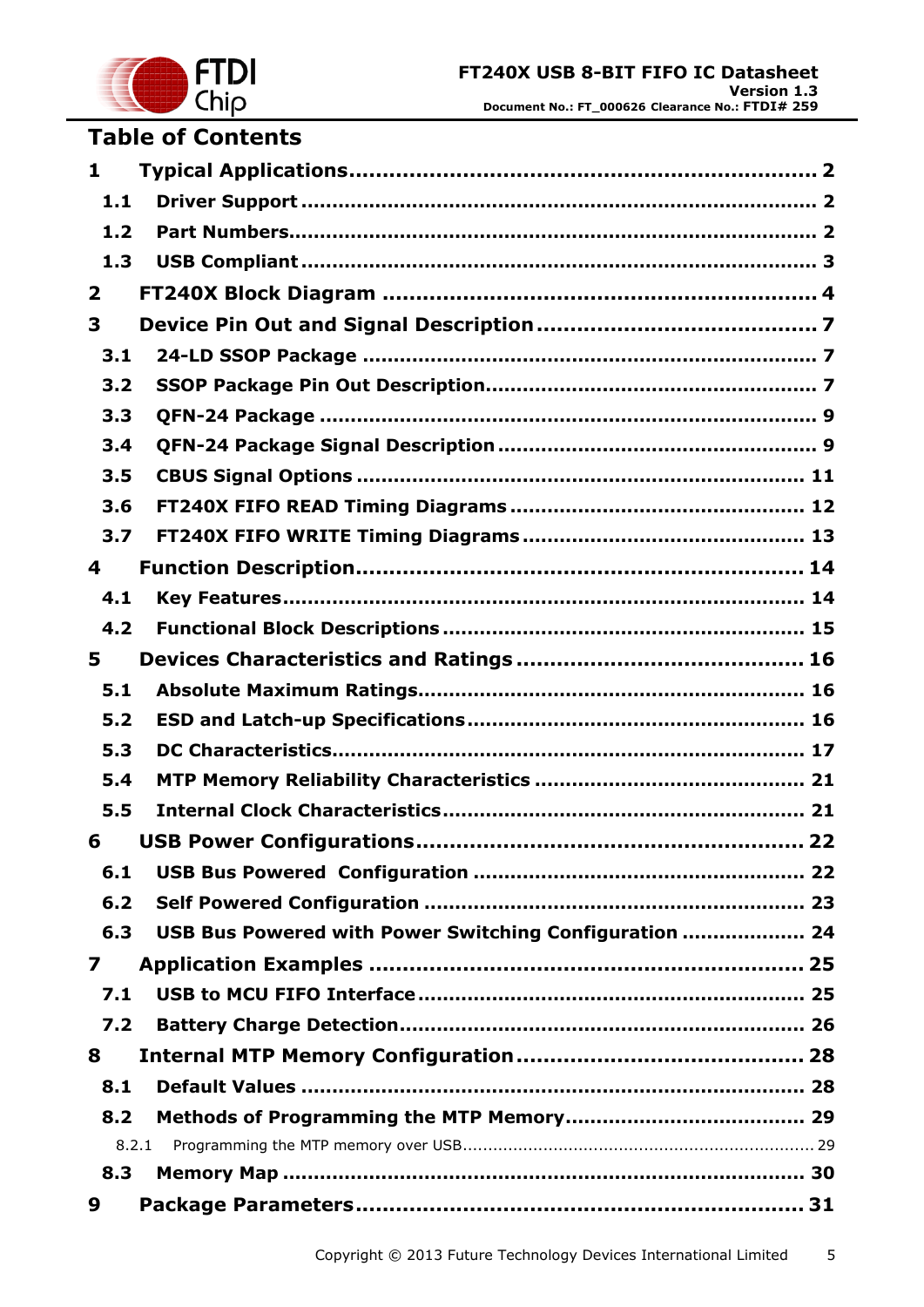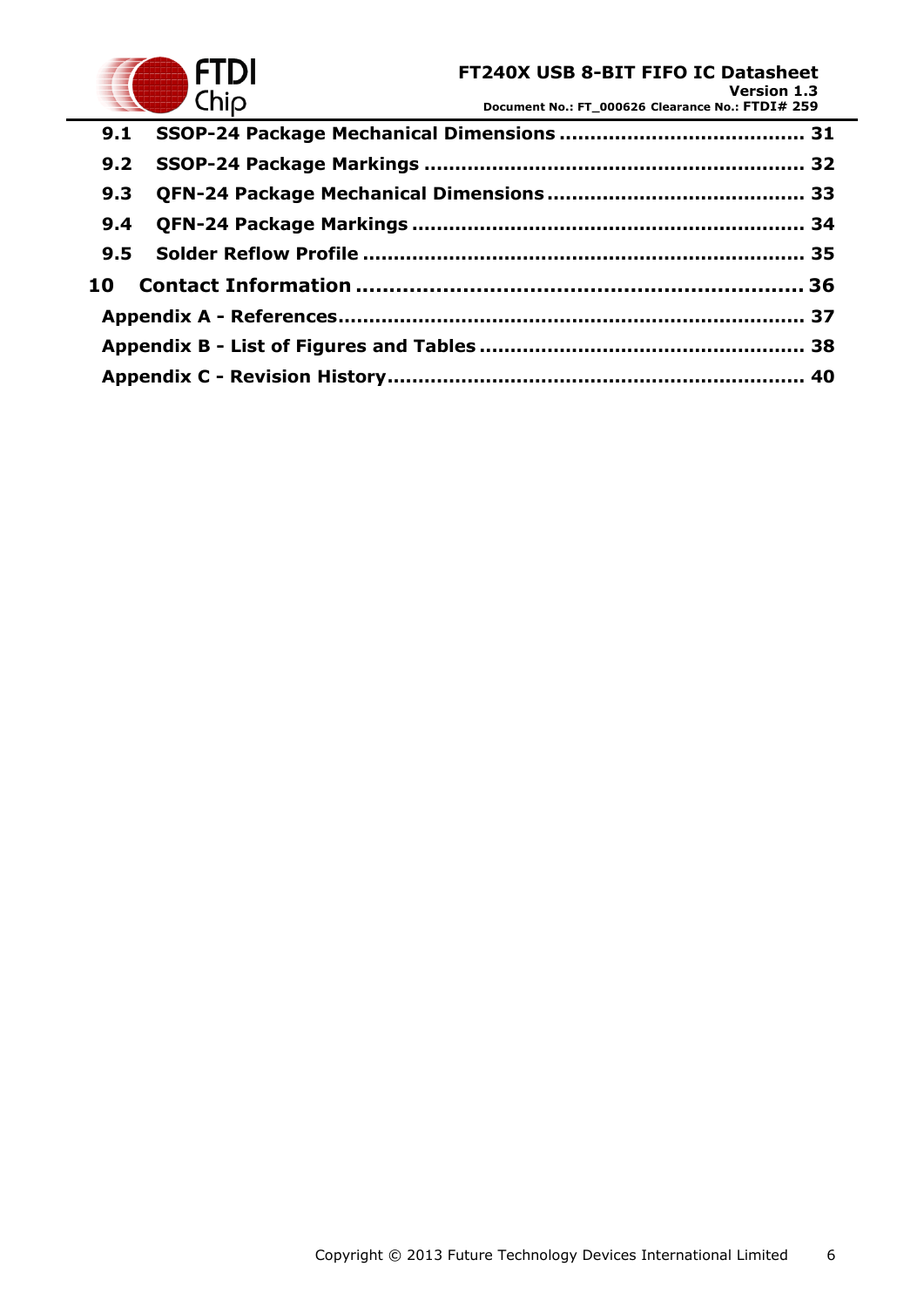

### <span id="page-6-0"></span>**3 Device Pin Out and Signal Description**

### <span id="page-6-1"></span>**3.1 24-LD SSOP Package**



<span id="page-6-3"></span>**Figure 3.1 SSOP Package Pin Out and Schematic Symbol**

## <span id="page-6-2"></span>**3.2 SSOP Package Pin Out Description**

Note: The convention used throughout this document for active low signals is the signal name followed by a #

|              | <b>Type</b> | <b>Description</b>                                                         |  |
|--------------|-------------|----------------------------------------------------------------------------|--|
| <b>USBDP</b> | I/O         | USB Data Signal Plus, incorporating $1.5k\Omega$ pull up resistor to 3.3V. |  |
| <b>USBDM</b> | I/O         | USB Data Signal Minus.                                                     |  |
|              |             |                                                                            |  |

<span id="page-6-4"></span>**Table 3.1 USB Interface Group**

| Pin No. | <b>Name</b>         | <b>Type</b> | <b>Description</b>                                                                                                               |  |
|---------|---------------------|-------------|----------------------------------------------------------------------------------------------------------------------------------|--|
| 3       | <b>VCCIO</b>        | <b>PWR</b>  | 1V8 - 3V3 supply for the IO cells                                                                                                |  |
| 6, 19   | <b>GND</b>          | <b>PWR</b>  | Device ground supply pins                                                                                                        |  |
| 15      | $***$<br>3V3OUT     | Output      | 3V3 output at 50mA. May be used to power VCCIO.<br>When VCC is 3V3; pin 15 is an input pin and should be connected to pin<br>18. |  |
| 18      | $***$<br><b>VCC</b> | <b>PWR</b>  | +5V (or 3V3) supply to the device core.                                                                                          |  |
| 17      | <b>VCORE</b>        | <b>PWR</b>  | +1V8 Output. May be left unterminated                                                                                            |  |

<span id="page-6-5"></span>**Table 3.2 Power and Ground Group**

\*\* If VCC is 3V3 then 3V3OUT must also be driven with 3V3 input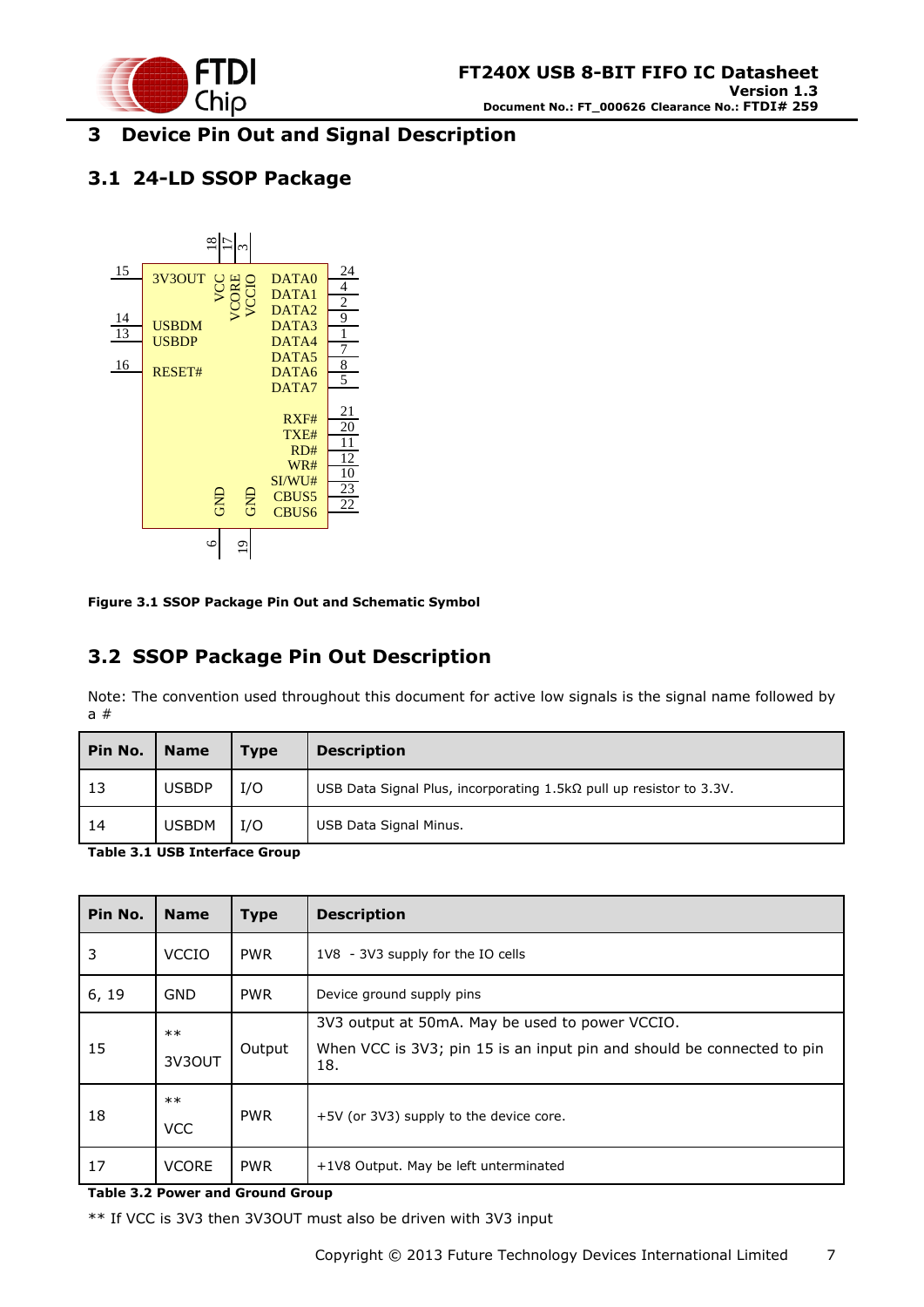

**Version 1.3**

**Document No.: FT\_000626 Clearance No.: FTDI# 259**

<span id="page-7-1"></span>

| Pin No. | <b>Name</b>                                 | <b>Type</b> | <b>Description</b>                                                                                                                                                                                                                                                                                                                                                                                                                                                                                                                                         |  |  |
|---------|---------------------------------------------|-------------|------------------------------------------------------------------------------------------------------------------------------------------------------------------------------------------------------------------------------------------------------------------------------------------------------------------------------------------------------------------------------------------------------------------------------------------------------------------------------------------------------------------------------------------------------------|--|--|
| 16      | RESET#                                      | Input       | Active low reset pin. This can be used by an external device to reset the<br>FT240X. If not required can be left unconnected, or pulled up to VCC.                                                                                                                                                                                                                                                                                                                                                                                                         |  |  |
| 10      | SIWU#                                       | Input       | Active low input. May be used to flush the IC buffer back to the PC (Send<br>Immediate) or if the PC is in suspend mode it can be used as a Wake Up<br>signal.                                                                                                                                                                                                                                                                                                                                                                                             |  |  |
| 23      | CBUS5                                       | I/O         | Configurable CBUS I/O Pin. Function of this pin is configured in the<br>device MTP memory. See CBUS Signal Options, Table 3.9.                                                                                                                                                                                                                                                                                                                                                                                                                             |  |  |
| 22      | CBUS6                                       | I/O         | Configurable CBUS I/O Pin. Function of this pin is configured in the<br>device MTP memory. See CBUS Signal Options, Table 3.9.                                                                                                                                                                                                                                                                                                                                                                                                                             |  |  |
|         | <b>Table 3.3 Miscellaneous Signal Group</b> |             |                                                                                                                                                                                                                                                                                                                                                                                                                                                                                                                                                            |  |  |
| Pin No. | <b>Name</b>                                 | <b>Type</b> | <b>Description</b>                                                                                                                                                                                                                                                                                                                                                                                                                                                                                                                                         |  |  |
| 24      | D <sub>0</sub>                              | I/O         | FIFO Data Bus Bit 0                                                                                                                                                                                                                                                                                                                                                                                                                                                                                                                                        |  |  |
| 4       | D1                                          | I/O         | FIFO Data Bus Bit 1                                                                                                                                                                                                                                                                                                                                                                                                                                                                                                                                        |  |  |
| 2       | D <sub>2</sub>                              | I/O         | FIFO Data Bus Bit 2                                                                                                                                                                                                                                                                                                                                                                                                                                                                                                                                        |  |  |
| 9       | D <sub>3</sub>                              | I/O         | FIFO Data Bus Bit 3                                                                                                                                                                                                                                                                                                                                                                                                                                                                                                                                        |  |  |
| 1       | D <sub>4</sub>                              | I/O         | FIFO Data Bus Bit 4                                                                                                                                                                                                                                                                                                                                                                                                                                                                                                                                        |  |  |
| 7       | D <sub>5</sub>                              | I/O         | FIFO Data Bus Bit 5                                                                                                                                                                                                                                                                                                                                                                                                                                                                                                                                        |  |  |
| 8       | D6                                          | I/O         | FIFO Data Bus Bit 6                                                                                                                                                                                                                                                                                                                                                                                                                                                                                                                                        |  |  |
| 5       | D7                                          | I/O         | FIFO Data Bus Bit 7                                                                                                                                                                                                                                                                                                                                                                                                                                                                                                                                        |  |  |
| 11      | RD#                                         | Input       | Enables the current FIFO data byte on D0D7 when low. Fetched the next FIFO<br>data byte (if available) from the receive FIFO buffer when RD# goes from high to<br>low. See Section 3.6 for timing diagram.                                                                                                                                                                                                                                                                                                                                                 |  |  |
| 12      | <b>WR</b>                                   | Input       | Writes the data byte on the D0D7 pins into the transmit FIFO buffer when WR<br>goes from high to low. See Section 3.7 for timing diagram.                                                                                                                                                                                                                                                                                                                                                                                                                  |  |  |
| 20      | TXE#                                        | Output      | When high, do not write data into the FIFO. When low, data can be written into<br>the FIFO by strobing WR high, then low. During reset this signal pin is tri-state.<br>See Section 3.7 for timing diagram.                                                                                                                                                                                                                                                                                                                                                |  |  |
| 21      | RXF#                                        | Output      | When high, do not read data from the FIFO. When low, there is data available in<br>the FIFO which can be read by strobing RD# low, then high again. During reset<br>this signal pin is tri-state. See Section 3.6 for timing diagram.<br>If the Remote Wakeup option is enabled in the internal MTP memory, during USB<br>suspend mode (PWREN# = 1) RXF# becomes an input. This can be used to wake<br>up the USB host from suspend mode by strobing this pin low for a minimum of<br>20ms which will cause the device to request a resume on the USB bus. |  |  |

<span id="page-7-2"></span>**Table 3.4 FIFO Interface Group (see note 2)**

<span id="page-7-0"></span>Notes:

When used in Input Mode, the input pins are pulled to VCCIO via internal 200kΩ resistors. These pins can be programmed to gently pull low during USB suspend (PWREN# = "1") by setting an option in the internal MTP memory.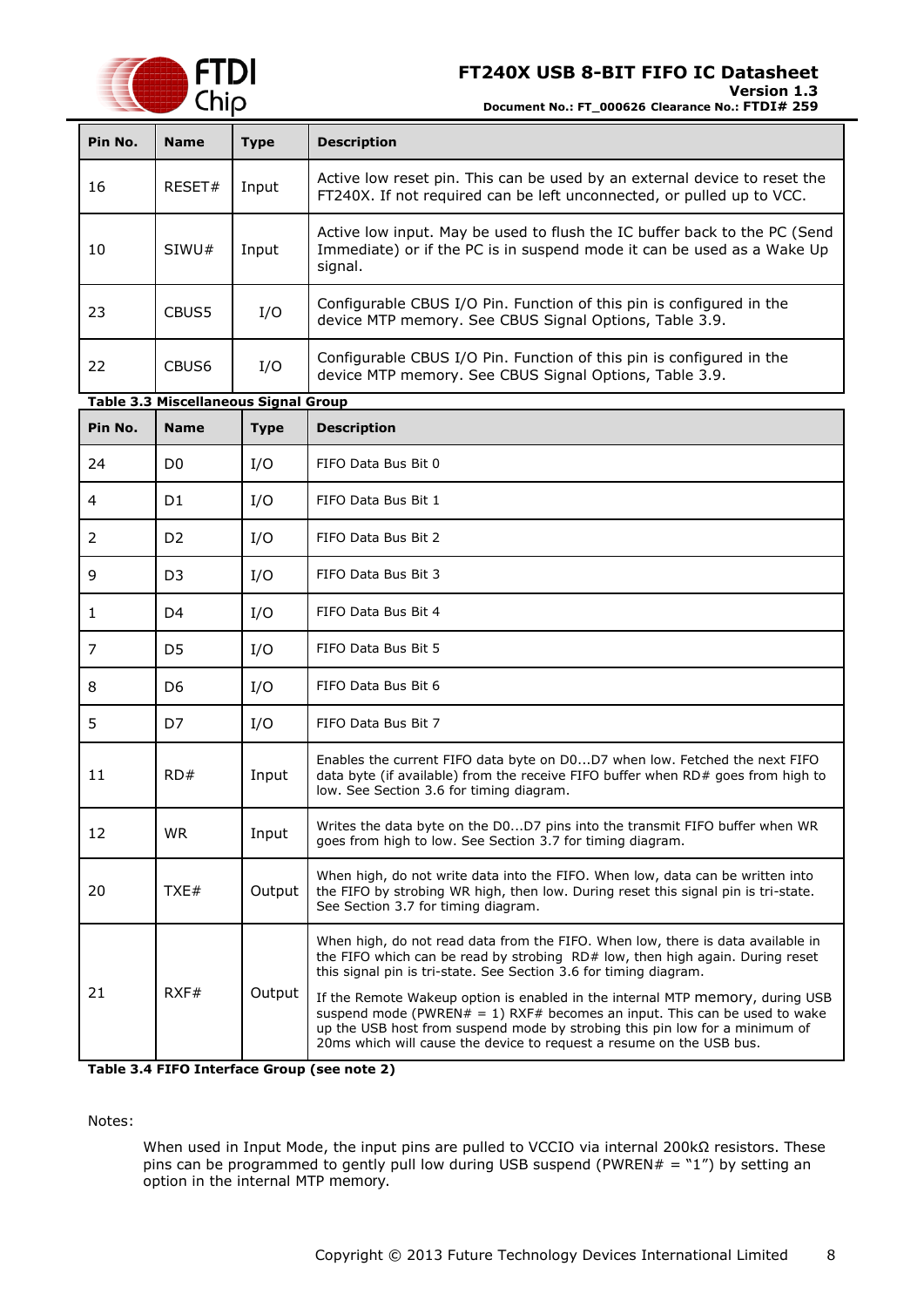

<span id="page-8-0"></span>**3.3 QFN-24 Package**



#### <span id="page-8-2"></span>**Figure 3.2 QFN-24 Package Pin Out and schematic symbol**

### <span id="page-8-1"></span>**3.4 QFN-24 Package Signal Description**

Note: The convention used throughout this document for active low signals is the signal name followed by a #

| Pin No. | <b>Name</b>  | Type | <b>Description</b>                                                         |  |
|---------|--------------|------|----------------------------------------------------------------------------|--|
| 10      | <b>USBDP</b> | I/O  | USB Data Signal Plus, incorporating $1.5k\Omega$ pull up resistor to 3.3V. |  |
| 11      | <b>USBDM</b> | I/O  | USB Data Signal Minus.                                                     |  |

<span id="page-8-3"></span>**Table 3.5 USB Interface Group**

| Pin No. | <b>Name</b>         | <b>Type</b> | <b>Description</b>                                                                                                               |  |
|---------|---------------------|-------------|----------------------------------------------------------------------------------------------------------------------------------|--|
| 24      | <b>VCCIO</b>        | <b>PWR</b>  | 1V8 - 3V3 supply for the IO cells                                                                                                |  |
| 3, 16   | <b>GND</b>          | <b>PWR</b>  | Device ground supply pins                                                                                                        |  |
| 12      | $***$<br>3V3OUT     | Output      | 3V3 output at 50mA. May be used to power VCCIO.<br>When VCC is 3V3; pin 12 is an input pin and should be connected to<br>pin 15. |  |
| 15      | $***$<br><b>VCC</b> | <b>PWR</b>  | +5V (or 3V3) supply to the device core.                                                                                          |  |
| 14      | <b>VCORE</b>        | <b>PWR</b>  | +1V8 Output. May be left unterminated                                                                                            |  |

<span id="page-8-4"></span>**Table 3.6 Power and Ground Group**

\*Pin 25 is the centre pad on package base. Connect to GND.

\*\*If VCC is 3V3 then 3V3OUT must also be driven with 3V3 input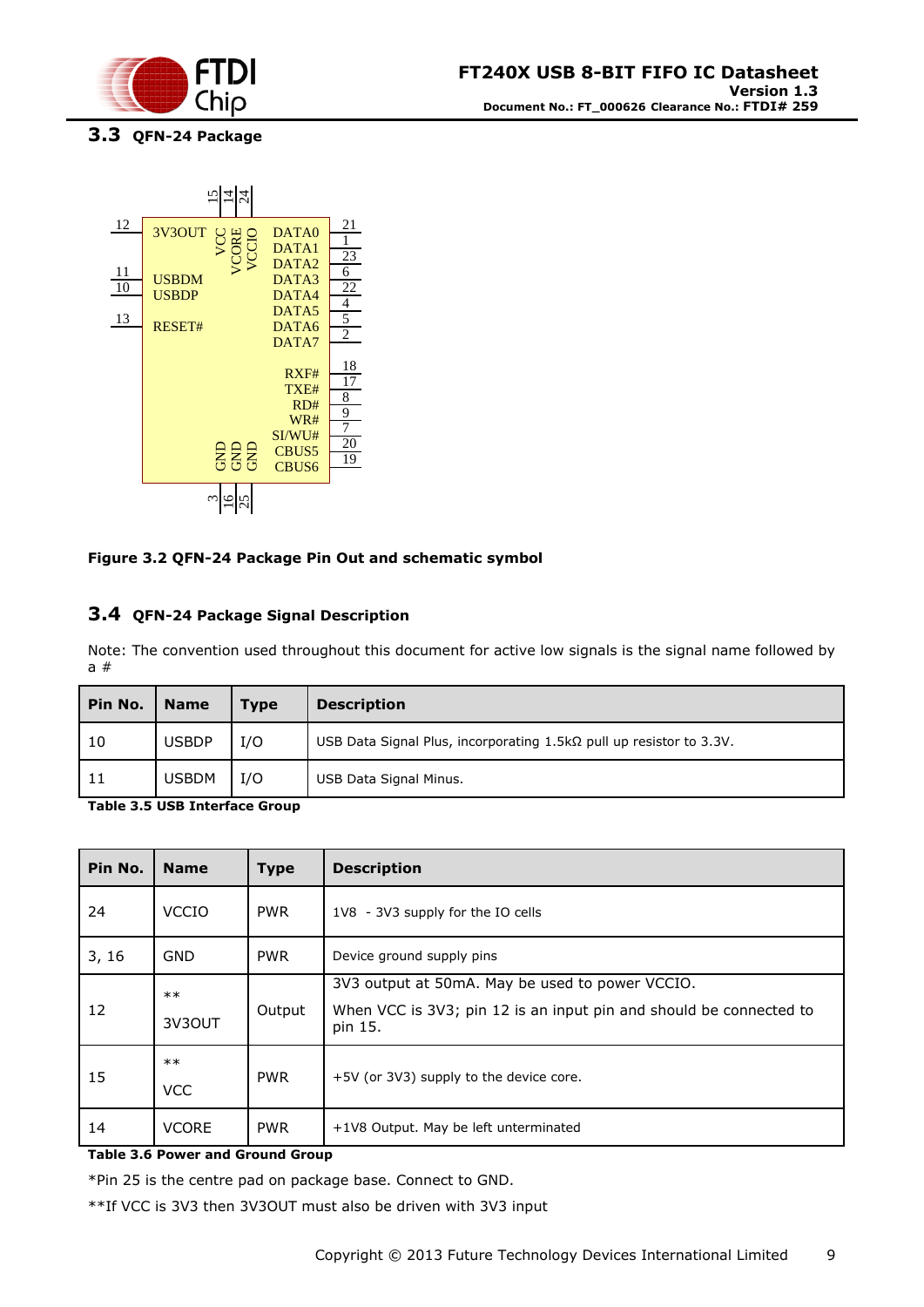

**Version 1.3**

**Document No.: FT\_000626 Clearance No.: FTDI# 259**

| Pin No. | <b>Name</b> | <b>Type</b> | <b>Description</b>                                                                                                                                             |  |  |  |
|---------|-------------|-------------|----------------------------------------------------------------------------------------------------------------------------------------------------------------|--|--|--|
| 13      | RESET#      | Input       | Active low reset pin. This can be used by an external device to reset the<br>FT240X. If not required can be left unconnected, or pulled up to VCC.             |  |  |  |
|         | SIWU#       | Input       | Active low input. May be used to flush the IC buffer back to the PC (Send<br>Immediate) or if the PC is in suspend mode it can be used as a Wake Up<br>signal. |  |  |  |
| 20      | CBUS5       | I/O         | Configurable CBUS I/O Pin. Function of this pin is configured in the<br>device MTP memory. See CBUS Signal Options, Table 3.9.                                 |  |  |  |
| 19      | CBUS6       | I/O         | Configurable CBUS I/O Pin. Function of this pin is configured in the<br>device MTP memory. See CBUS Signal Options, Table 3.9.                                 |  |  |  |

<span id="page-9-0"></span>**Table 3.7 Miscellaneous Signal Group**

| Pin No. | <b>Name</b>    | <b>Type</b> | <b>Description</b>                                                                                                                                                                                                                                                                                                |  |
|---------|----------------|-------------|-------------------------------------------------------------------------------------------------------------------------------------------------------------------------------------------------------------------------------------------------------------------------------------------------------------------|--|
| 21      | D <sub>0</sub> | I/O         | FIFO Data Bus Bit 0                                                                                                                                                                                                                                                                                               |  |
| 1       | D <sub>1</sub> | I/O         | FIFO Data Bus Bit 1                                                                                                                                                                                                                                                                                               |  |
| 23      | D <sub>2</sub> | I/O         | FIFO Data Bus Bit 2                                                                                                                                                                                                                                                                                               |  |
| 6       | D <sub>3</sub> | I/O         | FIFO Data Bus Bit 3                                                                                                                                                                                                                                                                                               |  |
| 22      | D4             | I/O         | FIFO Data Bus Bit 4                                                                                                                                                                                                                                                                                               |  |
| 4       | D <sub>5</sub> | I/O         | FIFO Data Bus Bit 5                                                                                                                                                                                                                                                                                               |  |
| 5       | D <sub>6</sub> | I/O         | FIFO Data Bus Bit 6                                                                                                                                                                                                                                                                                               |  |
| 2       | D7             | I/O         | FIFO Data Bus Bit 7                                                                                                                                                                                                                                                                                               |  |
| 8       | RD#            | Input       | Enables the current FIFO data byte on D0D7 when low. Fetched the next FIFO<br>data byte (if available) from the receive FIFO buffer when RD# goes from high to<br>low. See Section 3.6 for timing diagram.                                                                                                        |  |
| 9       | <b>WR</b>      | Input       | Writes the data byte on the D0D7 pins into the transmit FIFO buffer when WR<br>goes from high to low. See Section 3.7 for timing diagram.                                                                                                                                                                         |  |
| 17      | TXE#           | Output      | When high, do not write data into the FIFO. When low, data can be written into<br>the FIFO by strobing WR high, then low. During reset this signal pin is tri-state.<br>See Section 3.7 for timing diagram.                                                                                                       |  |
| 18      |                |             | When high, do not read data from the FIFO. When low, there is data available in<br>the FIFO which can be read by strobing RD# low, then high again. During reset<br>this signal pin is tri-state. See Section 3.6 for timing diagram.                                                                             |  |
|         | RXF#           | Output      | If the Remote Wakeup option is enabled in the internal MTP memory, during USB<br>suspend mode (PWREN# = 1) RXF# becomes an input. This can be used to wake<br>up the USB host from suspend mode by strobing this pin low for a minimum of<br>20ms which will cause the device to request a resume on the USB bus. |  |

<span id="page-9-1"></span>**Table 3.8 FIFO Interface Group (see note 2)**

Notes:

When used in Input Mode, the input pins are pulled to VCCIO via internal 200kΩ resistors. These pins can be programmed to gently pull low during USB suspend (PWREN# = "1") by setting an option in the internal MTP memory.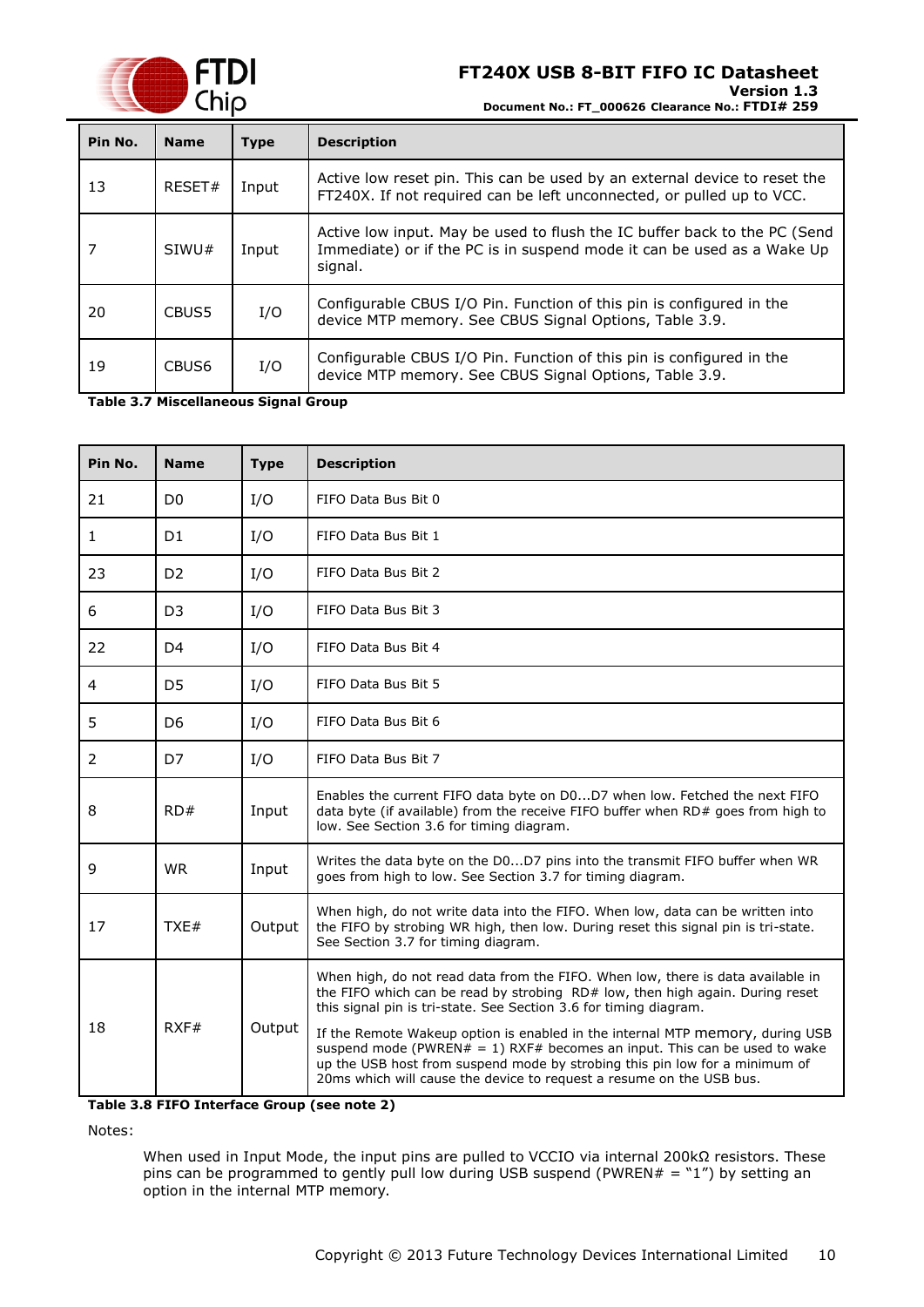

# <span id="page-10-0"></span>**3.5 CBUS Signal Options**

The following options can be configured on the CBUS I/O pins. CBUS signal options are common to both package versions of the FT240X. These options can be configured in the internal MTP memory using the software utility FT\_PPROG, which can be downloaded from the [FTDI Utilities](http://www.ftdichip.com/Resources/Utilities.htm) [\(www.ftdichip.com\)](http://www.ftdichip.com/). The default configuration is described in Section [8.](#page-27-0)

| <b>CBUS</b><br><b>Signal</b><br><b>Option</b> | <b>Available On CBUS Pin</b> | <b>Description</b>                                                                                                                                                                                                                                                                 |  |  |
|-----------------------------------------------|------------------------------|------------------------------------------------------------------------------------------------------------------------------------------------------------------------------------------------------------------------------------------------------------------------------------|--|--|
| TRI-STATE                                     | CBUS5, CBUS6                 | IO Pad is tri-stated                                                                                                                                                                                                                                                               |  |  |
| DRIVE 1                                       | CBUS5, CBUS6                 | Output a constant 1                                                                                                                                                                                                                                                                |  |  |
| DRIVE 0                                       | CBUS5, CBUS6                 | Output a constant 0                                                                                                                                                                                                                                                                |  |  |
| PWREN#                                        | CBUS5, CBUS6                 | Output is low after the device has been configured by<br>USB, then high during USB suspend mode. This output can<br>be used to control power to external logic P-Channel logic<br>level MOSFET switch. Enable the interface pull-down<br>option when using the PWREN# in this way. |  |  |
| SLEEP#                                        | CBUS5, CBUS6                 | Goes low during USB suspend mode. Typically used to<br>power down an external TTL to RS232 level converter IC<br>in USB to RS232 converter designs.                                                                                                                                |  |  |
| CLK24MHz                                      | CBUS5, CBUS6                 | 24 MHz Clock output.*                                                                                                                                                                                                                                                              |  |  |
| CLK12MHz                                      | CBUS5, CBUS6                 | 12 MHz Clock output.*                                                                                                                                                                                                                                                              |  |  |
| CLK6MHz                                       | CBUS5, CBUS6                 | 6 MHz Clock output.*                                                                                                                                                                                                                                                               |  |  |
| <b>BCD Charger</b>                            | CBUS5, CBUS6                 | Battery charge Detect, indicates when the device is<br>connected to a dedicated battery charger host. Active high<br>output.                                                                                                                                                       |  |  |
| <b>BCD</b><br>Charger#                        | CBUS5, CBUS6                 | Inverse of BCD Charger                                                                                                                                                                                                                                                             |  |  |
| BitBang WR#                                   | CBUS5, CBUS6                 | Synchronous and asynchronous bit bang mode WR#<br>strobe output.                                                                                                                                                                                                                   |  |  |
| BitBang_RD#                                   | CBUS5, CBUS6                 | Synchronous and asynchronous bit bang mode RD# strobe<br>output.                                                                                                                                                                                                                   |  |  |
| <b>VBUS Sense</b>                             | CBUS5, CBUS6                 | Input to detect when VBUS is present.                                                                                                                                                                                                                                              |  |  |
| Time Stamp                                    | CBUS5, CBUS6                 | Toggle signal which changes state each time a USB SOF is<br>received                                                                                                                                                                                                               |  |  |
| Keep_Awake#                                   | CBUS5, CBUS6                 | Prevents the device from entering suspend state when<br>unplugged.                                                                                                                                                                                                                 |  |  |

#### <span id="page-10-1"></span>**Table 3.9 CBUS Configuration Control**

\*When in USB suspend mode the outputs clocks are also suspended.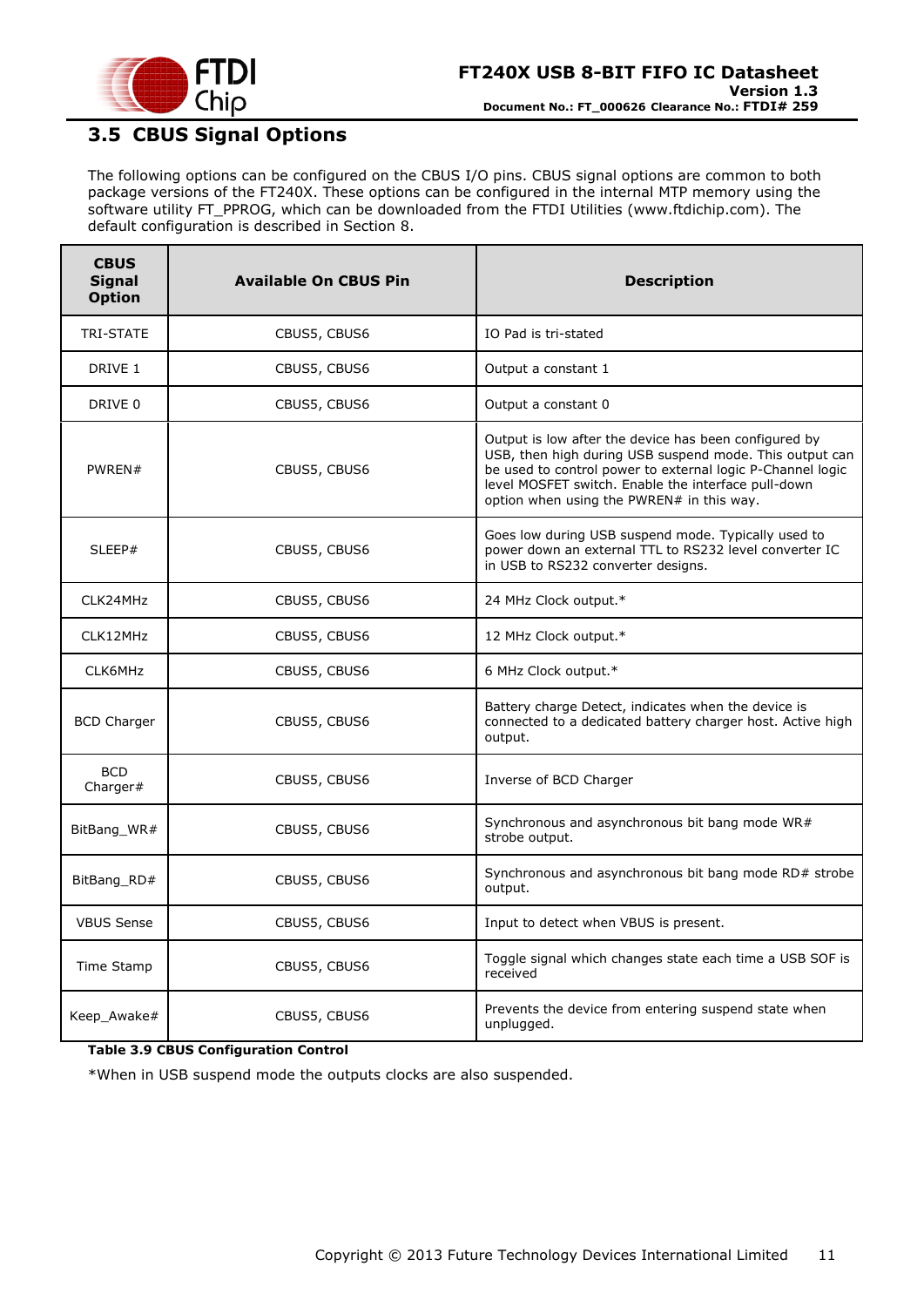

# <span id="page-11-0"></span>**3.6 FT240X FIFO READ Timing Diagrams**



#### <span id="page-11-1"></span>**Figure 3.3 FIFO Read Cycle**

| <b>Time</b>    | <b>Description</b>                         | <b>Minimum</b> | <b>Maximum</b> | Unit |
|----------------|--------------------------------------------|----------------|----------------|------|
| Τ1             | RD# Active Pulse Width                     | 50             |                | ns   |
| T <sub>2</sub> | $RD#$ to $RD#$ Pre-Charge Time             | $50 + 76$      |                | ns   |
| T3             | RD# Active to Valid Data*                  | 20             | 50             | ns   |
| T4             | Valid Data Hold Time from RD#<br>Inactive* | 0              |                | ns   |
| T5             | $RD#$ Inactive to RXF#                     | 0              | 25             | ns   |
| Т6             | RXF# Inactive After RD Cycle               | 80             |                | ns   |

<span id="page-11-2"></span>**Table 3.10 FIFO Read Cycle Timings**

 $*$ Load = 30pF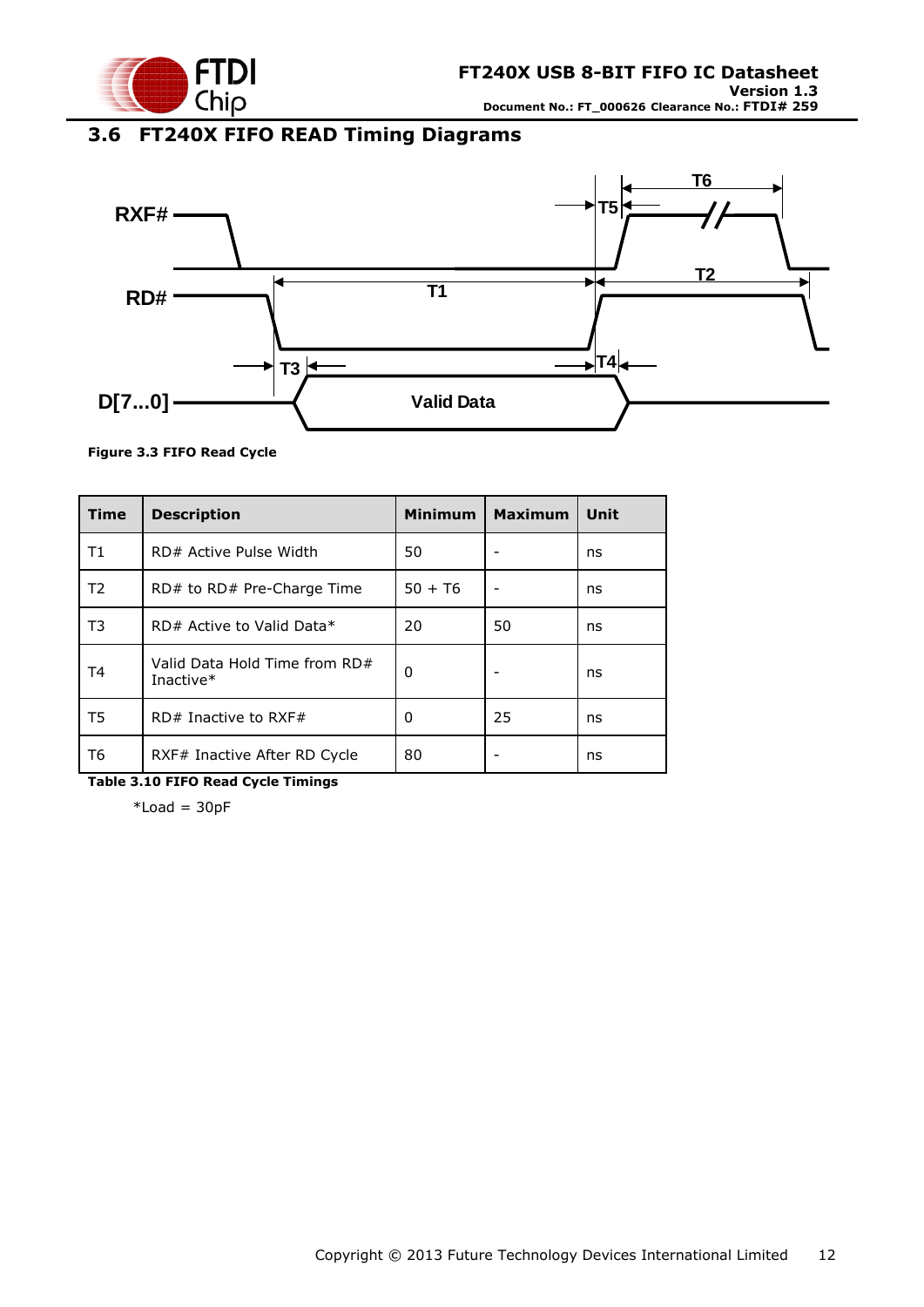

# <span id="page-12-0"></span>**3.7 FT240X FIFO WRITE Timing Diagrams**



#### <span id="page-12-1"></span>**Figure 3.4 FIFO Write Cycle**

| <b>Time</b>     | <b>Description</b>                        | <b>Minimum</b> | <b>Maximum</b> | Unit |
|-----------------|-------------------------------------------|----------------|----------------|------|
| T7              | WR Active Pulse Width                     | 50             |                | ns   |
| T8              | WR to WR Pre-Charge Time                  | 50             |                | ns   |
| T9              | Valid data setup to WR falling<br>$edge*$ | 20             |                | ns   |
| T <sub>10</sub> | Valid Data Hold Time from WR<br>Inactive* | 0              |                | ns   |
| T11             | WR Inactive to $TXE#$                     | 5              | 25             | ns   |
| T <sub>12</sub> | TXE# Inactive After WR Cycle              | 80             |                | ns   |

<span id="page-12-2"></span>**Table 3.11 FIFO Write Cycle**

 $*$ Load = 30pF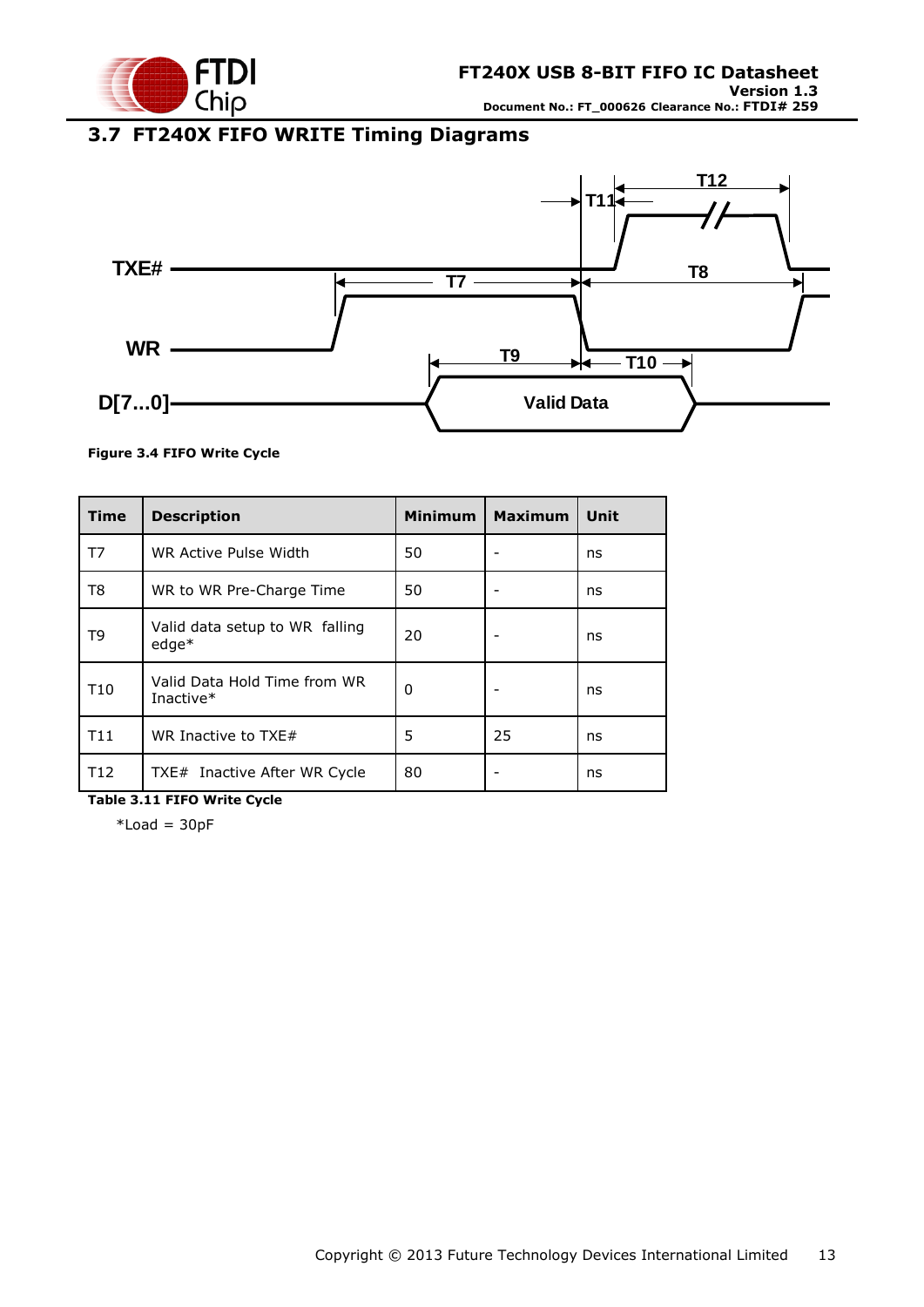

### <span id="page-13-0"></span>**4 Function Description**

The FT240X is a USB to parallel FIFO interface device which simplifies USB implementations and reduces external component count by fully integrating into the device an MTP memory and an integrated clock circuit which requires no external crystal. It has been designed to operate efficiently with USB host controllers by using as little bandwidth as possible when compared to the total USB bandwidth available.

# <span id="page-13-1"></span>**4.1 Key Features**

**Functional Integration.** Fully integrated MTP memory, clock generation, AVCC filtering, power-on-reset (POR) and LDO regulator.

**Configurable CBUS I/O Pin Options.** The fully integrated MTP memory allows configuration of the Control Bus (CBUS) functionality and drive strength selection. There are 2 configurable CBUS I/O options. The configurable options are defined in section 3.5.

The CBUS lines can be configured with any one of these output options by setting bits in the internal MTP memory. The device is shipped with the most commonly used pin definitions pre-programmed - see Section [8](#page-27-0) for details.

**Asynchronous Bit Bang Mode.** In asynchronous bit-bang mode, the eight FIFO lines can be switched from the regular interface mode to an 8-bit general purpose I/O port. Data packets can be sent to the device and they will be sequentially sent to the interface at a rate controlled by an internal timer (equivalent to the baud rate pre-scaler. This option will be described more fully in a separate application note available from [FTDI website](http://www.ftdichip.com/) [\(www.ftdichip.com\)](http://www.ftdichip.com/).

**Synchronous Bit Bang Mode.** The FT240X supports synchronous bit bang mode. This mode differs from asynchronous bit bang mode in that the interface pins are only read when the device is written to. This makes it easier for the controlling program to measure the response to an output stimulus as the data returned is synchronous to the output data. An application note, [AN232R-01,](http://ftdichip.com/Documents/AppNotes/AN232R-01_FT232RBitBangModes.pdf) available from [FTDI website](http://www.ftdichip.com/) [\(www.ftdichip.com\)](http://www.ftdichip.com/) describes this feature.

**High Output Drive Option.** The parallel FIFO interface and the four FIFO handshake pins can be made to drive out at three times the standard signal drive level thus allowing multiple devices to be driven, or devices that require a greater signal drive strength to be interfaced to the FT240X. This option is configured in the internal MTP memory.

**Programmable FIFO RX Buffer Timeout.** The FIFO RX buffer timeout is used to flush remaining data from the receive buffer. This timeout defaults to 16ms, but is programmable over USB in 1ms increments from 2ms to 255ms, thus allowing the device to be optimised for protocols that require fast response times from short data packets.

**Wake Up Function.** If USB is in suspend mode, and remote wake up has been enabled in the internal MTP memory (it is enabled by default). Strobing the SIWU# pin low for a minimum of 20ms will cause the FT240X to request a resume from suspend on the USB bus. Normally this can be used to wake up the host PC from suspend.

**Source Power and Power Consumption**. The FT240X is capable of operating at a voltage supply between +3.3V and +5.25V with a nominal operational mode current of 8mA and a nominal USB suspend mode current of 125µA. This allows greater margin for peripheral designs to meet the USB suspend mode current limit of 2.5mA. An integrated level converter within allows the FT240X to interface to logic running at  $+1.8V$  to  $+3.3V$  (5V tolerant).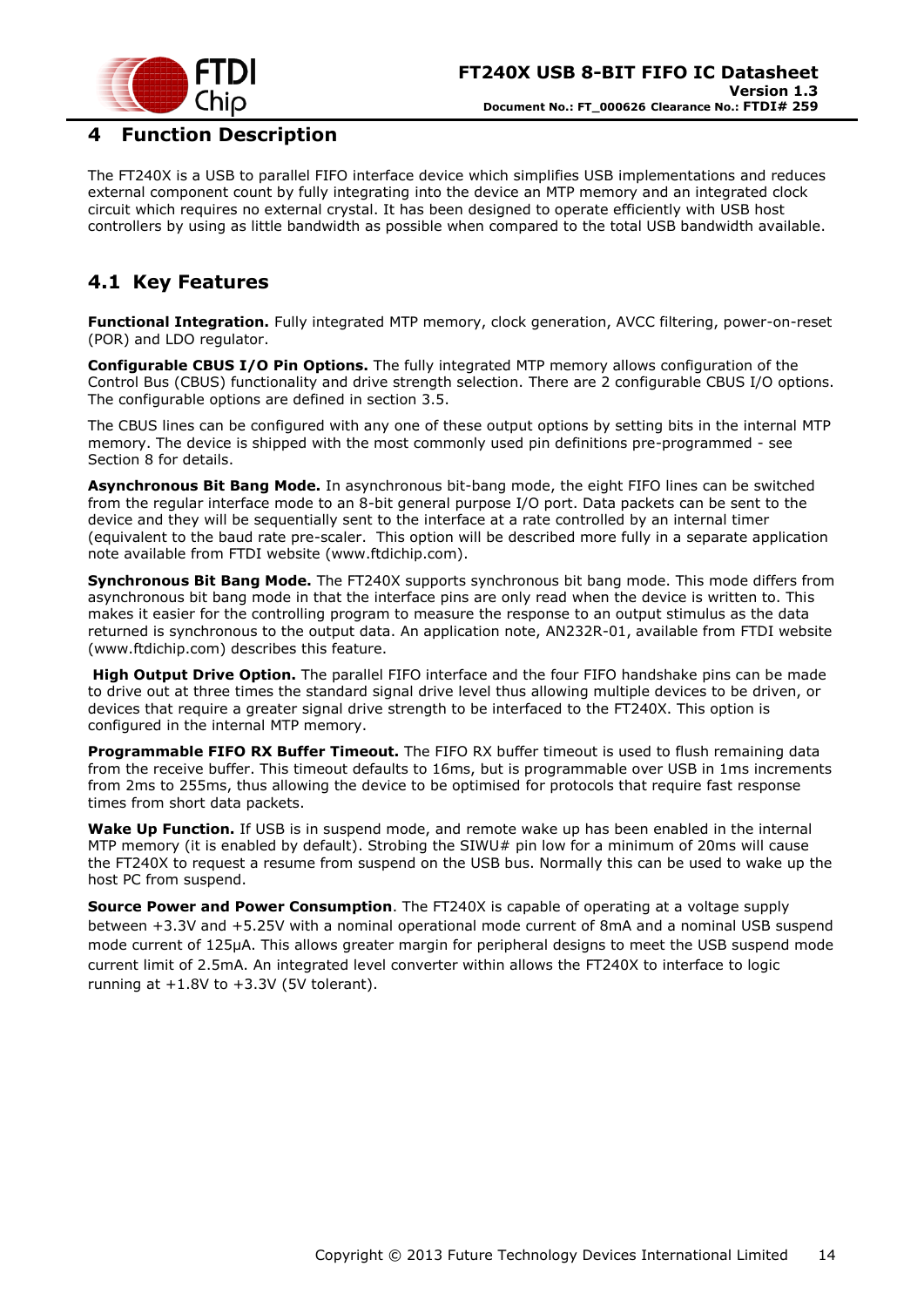

### <span id="page-14-0"></span>**4.2 Functional Block Descriptions**

The following paragraphs detail each function within the FT240X. Please refer to the block diagram shown in [Figure 2.1](#page-3-1).

**Internal MTP Memory.** The internal MTP memory in the FT240X is used to store USB Vendor ID (VID), Product ID (PID), device serial number, product description string and various other USB configuration descriptors. The FT240X is supplied with the internal MTP memory pre-programmed as described in Section [8.](#page-27-0) A user area of the internal MTP memory is available to system designers to allow storing additional data from the user application over USB. The internal MTP memory descriptors can be programmed in circuit, over USB without any additional voltage requirement. The descriptors can be programmed using the FTDI utility software called FT\_PROG, which can be downloaded from [FTDI Utilities](http://ftdichip.com/Resources/Utilities.htm) on the [FTDI website](http://www.ftdichip.com/) [\(www.ftdichip.com\)](http://www.ftdichip.com/).

**+1.8V LDO Regulator.** The +1.8 LDO regulator generates the +1.8V reference voltage for driving the internal core of the IC.

**+3.3V LDO Regulator.** The +3.3V LDO regulator generates the +3.3V reference voltage for driving the USB transceiver cell output buffers. It requires an external decoupling capacitor to be attached to the 3V3OUT regulator output pin. It also provides +3.3V power to the 1.5kΩ internal pull up resistor on USBDP. The main function of the LDO is to power the USB Transceiver and the Reset Generator Cells rather than to power external logic. However, it can be used to supply external circuitry requiring a +3.3V nominal supply with a maximum current of 50mA.

**USB Transceiver.** The USB Transceiver Cell provides the USB 1.1 / USB 2.0 full-speed physical interface to the USB cable. The output drivers provide +3.3V level slew rate control signalling, whilst a differential input receiver and two single ended input receivers provide USB data in, Single-Ended-0 (SE0) and USB reset detection conditions respectfully. This function also incorporates a 1.5kΩ pull up resistor on USBDP. The block also detects when connected to a USB power supply which will not enumerate the device but still supply power and may be used for battery charging.

**USB DPLL.** The USB DPLL cell locks on to the incoming NRZI USB data and generates recovered clock and data signals for the Serial Interface Engine (SIE) block.

**Internal 12MHz Oscillator.** The Internal 12MHz Oscillator cell generates a 12MHz reference clock. This provides an input to the x4 Clock Multiplier function. The 12MHz Oscillator is also used as the reference clock for the SIE, USB Protocol Engine and FIFO controller blocks.

**Clock Multiplier / Divider.** The Clock Multiplier / Divider takes the 12MHz input from the Internal Oscillator function and generates the 48MHz. The 48Mz clock reference is used by the USB DPLL and the Baud Rate Generator blocks.

**Serial Interface Engine (SIE).** The Serial Interface Engine (SIE) block performs the parallel to serial and serial to parallel conversion of the USB data. In accordance with the USB 2.0 specification, it performs bit stuffing/un-stuffing and CRC5/CRC16 generation. It also verifies the CRC on the USB data stream.

**USB Protocol Engine.** The USB Protocol Engine manages the data stream from the device USB control endpoint. It handles the low level USB protocol requests generated by the USB host controller and the commands for controlling the functional parameters of the FIFO in accordance with the USB 2.0 specification Section [9.](#page-30-0)

**FIFO RX Buffer (512 bytes).** Data sent from the USB host controller to the FIFO via the USB data OUT endpoint is stored in the FIFO RX (receive) buffer and is removed from the buffer by reading the contents of the FIFO using the RD# pin. (Rx relative to the USB interface).

**FIFO TX Buffer (512 bytes).** Data written into the FIFO using the WR pin is stored in the FIFO TX (transmit) Buffer. The USB host controller removes data from the FIFO TX Buffer by sending a USB request for data from the device data IN endpoint. (Tx relative to the USB interface).

**FIFO Controller with Programmable High Drive.** The FIFO Controller handles the transfer of data between the FIFO RX, the FIFO TX buffers and the external FIFO interface pins (D0 - D7).

Additionally, the FIFO signals have a configurable high drive strength capability which is configurable in the MTP memory.

**RESET Generator.** The integrated Reset Generator Cell provides a reliable power-on reset to the device internal circuitry at power up. The RESET# input pin allows an external device to reset the FT240X.

RESET# can be tied to VCC or left unconnected if not being used.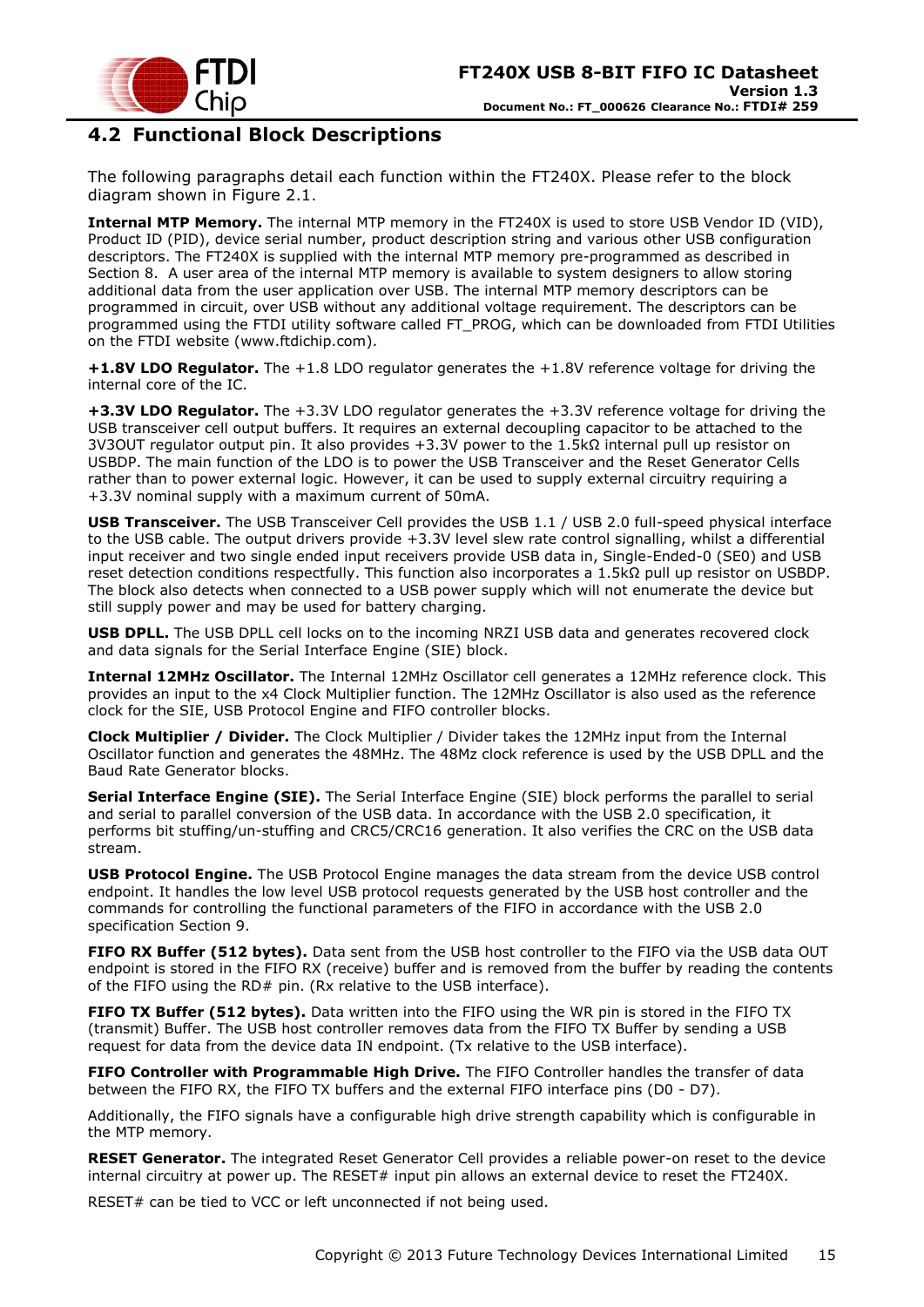

### <span id="page-15-0"></span>**5 Devices Characteristics and Ratings**

## <span id="page-15-1"></span>**5.1 Absolute Maximum Ratings**

The absolute maximum ratings for the FT240X devices are as follows. These are in accordance with the Absolute Maximum Rating System (IEC 60134). Exceeding these may cause permanent damage to the device.

| <b>Parameter</b>                                                             | Value                                                                | <b>Unit</b> | <b>Conditions</b> |
|------------------------------------------------------------------------------|----------------------------------------------------------------------|-------------|-------------------|
| Storage Temperature                                                          | $-65$ °C to 150°C                                                    | Degrees C   |                   |
| Floor Life (Out of Bag) At Factory Ambient<br>(30°C / 60% Relative Humidity) | 168 Hours<br>(IPC/JEDEC J-<br>STD-033A MSL<br>Level 3<br>Compliant)* | Hours       |                   |
| Ambient Operating Temperature (Power<br>Applied)                             | -40°C to 85°C                                                        | Degrees C   |                   |
| MTTF FT240XS                                                                 | <b>TBD</b>                                                           | Hours       |                   |
| MTTF FT240XQ                                                                 | <b>TBD</b>                                                           | Hours       |                   |
| VCC Supply Voltage                                                           | $-0.3$ to $+5.5$                                                     | $\vee$      |                   |
| VCCIO IO Voltage                                                             | $-0.3$ to $+4.0$                                                     | $\vee$      |                   |
| DC Input Voltage - USBDP and USBDM                                           | $-0.5$ to $+3.63$                                                    | V           |                   |
| DC Input Voltage - High Impedance<br>Bi-directionals (powered from VCCIO)    | $-0.3$ to $+5.8$                                                     | $\vee$      |                   |
| DC Output Current - Outputs                                                  | 22                                                                   | <b>mA</b>   |                   |

#### <span id="page-15-3"></span>**Table 5.1 Absolute Maximum Ratings**

\* If devices are stored out of the packaging beyond this time limit the devices should be baked before use. The devices should be ramped up to a temperature of +125°C and baked for up to 17 hours.

### <span id="page-15-2"></span>**5.2 ESD and Latch-up Specifications**

| <b>Description</b>               | <b>Specification</b> |
|----------------------------------|----------------------|
| <b>Human Body Mode (HBM)</b>     | $> \pm 2kV$          |
| <b>Machine mode (MM)</b>         | > 1200V              |
| <b>Charged Device Mode (CDM)</b> | $> \pm 500V$         |
| Latch-up                         | $> \pm 200$ mA       |

<span id="page-15-4"></span>**Table 5.2 ESD and Latch-Up Specifications**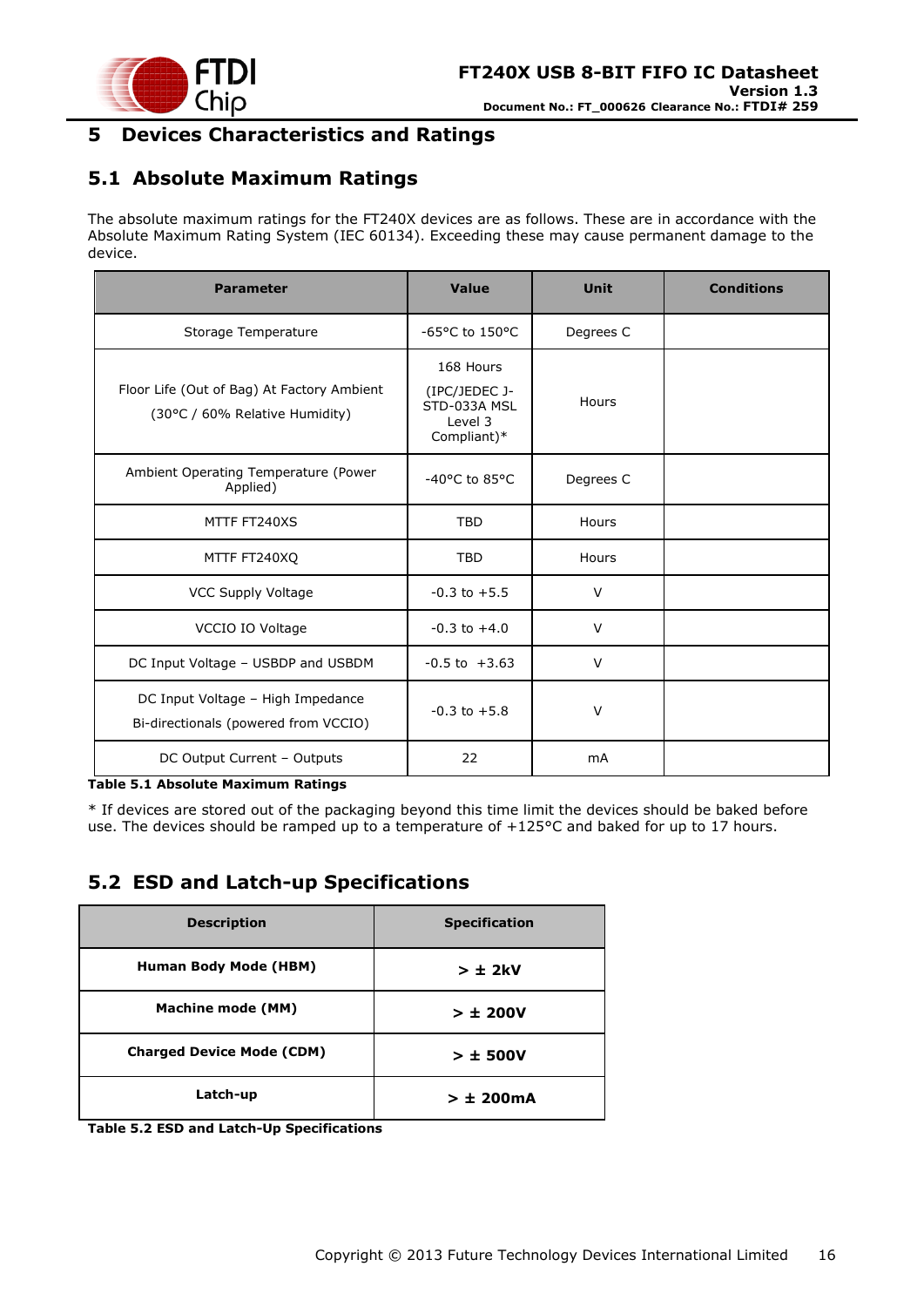

# <span id="page-16-0"></span>**5.3 DC Characteristics**

| <b>Parameter</b> | <b>Description</b>                       | <b>Minimum</b> | <b>Typical</b> | <b>Maximum</b> | <b>Units</b> | <b>Conditions</b>                                                                                       |
|------------------|------------------------------------------|----------------|----------------|----------------|--------------|---------------------------------------------------------------------------------------------------------|
| <b>VCC</b>       | <b>VCC Operating Supply</b><br>Voltage   | 2.97           | 5              | 5.5            | $\vee$       | Normal Operation                                                                                        |
| VCC <sub>2</sub> | <b>VCCIO Operating</b><br>Supply Voltage | 1.62           |                | 3.63           | $\vee$       |                                                                                                         |
| Icc1             | <b>Operating Supply</b><br>Current       | 8              | 8              | 8.4            | mA           | Normal Operation                                                                                        |
| Icc <sub>2</sub> | <b>Operating Supply</b><br>Current       |                | 125            |                | μA           | <b>USB Suspend</b>                                                                                      |
| 3V <sub>3</sub>  | 3.3v regulator output                    | 2.97           | 3.3            | 3.63           | $\vee$       | VCC must be<br>greater than 3V3<br>otherwise 3V3OUT<br>is an input which<br>must be driven<br>with 3.3V |

DC Characteristics (Ambient Temperature = -40°C to +85°C)

<span id="page-16-1"></span>**Table 5.3 Operating Voltage and Current**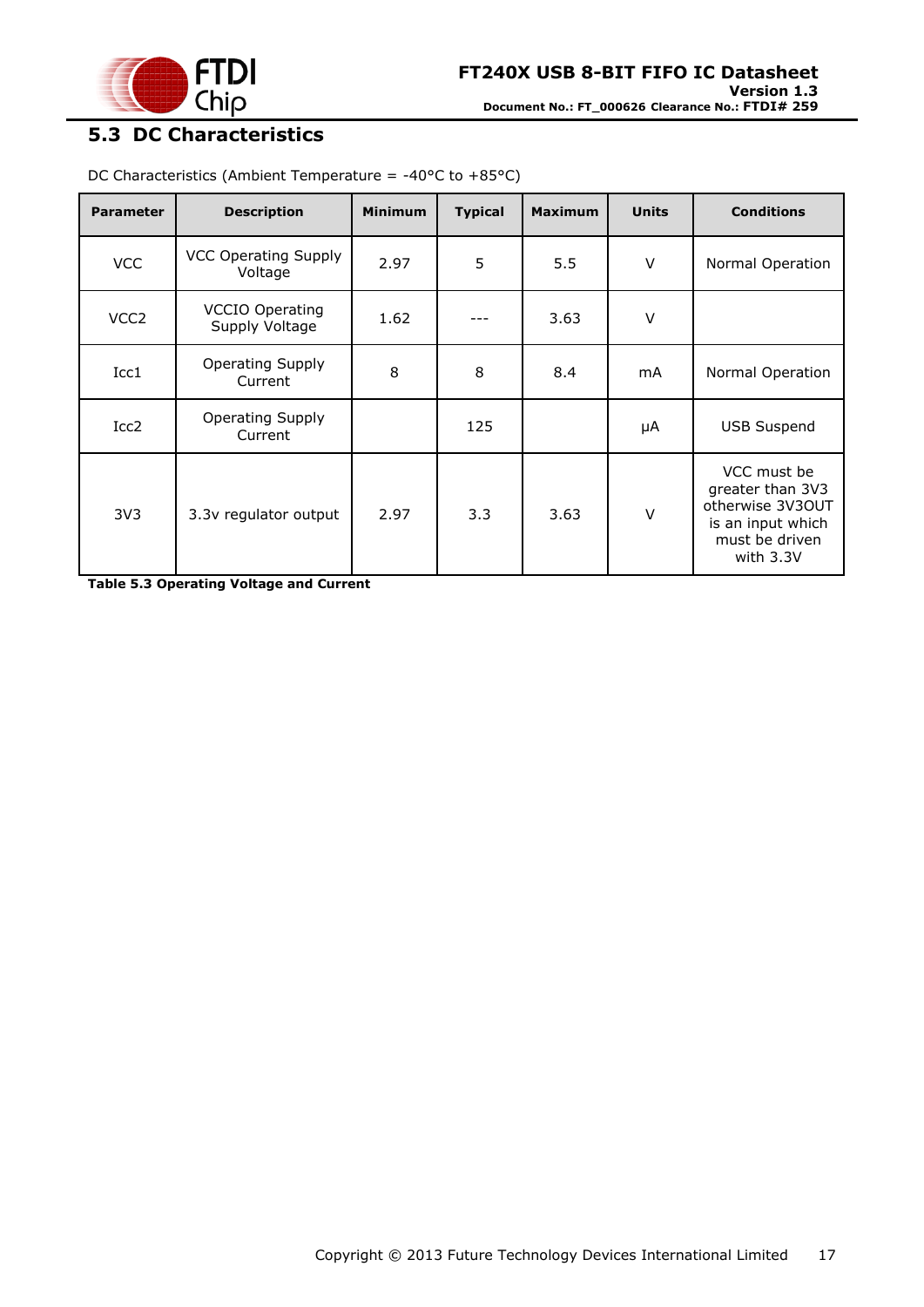

#### **Version 1.3**

**Document No.: FT\_000626 Clearance No.: FTDI# 259**

| <b>Parameter</b> | <b>Description</b>                                  | <b>Minimum</b> | <b>Typical</b>   | <b>Maximum</b> | <b>Units</b> | <b>Conditions</b>                                |
|------------------|-----------------------------------------------------|----------------|------------------|----------------|--------------|--------------------------------------------------|
|                  |                                                     | 2.97           | <b>VCCIO</b>     | VCCIO          | $\vee$       | $Ioh = +/-2mA$<br>I/O Drive strength*<br>$= 4mA$ |
| Voh              | Output Voltage High                                 | 2.97           | <b>VCCIO</b>     | <b>VCCIO</b>   | $\vee$       | I/O Drive strength*<br>$= 8mA$                   |
|                  |                                                     | 2.97           | <b>VCCIO</b>     | <b>VCCIO</b>   | $\vee$       | I/O Drive strength*<br>$= 12mA$                  |
|                  |                                                     | 2.97           | <b>VCCIO</b>     | <b>VCCIO</b>   | $\vee$       | I/O Drive strength*<br>$= 16mA$                  |
|                  | Vol<br>Output Voltage Low                           |                | $\boldsymbol{0}$ | 0.4            | $\vee$       | $Iol = +/-2mA$<br>I/O Drive strength*<br>$= 4mA$ |
|                  |                                                     |                | $\pmb{0}$        | 0.4            | $\vee$       | I/O Drive strength*<br>$= 8mA$                   |
|                  |                                                     |                | $\boldsymbol{0}$ | 0.4            | $\vee$       | I/O Drive strength*<br>$= 12mA$                  |
|                  |                                                     |                | $\mathbf 0$      | 0.4            | $\vee$       | I/O Drive strength*<br>$= 16mA$                  |
| Vil              | Input low Switching<br>Threshold                    |                |                  | 0.8            | $\vee$       | <b>LVTTL</b>                                     |
| Vih              | Input High Switching<br>Threshold                   | 2.0            |                  |                | $\vee$       | <b>LVTTL</b>                                     |
| Vt               | Switching Threshold                                 |                | 1.49             |                | $\vee$       | <b>LVTTL</b>                                     |
| Vt-              | Schmitt trigger negative<br>going threshold voltage |                | 1.15             |                | V            |                                                  |
| $Vt+$            | Schmitt trigger positive<br>going threshold voltage |                | 1.64             |                | V            |                                                  |
| Rpu              | Input pull-up resistance                            | 40             | 75               | 190            | ΚΩ           | $Vin = 0$                                        |
| Rpd              | Input pull-down<br>resistance                       | 40             | 75               | 190            | KΩ           | $V$ in = $V$ CCIO                                |
| Iin              | Input Leakage Current                               | $-10$          | $+/-1$           | $10\,$         | $\mu A$      | $Vin = 0$                                        |
| Ioz              | Tri-state output leakage<br>current                 | $-10$          | $+/-1$           | 10             | μA           | Vin = $5.5V$ or 0                                |

<span id="page-17-0"></span>**Table 5.4 FIFO I/O Pin Characteristics VCCIO = +3.3V, (except USB PHY pins)**

\* The I/O drive strength and slow slew-rate are configurable in the MTP memory.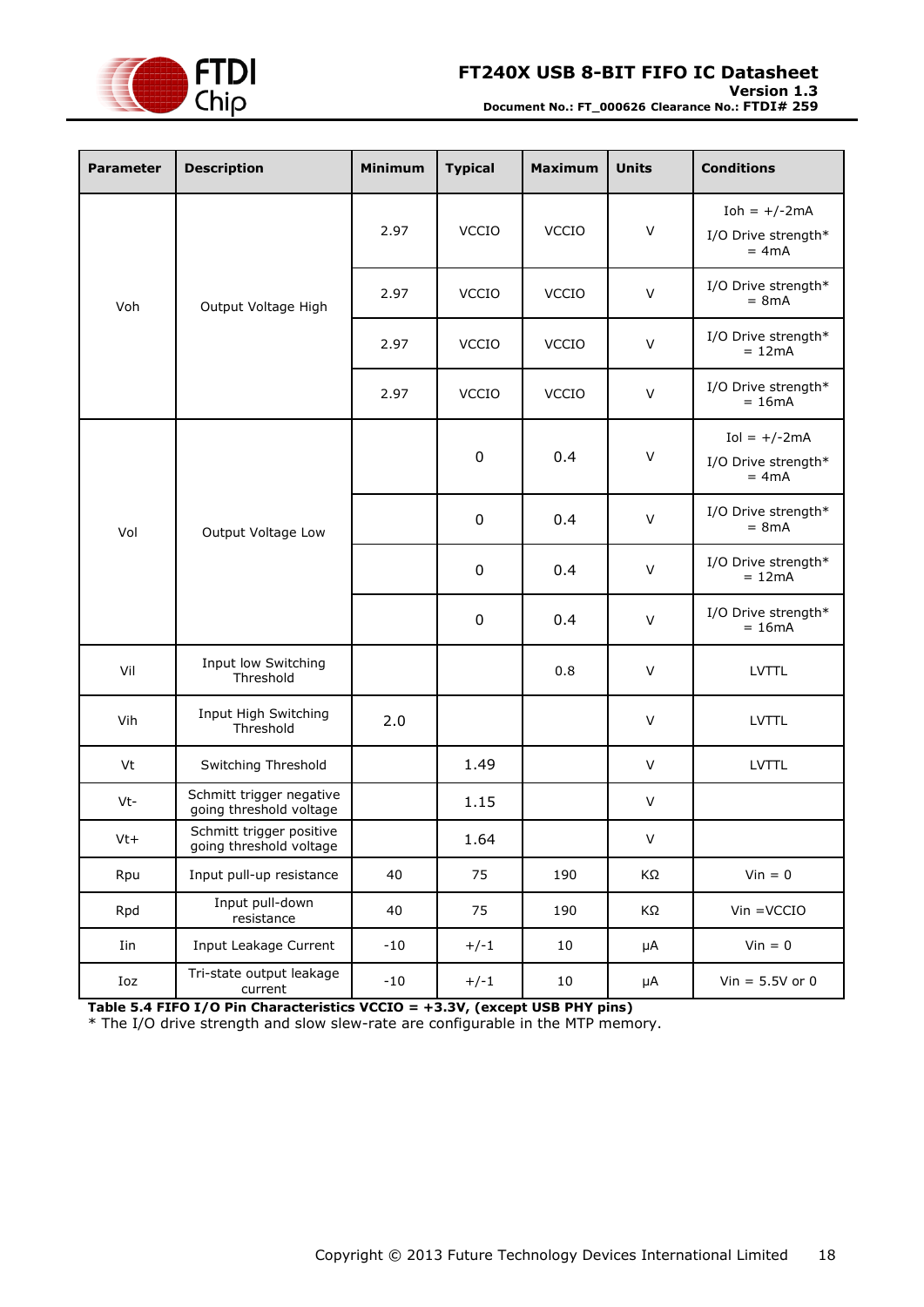

#### **Version 1.3**

**Document No.: FT\_000626 Clearance No.: FTDI# 259**

| <b>Parameter</b> | <b>Description</b>                                  | <b>Minimum</b> | <b>Typical</b>   | <b>Maximum</b> | <b>Units</b> | <b>Conditions</b>                                |
|------------------|-----------------------------------------------------|----------------|------------------|----------------|--------------|--------------------------------------------------|
|                  |                                                     | 2.25           | <b>VCCIO</b>     | <b>VCCIO</b>   | $\vee$       | Ioh = $+/-2mA$<br>I/O Drive strength*<br>$= 4mA$ |
| Voh              | Output Voltage High                                 | 2.25           | <b>VCCIO</b>     | <b>VCCIO</b>   | $\vee$       | I/O Drive strength*<br>$= 8mA$                   |
|                  |                                                     | 2.25           | <b>VCCIO</b>     | <b>VCCIO</b>   | $\vee$       | I/O Drive strength*<br>$= 12mA$                  |
|                  |                                                     | 2.25           | <b>VCCIO</b>     | <b>VCCIO</b>   | $\vee$       | I/O Drive strength*<br>$= 16mA$                  |
|                  | Vol<br>Output Voltage Low                           |                | $\boldsymbol{0}$ | 0.4            | $\vee$       | $Iol = +/-2mA$<br>I/O Drive strength*<br>$= 4mA$ |
|                  |                                                     |                | $\boldsymbol{0}$ | 0.4            | $\vee$       | I/O Drive strength*<br>$= 8mA$                   |
|                  |                                                     |                | $\boldsymbol{0}$ | 0.4            | $\vee$       | I/O Drive strength*<br>$= 12mA$                  |
|                  |                                                     |                | $\boldsymbol{0}$ | 0.4            | $\vee$       | I/O Drive strength*<br>$= 16mA$                  |
| Vil              | Input low Switching<br>Threshold                    |                |                  | 0.8            | $\vee$       | <b>LVTTL</b>                                     |
| Vih              | Input High Switching<br>Threshold                   | 0.8            |                  |                | $\vee$       | <b>LVTTL</b>                                     |
| Vt               | Switching Threshold                                 |                | 1.1              |                | $\vee$       | <b>LVTTL</b>                                     |
| Vt-              | Schmitt trigger negative<br>going threshold voltage |                | 0.8              |                | V            |                                                  |
| $Vt+$            | Schmitt trigger positive<br>going threshold voltage |                | $1.2\,$          |                | V            |                                                  |
| Rpu              | Input pull-up resistance                            | 40             | 75               | 190            | ΚΩ           | $Vin = 0$                                        |
| Rpd              | Input pull-down<br>resistance                       | 40             | 75               | 190            | ΚΩ           | $V$ in = $V$ CCIO                                |
| Iin              | Input Leakage Current                               | $-10$          | $+/-1$           | $10\,$         | $\mu A$      | $Vin = 0$                                        |
| Ioz              | Tri-state output leakage<br>current                 | $-10$          | $+/-1$           | 10             | μA           | Vin = $5.5V$ or 0                                |

<span id="page-18-0"></span>**Table 5.5 FIFO I/O Pin Characteristics VCCIO = +2.5V, (except USB PHY pins)**

\* The I/O drive strength and slow slew-rate are configurable in the MTP memory.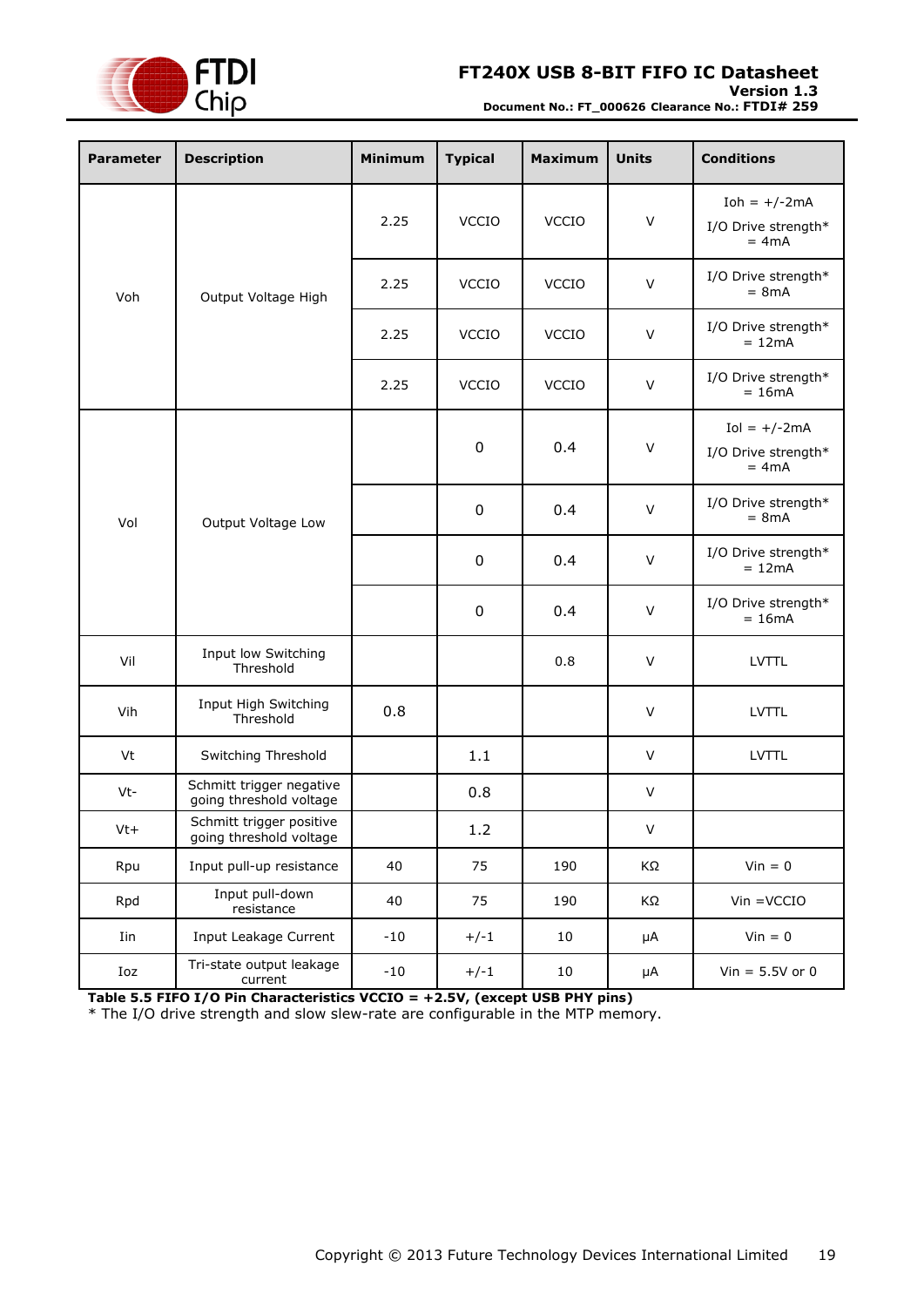

#### **Version 1.3**

**Document No.: FT\_000626 Clearance No.: FTDI# 259**

| <b>Parameter</b> | <b>Description</b>                                  | <b>Minimum</b> | <b>Typical</b>   | <b>Maximum</b> | <b>Units</b> | <b>Conditions</b>                                |
|------------------|-----------------------------------------------------|----------------|------------------|----------------|--------------|--------------------------------------------------|
|                  |                                                     | 1.62           | <b>VCCIO</b>     | <b>VCCIO</b>   | $\vee$       | $Ioh = +/-2mA$<br>I/O Drive strength*<br>$= 4mA$ |
| Voh              | Output Voltage High                                 | 1.62           | <b>VCCIO</b>     | <b>VCCIO</b>   | $\vee$       | I/O Drive strength*<br>$= 8mA$                   |
|                  |                                                     | 1.62           | <b>VCCIO</b>     | <b>VCCIO</b>   | $\vee$       | I/O Drive strength*<br>$= 12mA$                  |
|                  |                                                     | 1.62           | <b>VCCIO</b>     | <b>VCCIO</b>   | $\vee$       | I/O Drive strength*<br>$= 16mA$                  |
|                  | Vol<br>Output Voltage Low                           |                | $\boldsymbol{0}$ | 0.4            | $\vee$       | $Iol = +/-2mA$<br>I/O Drive strength*<br>$= 4mA$ |
|                  |                                                     |                | $\boldsymbol{0}$ | 0.4            | $\vee$       | I/O Drive strength*<br>$= 8mA$                   |
|                  |                                                     |                | $\boldsymbol{0}$ | 0.4            | $\vee$       | I/O Drive strength*<br>$= 12mA$                  |
|                  |                                                     |                | $\boldsymbol{0}$ | 0.4            | $\vee$       | I/O Drive strength*<br>$= 16mA$                  |
| Vil              | Input low Switching<br>Threshold                    |                |                  | 0.77           | $\vee$       | <b>LVTTL</b>                                     |
| Vih              | Input High Switching<br>Threshold                   | 1.6            |                  |                | $\vee$       | <b>LVTTL</b>                                     |
| Vt               | Switching Threshold                                 |                | 0.77             |                | $\vee$       | <b>LVTTL</b>                                     |
| Vt-              | Schmitt trigger negative<br>going threshold voltage |                | 0.557            |                | V            |                                                  |
| Vt+              | Schmitt trigger positive<br>going threshold voltage |                | 0.893            |                | V            |                                                  |
| Rpu              | Input pull-up resistance                            | 40             | 75               | 190            | KΩ           | $Vin = 0$                                        |
| Rpd              | Input pull-down<br>resistance                       | 40             | 75               | 190            | ΚΩ           | $V$ in = $V$ CCIO                                |
| Iin              | Input Leakage Current                               | $-10$          | $+/-1$           | 10             | μA           | $Vin = 0$                                        |
| Ioz              | Tri-state output leakage<br>current                 | $-10$          | $+/-1$           | 10             | μA           | $Vin = 5.5V$ or 0                                |

<span id="page-19-0"></span>**Table 5.6 FIFO I/O Pin Characteristics VCCIO = +1.8V (except USB PHY pins)** \* The I/O drive strength and slow slew-rate are configurable in the MTP memory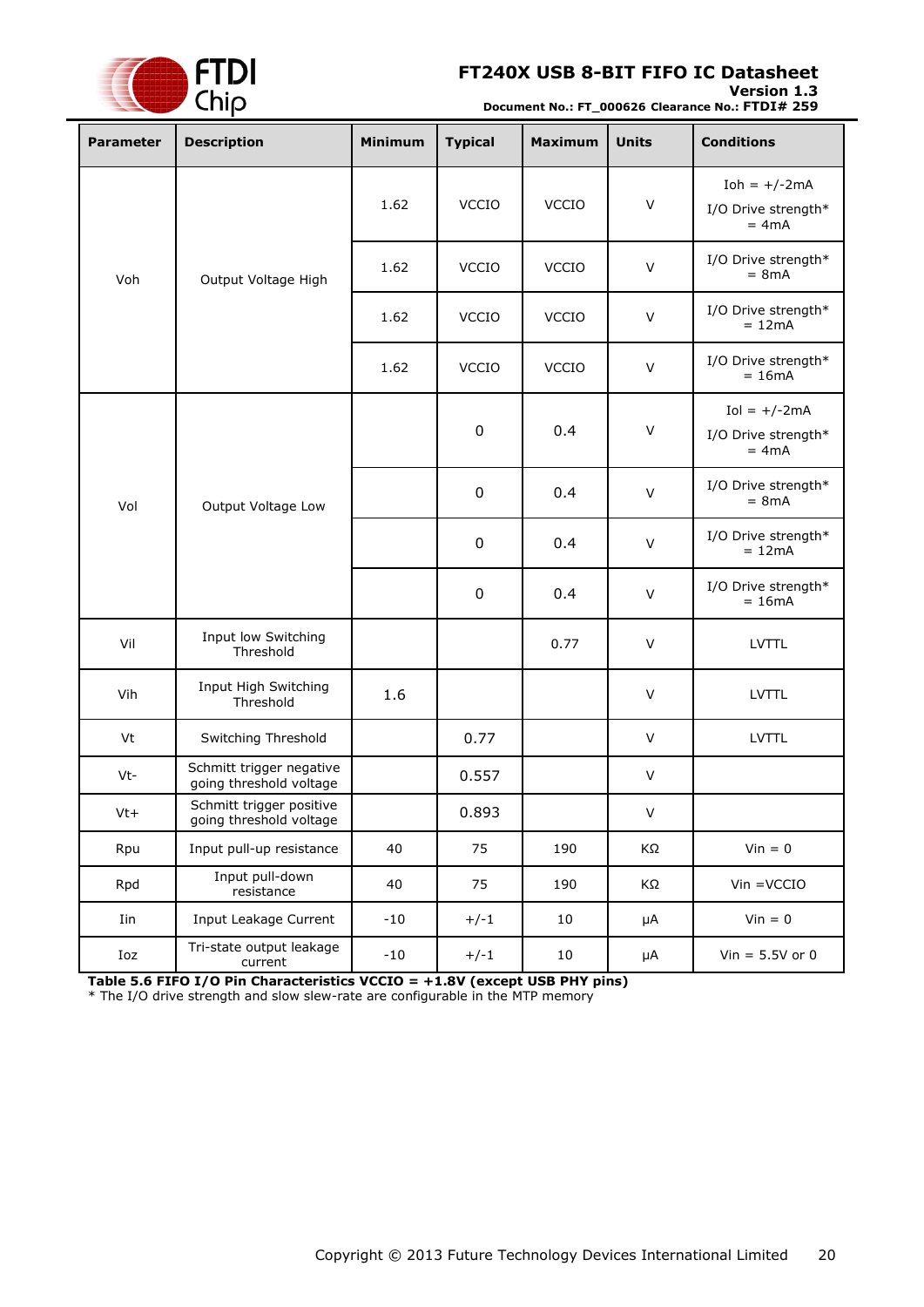

#### **Version 1.3 Document No.: FT\_000626 Clearance No.: FTDI# 259**

| <b>Parameter</b> | <b>Description</b>                | <b>Minimum</b> | <b>Typical</b> | <b>Maximum</b> | <b>Units</b> | <b>Conditions</b> |
|------------------|-----------------------------------|----------------|----------------|----------------|--------------|-------------------|
| Voh              | Output Voltage High               | $VCC-0.2$      |                |                | V            |                   |
| Vol              | Output Voltage Low                |                |                | 0.2            | V            |                   |
| Vil              | Input low Switching<br>Threshold  |                |                | 0.8            | V            |                   |
| Vih              | Input High Switching<br>Threshold | 2.0            |                |                | v            |                   |

<span id="page-20-2"></span>**Table 5.7 USB I/O Pin (USBDP, USBDM) Characteristics**

# <span id="page-20-0"></span>**5.4 MTP Memory Reliability Characteristics**

The internal 2048 Byte MTP memory has the following reliability characteristics:

| Parameter      | Value     | Unit   |
|----------------|-----------|--------|
| Data Retention | 10        | Years  |
| Write Cycle    | 2,000     | Cycles |
| Read Cycle     | Unlimited | Cycles |

<span id="page-20-3"></span>**Table 5.8 MTP Memory Characteristics**

# <span id="page-20-1"></span>**5.5 Internal Clock Characteristics**

The internal Clock Oscillator has the following characteristics:

| <b>Parameter</b>                       | <b>Value</b>   | <b>Unit</b> |         |            |
|----------------------------------------|----------------|-------------|---------|------------|
|                                        | <b>Minimum</b> | Typical     | Maximum |            |
| Frequency of Operation<br>(see Note 1) | 11.98          | 12.00       | 12.02   | <b>MHz</b> |
| Clock Period                           | 83.19          | 83.33       | 83.47   | ns         |
| Duty Cycle                             | 45             | 50          | 55      | $\%$       |

<span id="page-20-4"></span>**Table 5.9 Internal Clock Characteristics**

Note 1: Equivalent to +/-1667ppm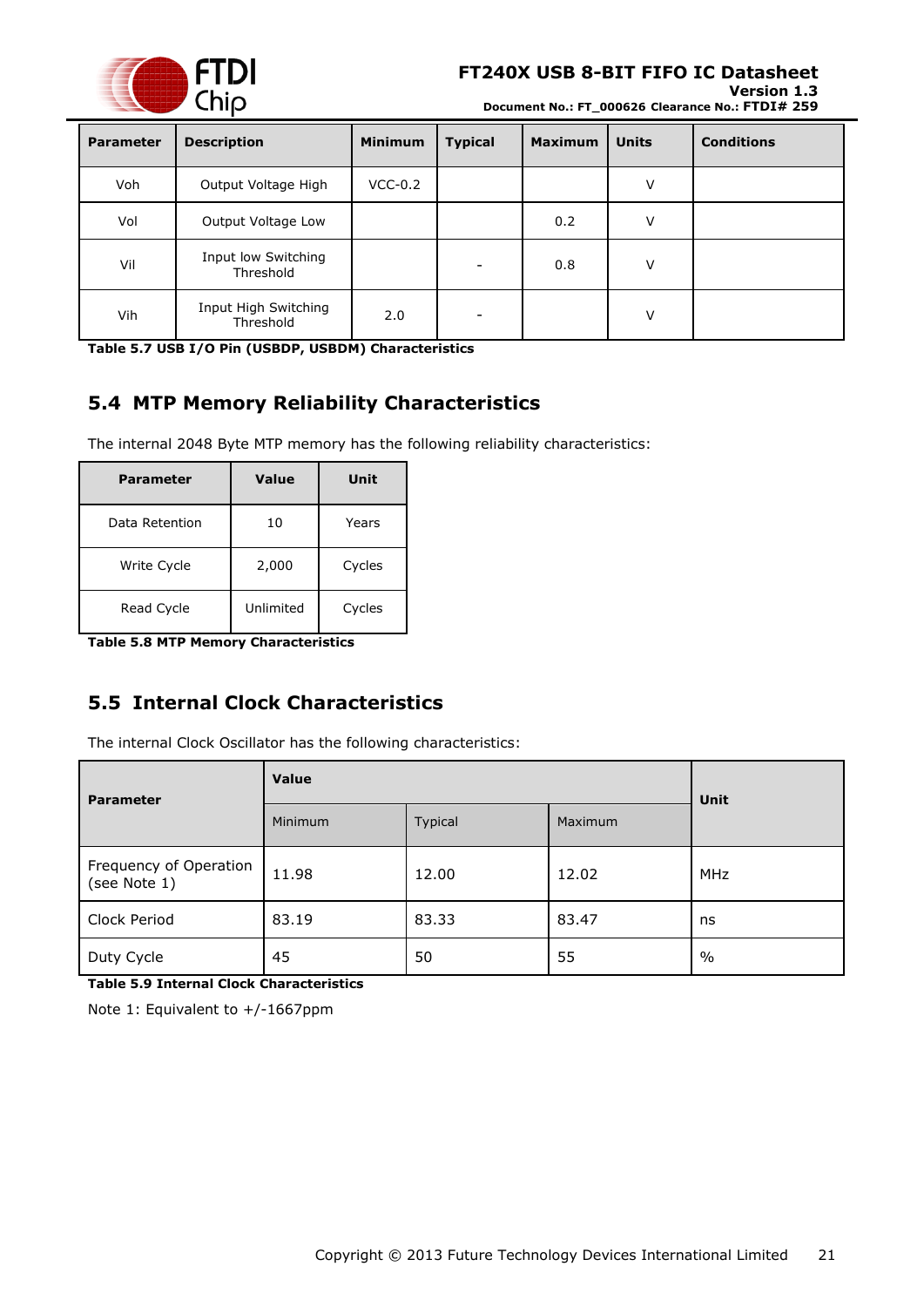

### <span id="page-21-0"></span>**6 USB Power Configurations**

The following sections illustrate possible USB power configurations for the FT240X. The illustrations have omitted pin numbers for ease of understanding since the pins differ between the FT240XS and FT240XQ package options.

All USB power configurations illustrated apply to both package options for the FT240X device. Please refer to Section [0](#page-7-0) for the package option pin-out and signal descriptions.

# <span id="page-21-1"></span>**6.1 USB Bus Powered Configuration**



#### <span id="page-21-2"></span>**Figure 6.1 Bus Powered Configuration**

[Figure 6.1](#page-21-2) illustrates the FT240X in a typical USB bus powered design configuration. A USB bus powered device gets its power from the USB bus. Basic rules for USB bus power devices are as follows –

- i) On plug-in to USB, the device should draw no more current than 100mA.
- ii) In USB Suspend mode the device should draw no more than 2.5mA.
- iii) A bus powered high power USB device (one that draws more than 100mA) should use the PWREN# to keep the current below 100mA on plug-in and 2.5mA on USB suspend.
- iv) A device that consumes more than 100mA cannot be plugged into a USB bus powered hub. v) No device can draw more than 500mA from the USB bus.
- The power descriptors in the internal MTP memory of the FT240X should be programmed to match the

current drawn by the device.

A ferrite bead is connected in series with the USB power supply to reduce EMI noise from the FT240X and associated circuitry being radiated down the USB cable to the USB host. The value of the Ferrite Bead depends on the total current drawn by the application. A suitable range of Ferrite Beads is available from Steward [\(www.steward.com\)](file://glaspssv1/General/Engineering/Engineering%20_Documents/DS_FT245R/DS_FT245R_200/www.steward.com), for example Steward Part # MI0805K601R-10.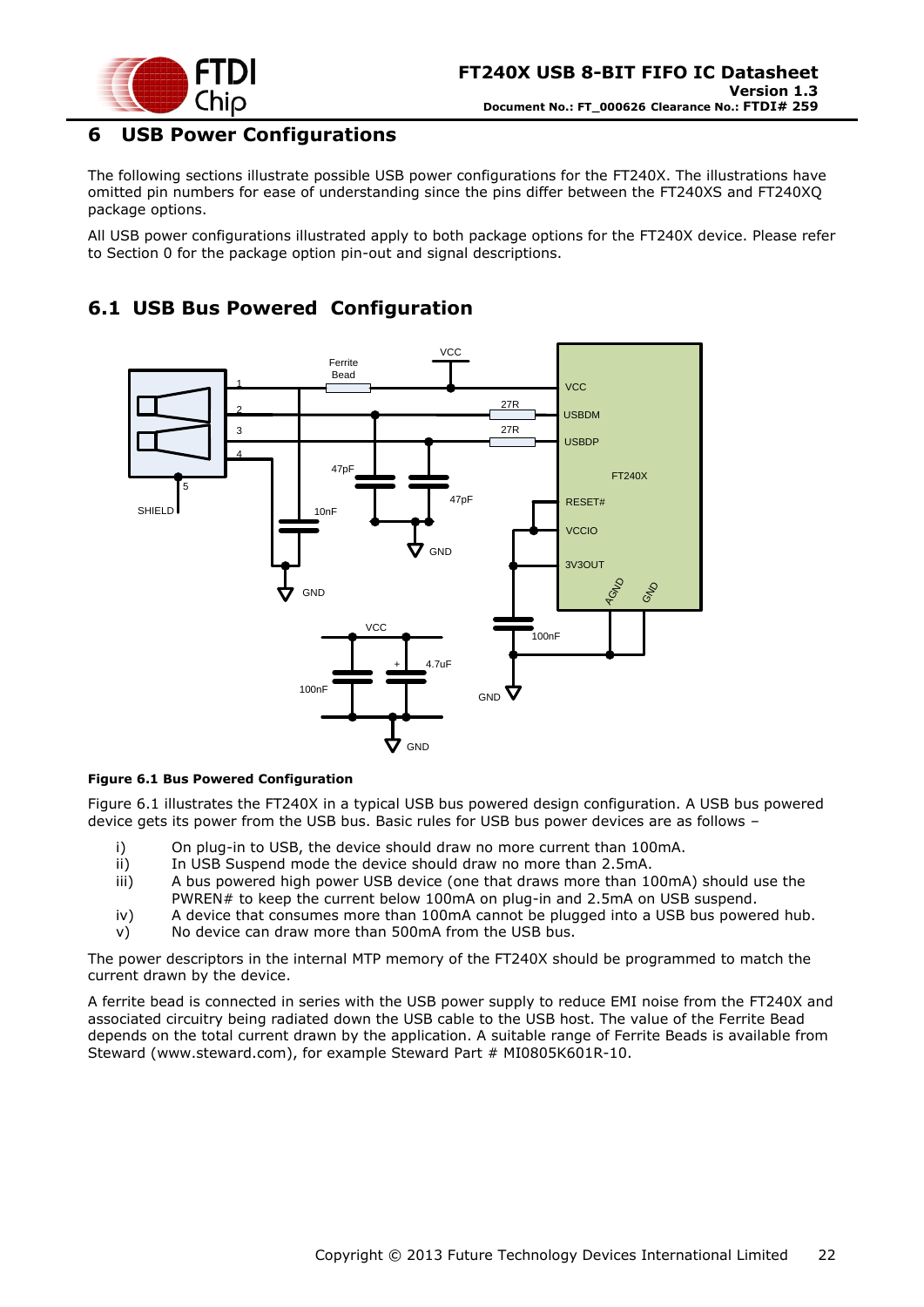

### <span id="page-22-0"></span>**6.2 Self Powered Configuration**



#### <span id="page-22-1"></span>**Figure 6.2 Self Powered Configuration**

[Figure 6.2](#page-22-1) illustrates the FT240X in a typical USB self powered configuration. A USB self powered device gets its power from its own power supply, VCC, and does not draw current from the USB bus. The basic rules for USB self powered devices are as follows –

- i) A self powered device should not force current down the USB bus when the USB host or hub controller is powered down.
- ii) A self powered device can use as much current as it needs during normal operation and USB suspend as it has its own power supply.
- iii) A self powered device can be used with any USB host, a bus powered USB hub or a self powered USB hub.

The power descriptor in the internal MTP memory of the FT240X should be programmed to a value of zero (self powered).

In order to comply with the first requirement above, the USB bus power (pin 1) is used to control the VBUS Sense pin of the FT240X device. When the USB host or hub is powered up an internal 1.5kΩ resistor on USBDP is pulled up to +3.3V, thus identifying the device as a full speed device to the USB host or hub. When the USB host or hub is powered off, VBUS Sense pin will be low and the FT240X is held in a suspend state. In this state the internal 1.5kΩ resistor is not pulled up to any power supply (hub or host is powered down), so no current flows down USBDP via the 1.5kΩ pull-up resistor. Failure to do this may cause some USB host or hub controllers to power up erratically.

<span id="page-22-2"></span>Figure 6.3 illustrates a self powered design which has a +3.3V to +5.25V supply.

Note:

1. When the FT240X is in reset, the interface I/O pins are tri-stated. Input pins have internal 200kΩ pull-up resistors to VCCIO, so they will gently pull high unless driven by some external logic.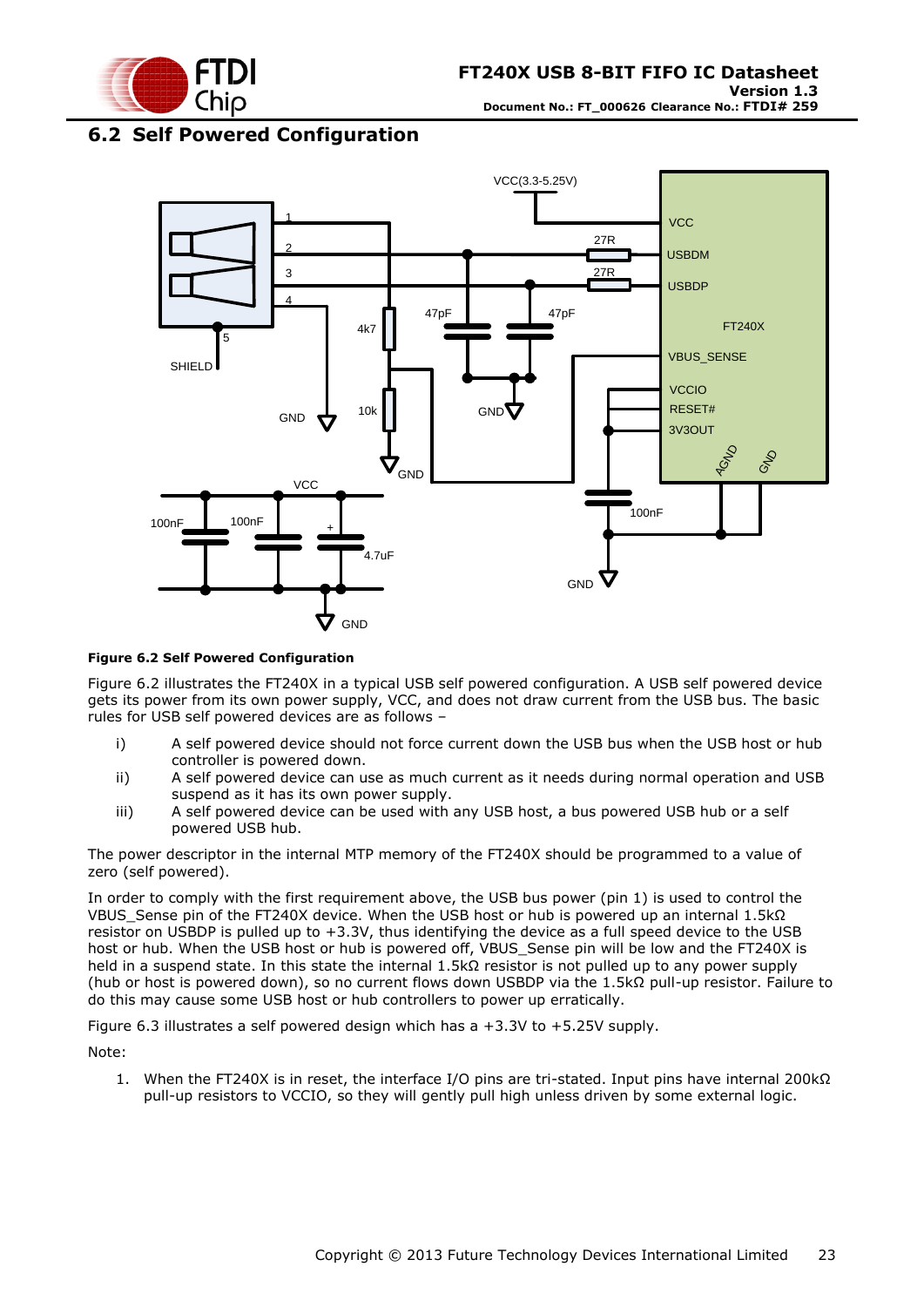![](_page_23_Picture_0.jpeg)

### <span id="page-23-0"></span>**6.3 USB Bus Powered with Power Switching Configuration**

![](_page_23_Figure_3.jpeg)

#### <span id="page-23-1"></span>**Figure 6.4 Bus Powered with Power Switching Configuration**

A requirement of USB bus powered applications, is when in USB suspend mode the application draws a total current of less than 2.5mA. This requirement includes external logic. Some external logic has the ability to power itself down into a low current state by monitoring the PWREN# signal. For external logic that cannot power itself down in this way, the FT240X provides a simple but effective method of turning off power during the USB suspend mode.

[Figure 6.4](#page-23-1) shows an example of using a discrete P-Channel MOSFET to control the power to external logic. A suitable device to do this is an International Rectifier (www.irf.com) IRLML6402, or equivalent. It is recommended that a "soft start" circuit consisting of a 1kΩ series resistor and a 0.1μF capacitor is used to limit the current surge when the MOSFET turns on. Without the soft start circuit it is possible that the transient power surge, caused when the MOSFET switches on, will reset the FT240X or the USB host/hub controller. The soft start circuit example shown in [Figure 6.4](#page-23-1) powers up with a slew rate of approximaely12.5V/ms. Thus supply voltage to external logic transitions from GND to +5V in approximately 400 microseconds.

As an alternative to the MOSFET, a dedicated power switch IC with inbuilt "soft-start" can be used. A suitable power switch IC for such an application is the Micrel [\(www.micrel.com\)](file://glaspssv1/General/Engineering/Engineering%20_Documents/DS_FT245R/DS_FT245R_200/www.micrel.com) MIC2025-2BM or equivalent.

With power switching controlled designs the following should be noted:

- i) The external logic to which the power is being switched should have its own reset circuitry to automatically reset the logic when power is re-applied when moving out of suspend mode.
- ii) Set the Pull-down on Suspend option in the internal FT240X MTP memory.
- iii) The PWREN# pin should be used to switch the power to the external circuitry.
- iv) For USB high-power bus powered applications (one that consumes greater than 100mA, and up to 500mA of current from the USB bus), the power consumption of the application must be set in the Max Power field in the internal FT240X MTP memory. A high-power bus powered application uses the descriptor in the internal FT240X MTP memory to inform the system of its power requirements.
- v) PWREN# gets its VCC from VCCIO. For designs using 3V3 logic, ensure VCCIO is not powered down using the external logic. In this case use the +3V3OUT.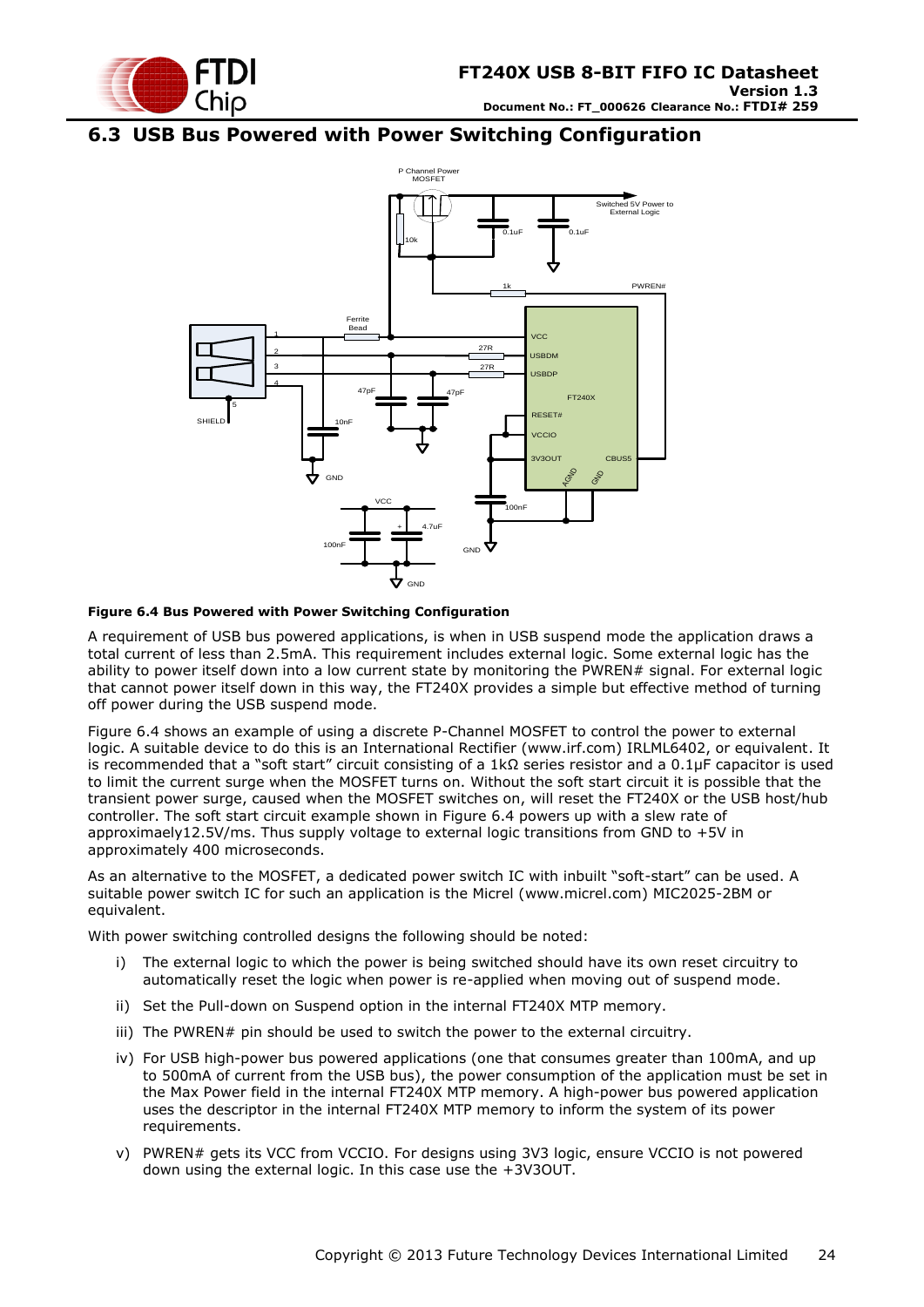![](_page_24_Picture_0.jpeg)

# <span id="page-24-0"></span>**7 Application Examples**

The following sections illustrate possible applications of the FT240X. The illustrations have omitted pin numbers for ease of understanding since the pins differ between the FT240XS and FT240XQ package options.

# <span id="page-24-1"></span>**7.1 USB to MCU FIFO Interface**

![](_page_24_Figure_5.jpeg)

#### <span id="page-24-2"></span>**Figure 7.1 USB to MCU FIFO Interface**

A typical example of using the FT240X as a USB to Microcontroller (MCU) FIFO interface is illustrated in [Figure 7.1.](#page-24-2) This example uses two MCU I/O ports: one port (8 bits) to transfer data and the other port (4 or 5 bits) to monitor the TXE# and RXF# status bits and generate the RD# and WR strobes to the FT240X, when required.

Using PWREN# for this function is optional.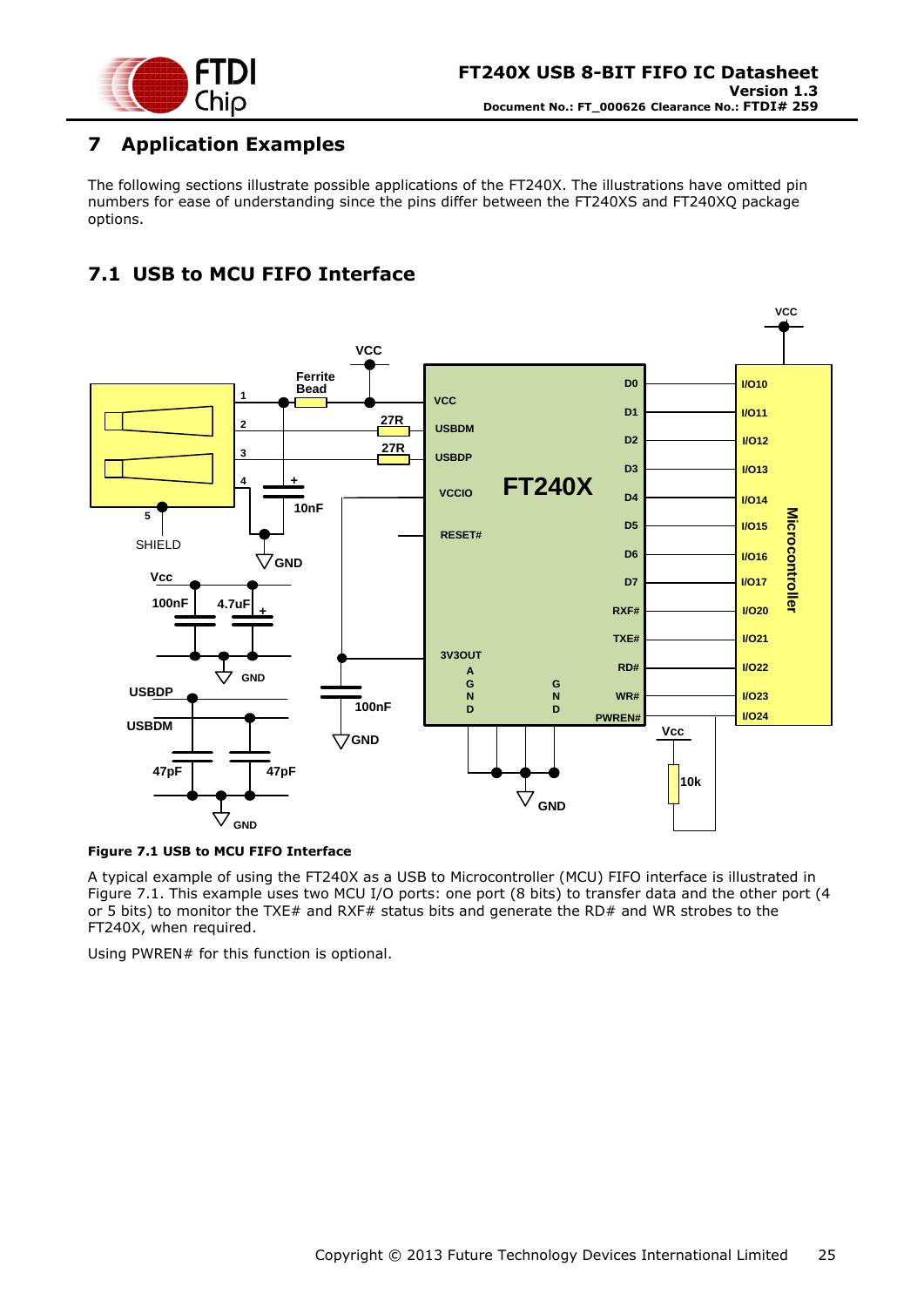![](_page_25_Picture_0.jpeg)

# <span id="page-25-0"></span>**7.2 Battery Charge Detection**

A recent addition to the USB specification ([http://www.usb.org/developers/devclass\\_docs/BCv1.2\\_011912.zip](http://www.usb.org/developers/devclass_docs/BCv1.2_011912.zip)) is to allow for additional charging profiles to be used for charging batteries in portable devices. These charging profiles do not enumerate the USB port of the peripheral. The FT240X device will detect that a USB compliant dedicated charging port (DCP) is connected. Once detected while in suspend mode a battery charge detection signal is provided to allow external logic to switch to charging mode as opposed to operation mode.

![](_page_25_Figure_4.jpeg)

![](_page_25_Figure_5.jpeg)

<span id="page-25-1"></span>**Figure 7.2 USB Battery Charging Detection (1 pin)**

To use the FT240X with battery charging detection the CBUS pins must be reprogrammed to allow for the BCD Charger output to switch the external charger circuitry on. The CBUS pins are configured in the internal MTP memory with the free utility FTPROG. If the charging circuitry requires an active low signal to enable it, the CBUS pin can be programmed to BCD Charger# as an alternative.

When connected to a USB compliant dedicated charging port (DCP, as opposed to a standard USB host) the device USB signals will be shorted together and the device suspended. The BCD charger signal will bring the LTC4053 out of suspend and allow battery charging to start. The charge current in the example above is 1A as defined by the resistance on the PROG pin.

Alternatively the PWREN# And SLEEP pins may be used to control the LTC4053 such that a battery may be charged from a standard host (low current) or from a dedicated charging port (high current). In such a design as shown above the charge current would need to be limited to 0.4A to ensure that the USB host power limit is not exceeded.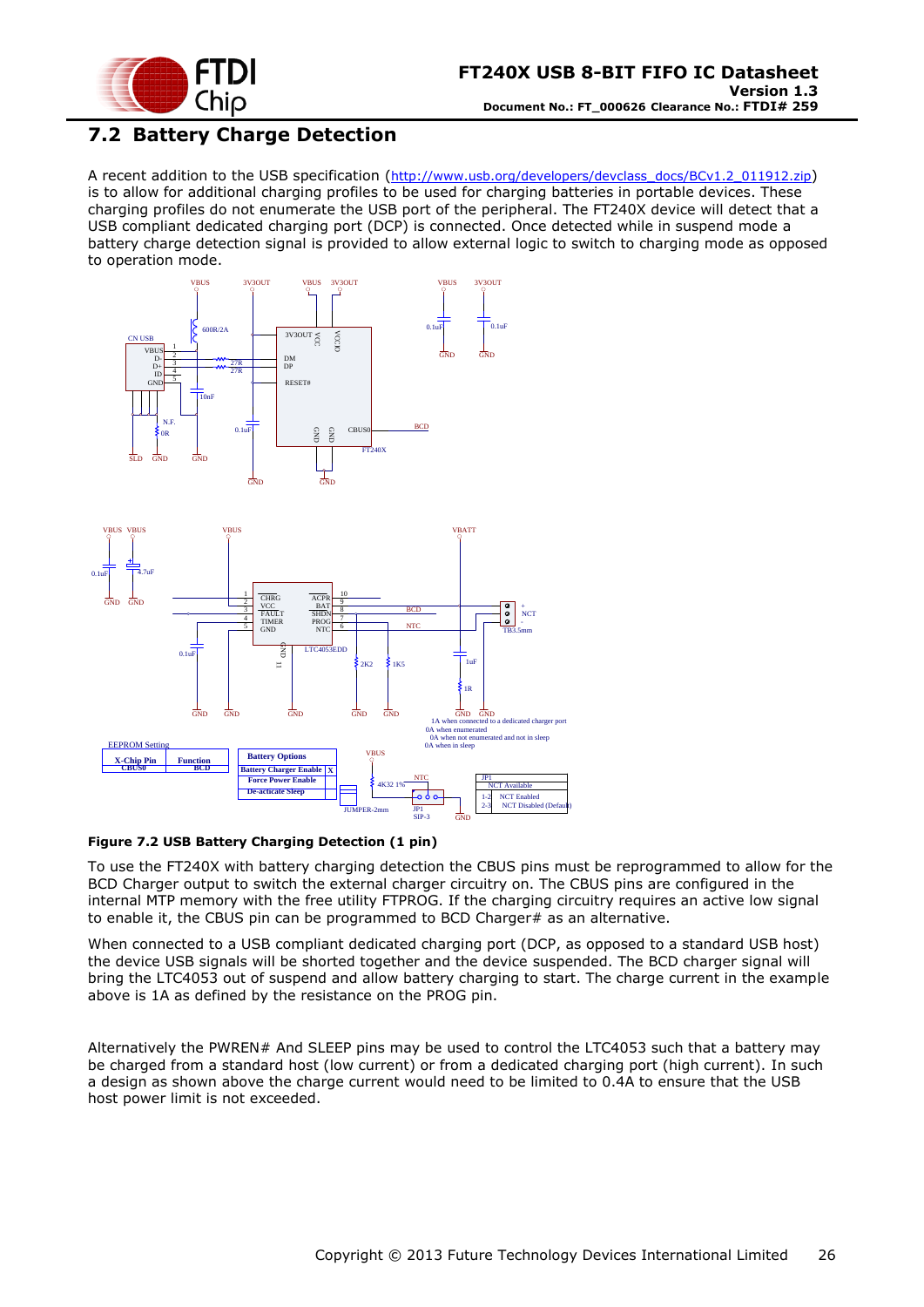![](_page_26_Picture_0.jpeg)

**Version 1.3 Document No.: FT\_000626 Clearance No.: FTDI# 259**

![](_page_26_Figure_3.jpeg)

<span id="page-26-0"></span>**Figure 7.3 USB Battery Charging Detection (2 pin)**

In the example above the FT240X SLEEP pin is used to enable/disable the LTC4053, while the PWREN# signal alters the charging current by altering the resistance on the LTC4053 PROG pin.

To calculate the equivalent resistance on the LTC4053 PROG pin select a charge current, then Res =  $1500V/I<sub>chq</sub>$ 

For more configuration options of the LTC4053 refer to:

AN 175 Battery Charging Over USB

Note: If the FT240X is connected to a standard host port such that the device is enumerated the battery charge detection signal is inactive as the device will not be in suspend.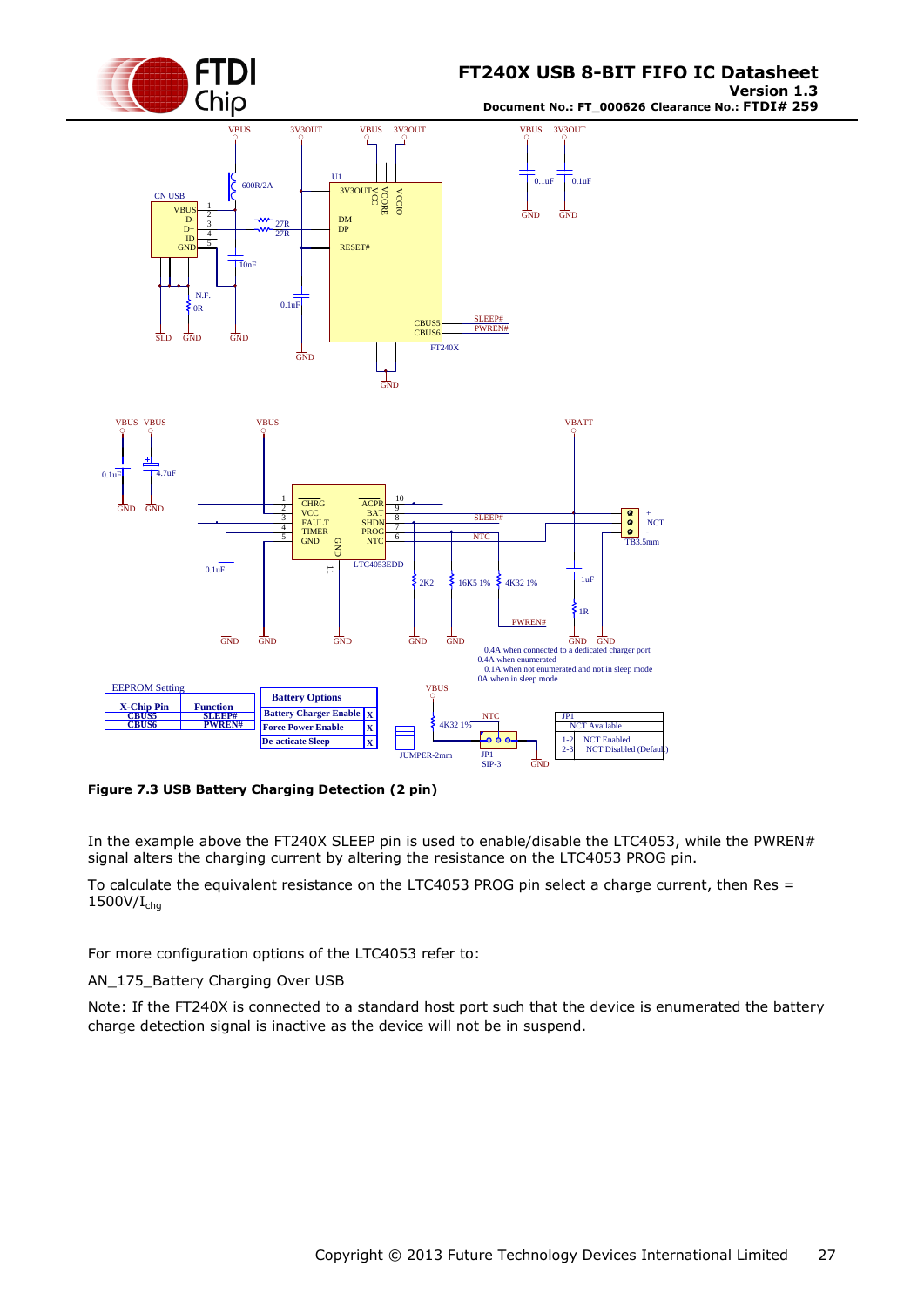![](_page_27_Picture_0.jpeg)

### <span id="page-27-0"></span>**8 Internal MTP Memory Configuration**

The FT240X includes an internal MTP memory which holds the USB configuration descriptors, other configuration data for the chip and also user data areas. Following a power-on reset or a USB reset the FT240X will scan its internal MTP memory and read the USB configuration descriptors stored there.

In many cases, the default values programmed into the MTP memory will be suitable and no reprogramming will be necessary. The defaults can be found in Section [8.1.](#page-27-1)

The MTP memory in the FT240X can be programmed over USB if the values need to be changed for a particular application. Further details of this are provided from section [8.2](#page-28-0) onwards.

Users who do not have their own USB Vendor ID but who would like to use a unique Product ID in their design can apply to FTDI for a free block of unique PIDs. See TN\_100 – USB Vendor ID/Product ID Guidelines for more details.

### <span id="page-27-1"></span>**8.1 Default Values**

The default factory programmed values of the internal MTP memory are shown in [Table 8.1.](#page-28-2)

| <b>Parameter</b>                      | Value              | <b>Notes</b>                                                                                                                                                           |
|---------------------------------------|--------------------|------------------------------------------------------------------------------------------------------------------------------------------------------------------------|
| USB Vendor ID (VID)                   | 0403h              | FTDI default VID (hex)                                                                                                                                                 |
| USB Product UD (PID)                  | 6015h              | FTDI default PID (hex)                                                                                                                                                 |
| Serial Number Enabled                 | Yes                |                                                                                                                                                                        |
| Serial Number                         | See Note           | A unique serial number is generated and<br>programmed into the MTP memory during device<br>final test.                                                                 |
| Pull down I/O Pins in USB<br>Suspend  | Disabled           | Enabling this option will make the device pull down<br>on the FIFO interface lines when in USB suspend<br>mode (PWREN# is high).                                       |
| Manufacturer Name                     | <b>FTDI</b>        |                                                                                                                                                                        |
| Product Description                   | FT240X USB FIFO    |                                                                                                                                                                        |
| Max Bus Power Current                 | 90mA               |                                                                                                                                                                        |
| Power Source                          | <b>Bus Powered</b> |                                                                                                                                                                        |
| Device Type                           | FT240X             |                                                                                                                                                                        |
| <b>USB Version</b>                    | 0200               | Returns USB 2.0 device description to the host.<br>Note: The device is a USB 2.0 Full Speed device<br>(12Mb/s) as opposed to a USB 2.0 High Speed<br>device (480Mb/s). |
| Remote Wake Up                        | Disabled           | Taking SIWU# low will wake up the USB host<br>controller from suspend in approximately 20 ms.<br>When enabled.                                                         |
| <b>DBUS Drive Current</b><br>Strength | 4 <sub>m</sub> A   | Options are 4mA, 8mA, 12mA, 16mA                                                                                                                                       |
| DBUS slew rate                        | Slow               | Options are slow or fast                                                                                                                                               |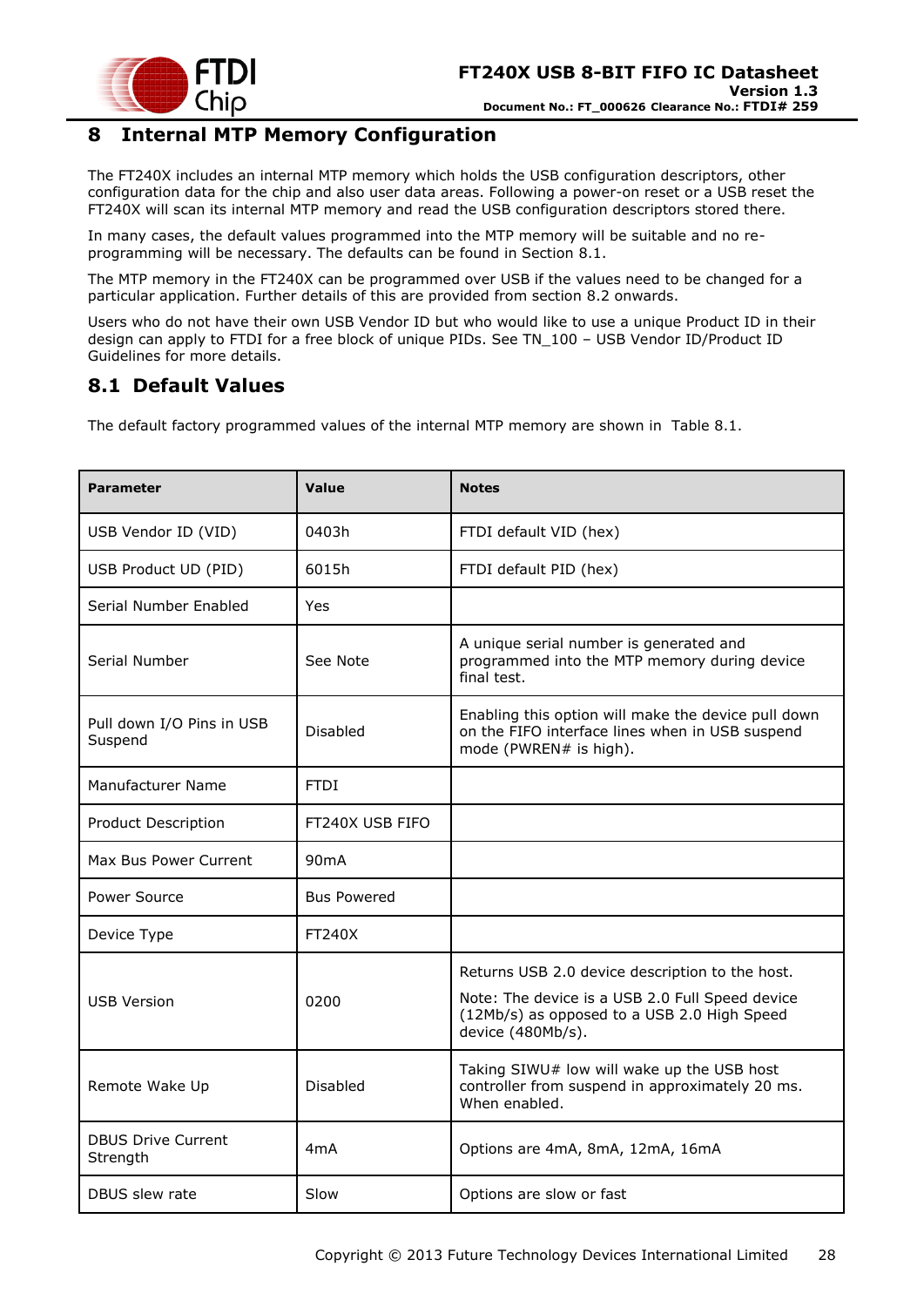![](_page_28_Picture_0.jpeg)

**Version 1.3**

**Document No.: FT\_000626 Clearance No.: FTDI# 259**

| <b>Parameter</b>                      | Value            | <b>Notes</b>                                                                         |
|---------------------------------------|------------------|--------------------------------------------------------------------------------------|
| <b>DBUS Schmitt Trigger</b><br>Enable | Normal           | Options are normal or Schmitt                                                        |
| <b>CBUS Drive Current</b><br>Strength | 4 <sub>m</sub> A | Options are 4mA, 8mA, 12mA, 16mA                                                     |
| CBUS slew rate                        | Slow             | Options are slow or fast                                                             |
| <b>CBUS Schmitt Trigger</b><br>Enable | Normal           | Options are normal or Schmitt                                                        |
| High Current I/Os                     | Disabled         | Enables the high drive level on the FIFO data bus<br>and control I/O pins.           |
| Load VCP Driver                       | Disabled         | Enabling this will load the VCP driver interface for<br>the device.                  |
| CBUS5                                 | VBUS_Sense       | Used to detect when the device is connected to a<br>USB host and power is available. |
| CBUS <sub>6</sub>                     | Keep_Awake#      | Prevents the device from entering suspend state<br>when unplugged.                   |

<span id="page-28-2"></span>**Table 8.1 Default Internal MTP Memory Configuration**

### <span id="page-28-0"></span>**8.2 Methods of Programming the MTP Memory**

### <span id="page-28-1"></span>**8.2.1 Programming the MTP memory over USB**

The MTP memory on all FT-X devices can be programmed over USB. This method is the same as for the EEPROM on other FTDI devices such as the FT232R. No additional hardware, connections or programming voltages are required. The device is simply connected to the host computer in the same way that it would be for normal applications, and the FT\_Prog utility is used to set the required options and program the device.

The FT\_Prog utility is provided free-of-charge from the FTDI website, and can be found at the link below. The user guide is also available at this link. Note that the FT-X devices require FT\_Prog version 2.5 or later.

[http://www.ftdichip.com/Support/Utilities.htm#FT\\_Prog](http://www.ftdichip.com/Support/Utilities.htm#FT_Prog)

Additionally, D2XX commands can be used to program the MTP memory from within user applications. For more information on the commands available, please see the D2XX Programmers Guide below.

[http://www.ftdichip.com/Support/Documents/ProgramGuides/D2XX\\_Programmer's\\_Guide\(FT\\_000071\).p](http://www.ftdichip.com/Support/Documents/ProgramGuides/D2XX_Programmer) [df](http://www.ftdichip.com/Support/Documents/ProgramGuides/D2XX_Programmer)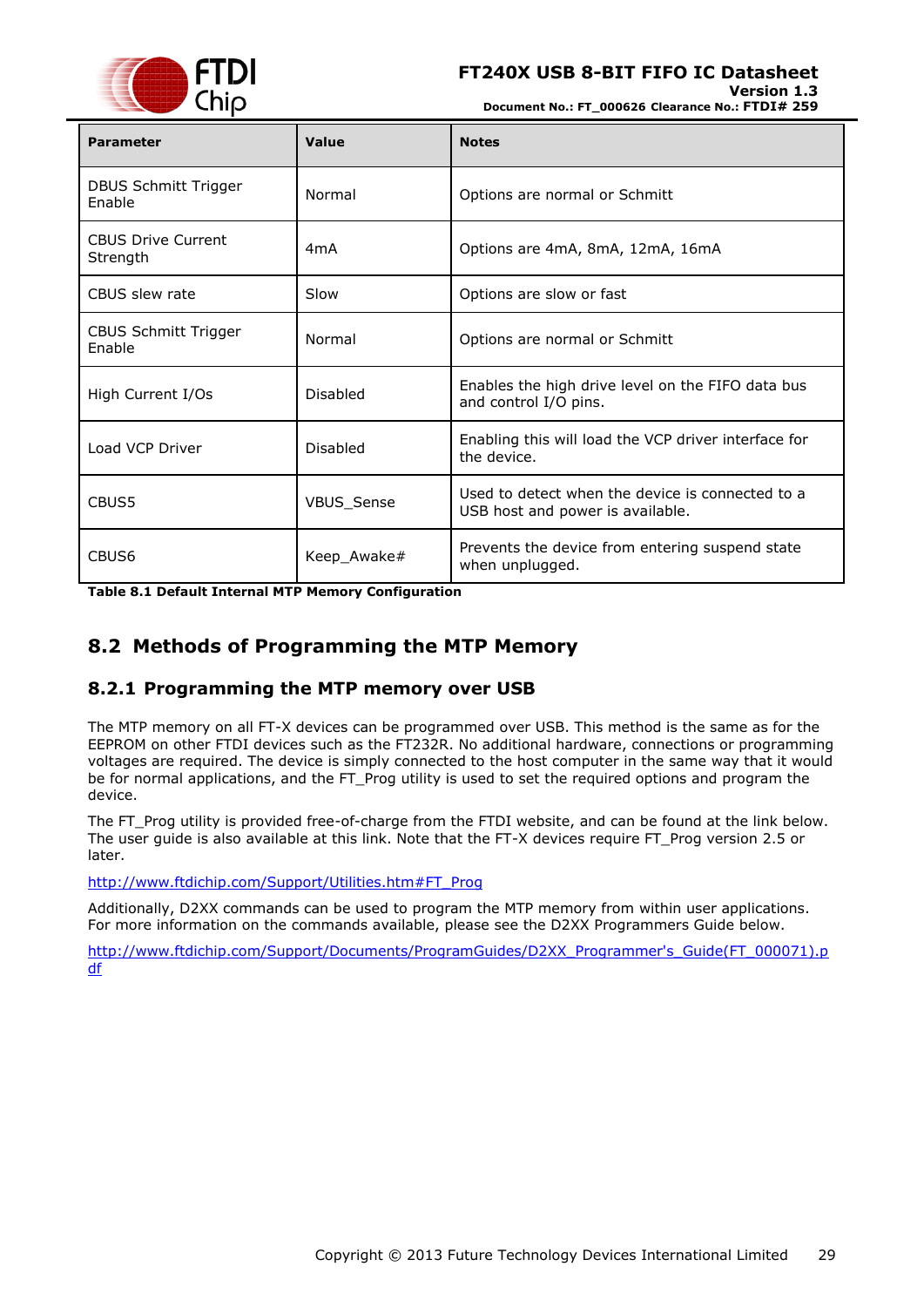![](_page_29_Picture_0.jpeg)

# <span id="page-29-0"></span>**8.3 Memory Map**

The FT-X family MTP memory has various areas which come under three main categories:

- User Memory Area
- Configuration Memory Area (writable)
- Configuration Memory Area (non-writable)

| <b>Memory Area Description</b>                                | Word Address  |
|---------------------------------------------------------------|---------------|
| <b>User Memory Area 2</b><br><b>Accessible via USB</b>        | 0x3FF - 0x80  |
| <b>Configuration Memory Area</b><br><b>Accessible via USB</b> | $0x7E - 0x50$ |
| <b>Configuration Memory Area</b><br>Cannot be written         | $0x4E - 0x40$ |
| <b>User Memory Area 1</b><br>Accessible via USB               | $0x3E - 0x12$ |
| <b>Configuration Memory Area</b><br><b>Accessible via USB</b> | $0x10 - 0x00$ |

<span id="page-29-1"></span>**Figure 8.1: Simplified memory map for the FT-X**

#### **User Memory Area**

The User Memory Areas are highlighted in Green on the memory map. They can be read and written via USB on the FT240X. All locations within this range are freely programmable; no areas have special functions and there is no checksum for the user area.

Note that the application should take into account the specification for the number of write cycles in Section [5.4](#page-20-0) if it will be writing to the MTP memory multiple times.

#### **Configuration Memory Area (writable)**

This area stores the configuration data for the device, including the data which is returned to the host in the configuration descriptors (e.g. the VID, PID and string descriptions) and also values which set the hardware configuration (the signal assigned to each CBUS pin for example).

These values can have a significant effect on the behaviour of the device. Steps must be taken to ensure that these locations are not written to un-intentionally by an application which is intended to access only the user area.

This area is included in a checksum which covers configuration areas of the memory, and so changing any value can also cause this checksum to fail.

#### **Configuration Memory Area (non-writable)**

This is a reserved area and the application should not write to this area of memory. Any attempt to write these locations will fail.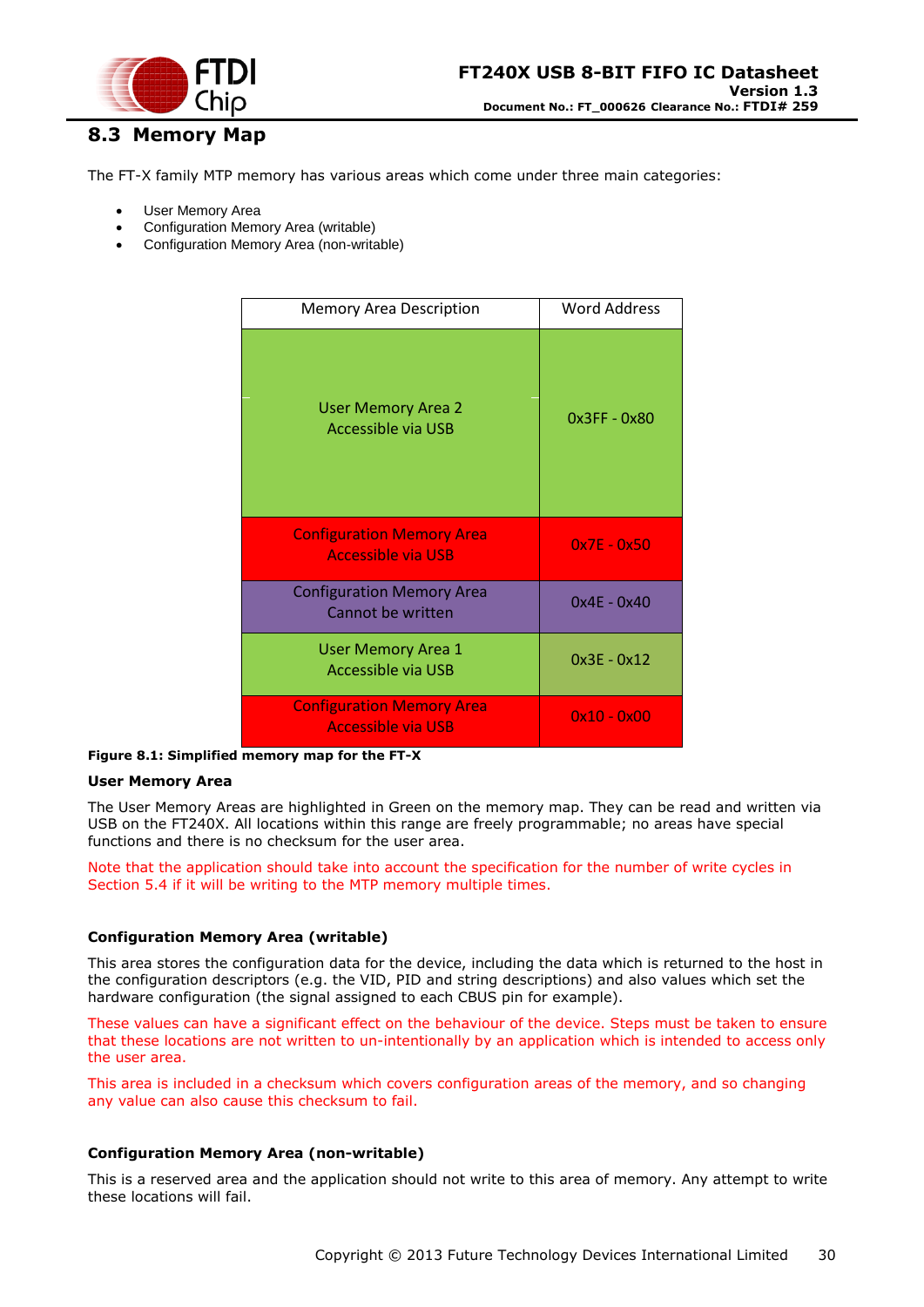![](_page_30_Picture_0.jpeg)

### <span id="page-30-0"></span>**9 Package Parameters**

The FT240X is available in two different packages. The FT240XS is the SSOP-24 option and the FT240XQ is the QFN-24 package option. The solder reflow profile for both packages is described in Section [9.5.](#page-34-0)

# <span id="page-30-1"></span>**9.1 SSOP-24 Package Mechanical Dimensions**

![](_page_30_Figure_5.jpeg)

![](_page_30_Figure_6.jpeg)

| <b>SYMBOLS</b> | MIN.  | NOM.          |
|----------------|-------|---------------|
|                | 0.053 | 0.064         |
| A1             | 0.004 | 0.006         |
| A2             |       |               |
| D              | 0.337 | 0.341         |
| F              | 0.228 | 0.236         |
| F1             | 0.150 | 0.154         |
| b              | 0.008 |               |
| С              | 0.007 |               |
| le             |       | 0.025 BAS     |
|                | 0.016 | 0.025         |
|                |       | BASI<br>0.041 |
|                | Ŋ,    |               |
|                |       |               |

 $8^{\circ}$ UNIT: INCH

MAX 0.069

 $0.010$ D 059

0.344

 $0.157$ 0.012

0.010

0.050

244

NOTES:

1.JEDEC OUTLINE : MO-137 AE 2.DIMENSION D DOES NOT INCLUDE MOLD PROTRUSIONS OR GATE BURRS. MOLD PROTRUSIONS AND GATE BURRS SHALL NOT EXCEED 0.006" PER SIDE, DIMENSION E1 DOES NOT INCLUDE INTERLEAD MOLD PROTRUSIONS. INTERLEAD MOLD PROTRUSIONS SHALL NOT EXCEED 0.010" PER SIDE.

3.DIMENSION b DOES NOT INCLUDE DAMBAR PROTRUSION/INTRUSION. ALLOWABLE DAMBAR PROTRUSION SHALL BE 0.004" TOTAL IN EXCESS OF **b dimension at maximum material condition. Dambar intrusion** SHALL NOT REDUCE DIMENSION 6 BY MORE THAN 0.002" AT LEAST.

![](_page_30_Figure_12.jpeg)

<span id="page-30-2"></span>**Figure 9.1 SSOP-24 Package Dimensions**

The FT240XS is supplied in a RoHS compliant 24 pin SSOP package. The package is lead (Pb) free and uses a 'green' compound. The package is fully compliant with European Union directive 2002/95/EC.

This package is nominally 8.66mm x 3.91 mm body (8.66mm x 5.99mm including pins). The pins are on a 0.635 mm pitch. The above mechanical drawing shows the SSOP-24 package.

The date code format is **YYXX** where  $XX = 2$  digit week number,  $YY = 2$  digit year number.

The code **XXXXXXXXXXXX** is the manufacturing LOT code.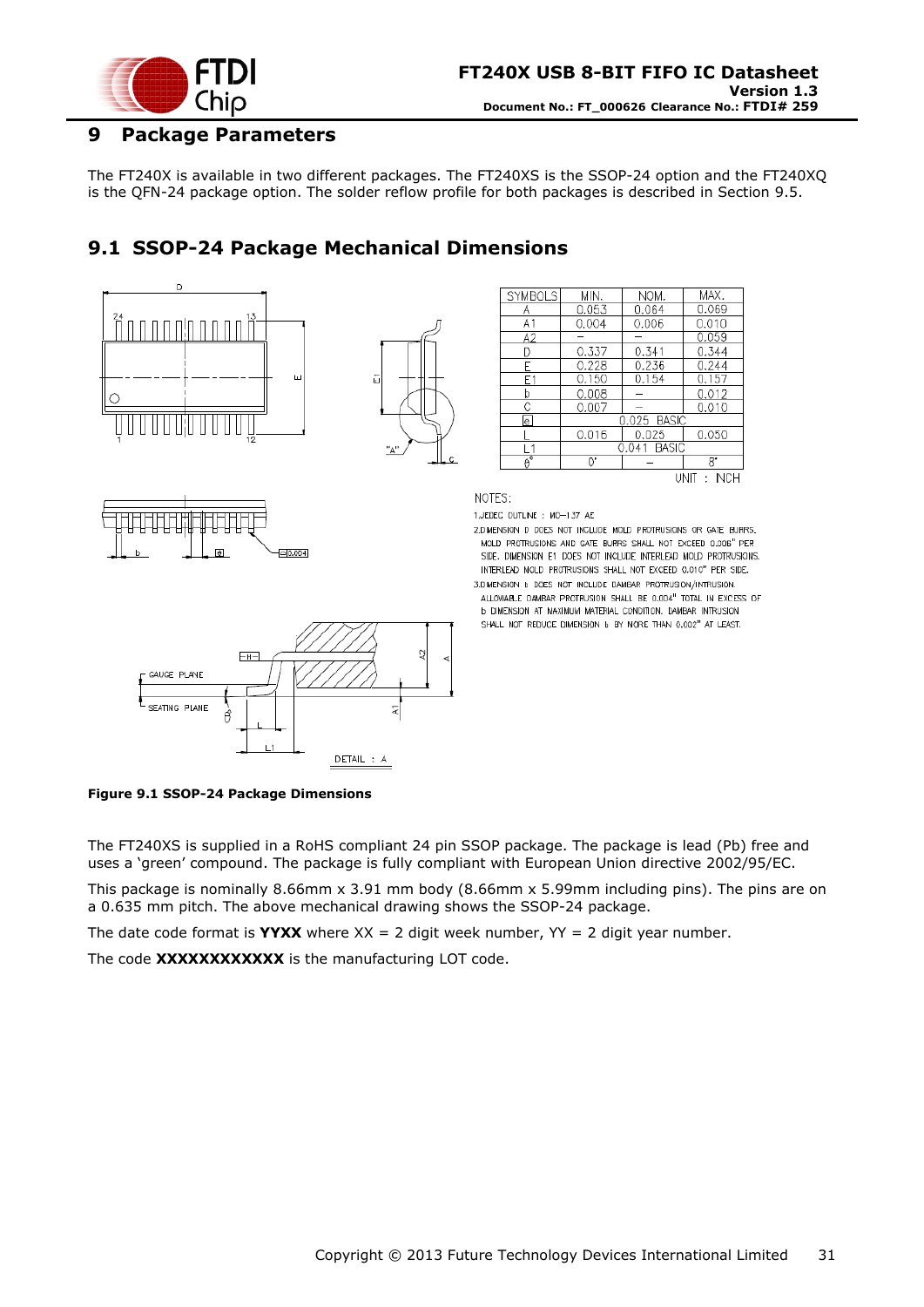![](_page_31_Picture_0.jpeg)

# <span id="page-31-0"></span>**9.2 SSOP-24 Package Markings**

![](_page_31_Figure_3.jpeg)

<span id="page-31-1"></span>**Figure 9.2 SSOP-24 Package Markings**

#### **Notes:**

- 1. YYWW = Date Code, where YY is year and WW is week number
- 2. Marking alignment should be centre justified
- 3. Laser Marking should be used
- 4. All marking dimensions should be marked proportionally. Marking font should be using Greatek standard font (Roman Simplex)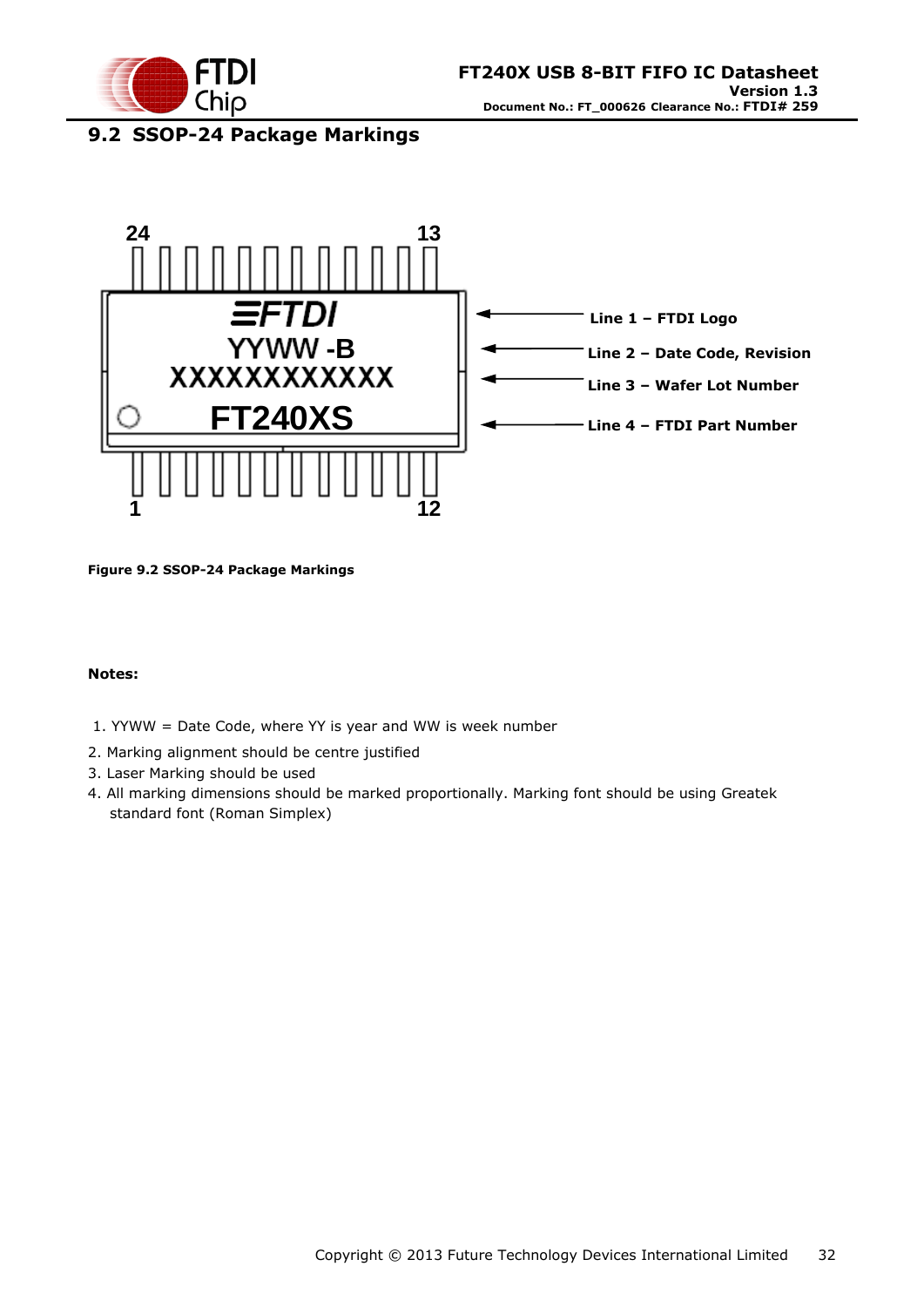![](_page_32_Picture_0.jpeg)

# <span id="page-32-0"></span>**9.3 QFN-24 Package Mechanical Dimensions**

![](_page_32_Figure_3.jpeg)

120X120 MIL 2.50 2.60 2.65 2.50 2.60 2.65 0.275 0.325 0.375  $\overline{\mathsf{V}}$  $\overline{\mathsf{x}}$  $W(V)GGD - B$ \*PAD SIZE: 113X113、120X120為某家客戶之CLOSE TOOL.

#### <span id="page-32-1"></span>**Figure 9.3 QFN-24 Package Dimensions**

The FT240XQ is supplied in a RoHS compliant leadless QFN-24 package - WQFN(X424), with pad size 114x114. The package is lead ( Pb ) free, and uses a 'green' compound. The package is fully compliant with European Union directive 2002/95/EC.

This package is nominally 4.0mm x 4.0mm. The solder pads are on a 0.50mm pitch. The above mechanical drawing shows the QFN-24 package. All dimensions are in millimetres.

The centre pad on the base of the FT240XQ is internally connected to GND, and the PCB should not have tracking on the top layer in this area.

The date code format is **YYXX** where  $XX = 2$  digit week number,  $YY = 2$  digit year number.

The code **XXXXXXX** is the manufacturing LOT code.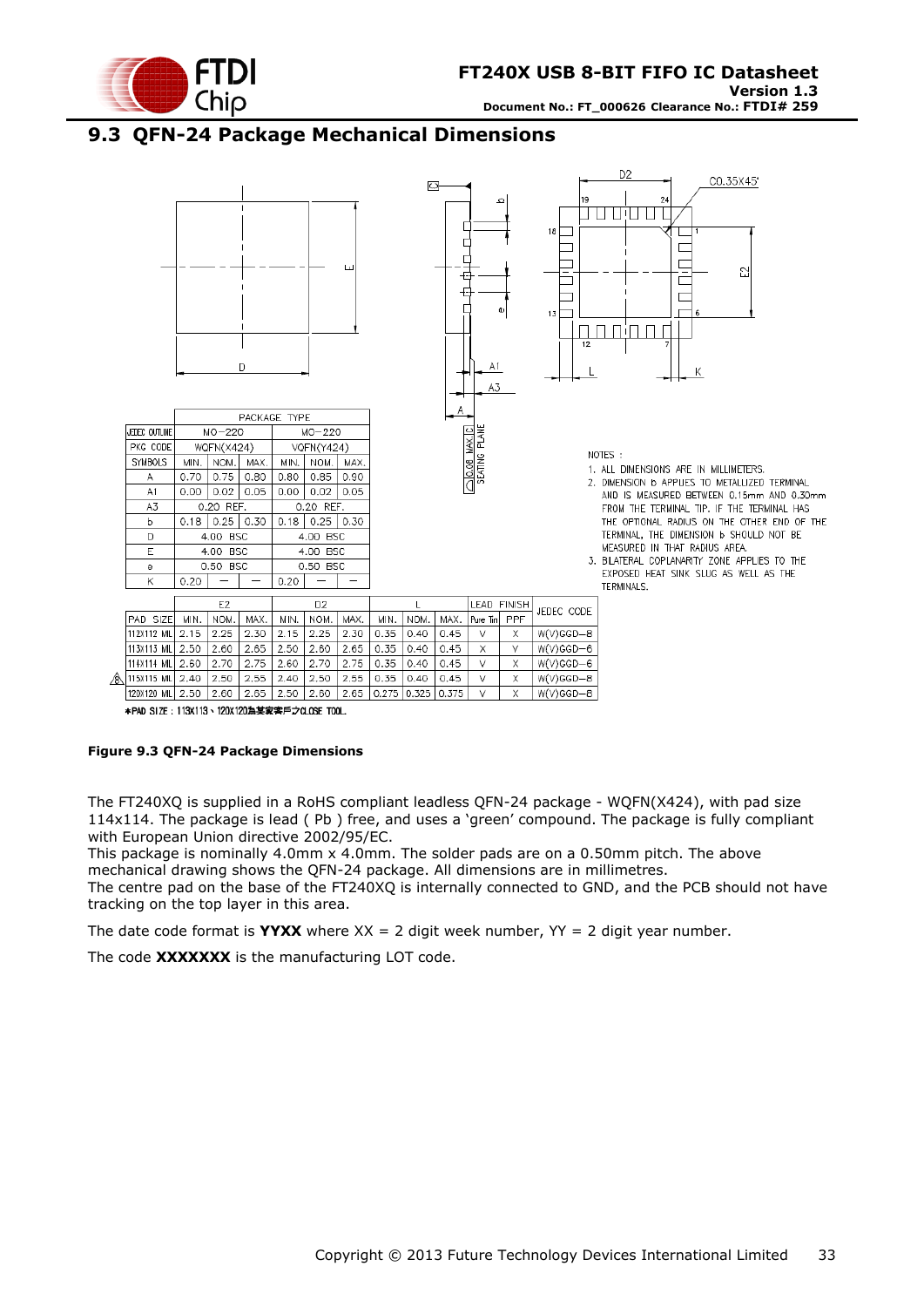![](_page_33_Picture_0.jpeg)

### <span id="page-33-0"></span>**9.4 QFN-24 Package Markings**

![](_page_33_Figure_3.jpeg)

#### <span id="page-33-1"></span>**Figure 9.4 QFN-24 Package Markings**

#### **Notes:**

- 1. YYWW = Date Code, where YY is year and WW is week number
- 2. Marking alignment should be centre justified
- 3. Laser Marking should be used
- 4. All marking dimensions should be marked proportionally. Marking font should be using Greatek standard font (Roman Simplex)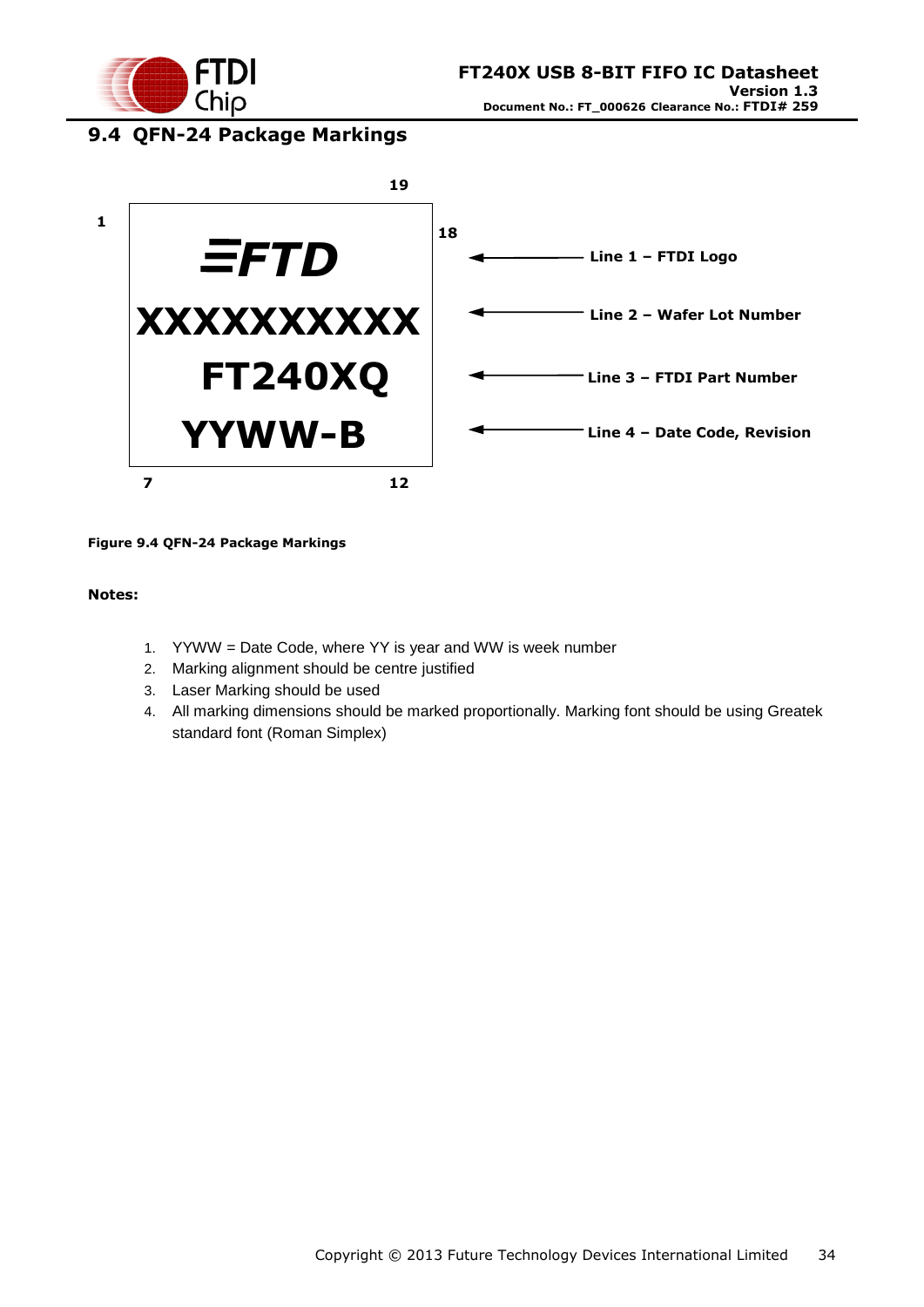![](_page_34_Picture_0.jpeg)

### <span id="page-34-0"></span>**9.5 Solder Reflow Profile**

The FT240X is supplied in Pb free 24 LD SSOP and QFN-24 packages. The recommended solder reflow profile for both package options is shown in [9.5.](#page-34-0)

![](_page_34_Figure_4.jpeg)

#### <span id="page-34-2"></span>**Figure 9.5 FT240X Solder Reflow Profile**

The recommended values for the solder reflow profile are detailed in [Table 9.1.](#page-34-1) Values are shown for both a completely Pb free solder process (i.e. the FT240X is used with Pb free solder), and for a non-Pb free solder process (i.e. the FT240X is used with non-Pb free solder).

| <b>Profile Feature</b>                                                                                                           | <b>Pb Free Solder Process</b>                           | <b>Non-Pb Free Solder Process</b>                       |
|----------------------------------------------------------------------------------------------------------------------------------|---------------------------------------------------------|---------------------------------------------------------|
| Average Ramp Up Rate $(T_s$ to $T_p$ )                                                                                           | 3°C / second Max.                                       | 3°C / Second Max.                                       |
| Preheat<br>- Temperature Min $(T_s$ Min.)<br>- Temperature Max $(T_s$ Max.)<br>- Time (t <sub>s</sub> Min to t <sub>s</sub> Max) | $150^{\circ}$ C<br>$200^{\circ}$ C<br>60 to 120 seconds | $100^{\circ}$ C<br>$150^{\circ}$ C<br>60 to 120 seconds |
| Time Maintained Above Critical<br>Temperature $T_L$ :<br>- Temperature (T <sub>L</sub> )<br>- Time $(t_L)$                       | 217°C<br>60 to 150 seconds                              | $183^{\circ}$ C<br>60 to 150 seconds                    |
| Peak Temperature $(T_p)$                                                                                                         | 260°C                                                   | $240^{\circ}$ C                                         |
| Time within 5°C of actual Peak<br>Temperature (t <sub>p</sub> )                                                                  | 20 to 40 seconds                                        | 20 to 40 seconds                                        |
| Ramp Down Rate                                                                                                                   | 6°C / second Max.                                       | 6°C / second Max.                                       |
| Time for $T = 25^{\circ}$ C to Peak Temperature,<br>$\mathsf{I}_{\mathsf{D}}$<br>$\mathbf{v}$ . $\mathbf{v}$                     | 8 minutes Max.                                          | 6 minutes Max.                                          |

<span id="page-34-1"></span>**Table 9.1 Reflow Profile Parameter Values**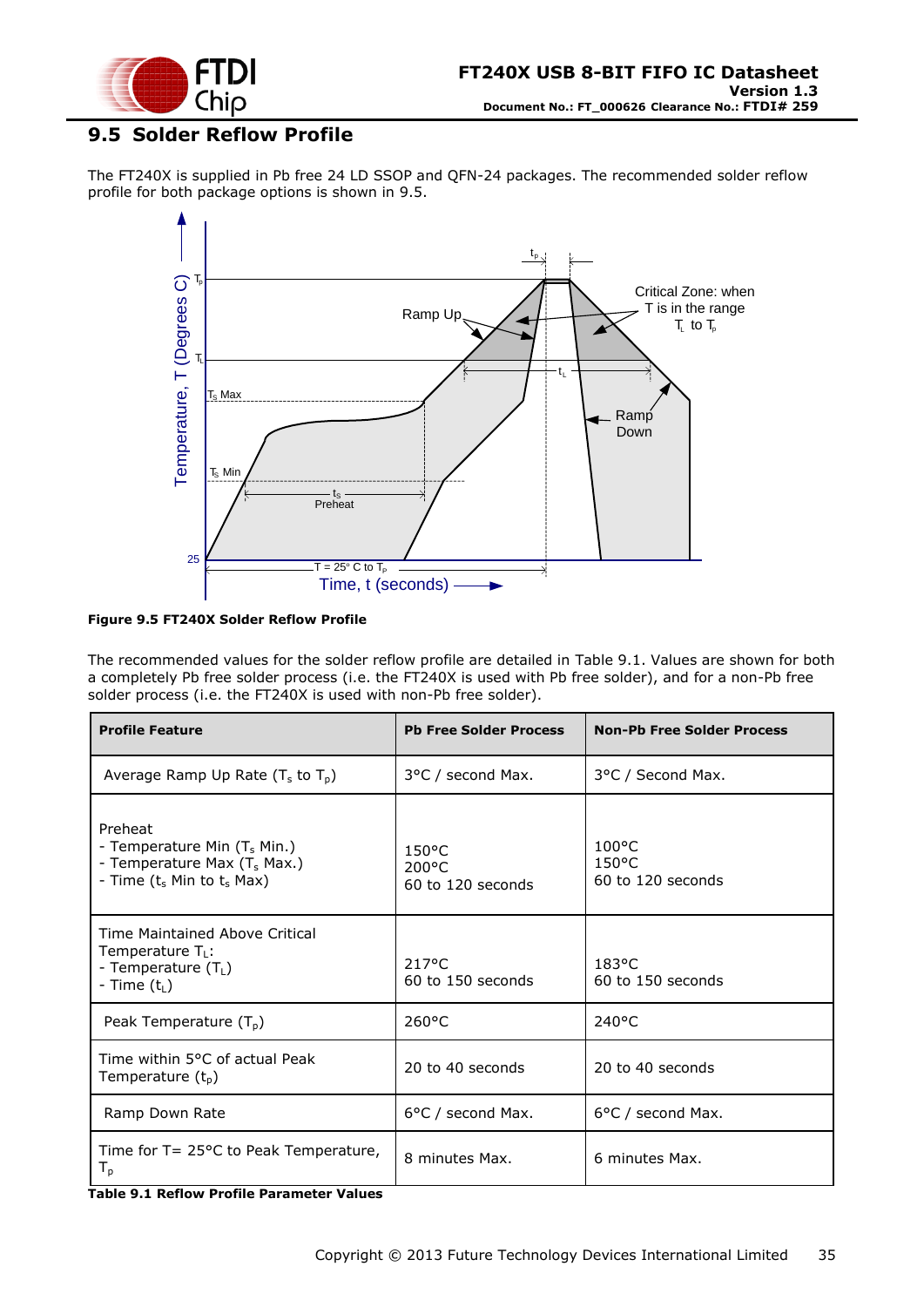![](_page_35_Picture_0.jpeg)

### <span id="page-35-0"></span>**10 Contact Information**

#### **Head Office – Glasgow, UK**

Future Technology Devices International Limited Unit 1, 2 Seaward Place, Centurion Business Park Glasgow G41 1HH United Kingdom Tel: +44 (0) 141 429 2777 Fax: +44 (0) 141 429 2758

E-mail (Sales) sales1@ftdichip.com<br>E-mail (Support) support1@ftdichip.co support1@ftdichip.com E-mail (General Enquiries) admin1@ftdichip.com

#### **Branch Office – Taipei, Taiwan**

Future Technology Devices International Limited (Taiwan) 2F, No. 516, Sec. 1, NeiHu Road Taipei 114 Taiwan , R.O.C. Tel: +886 (0) 2 8791 3570 Fax: +886 (0) 2 8791 3576

E-mail (Sales) tw.sales1@ftdichip.com E-mail (General Enquiries) tw.admin1@ftdichip.com

E-mail (Support) tw.support1@ftdichip.com

#### **Branch Office – Hillsboro, Oregon, USA**

Future Technology Devices International Limited (USA) 7130 SW Fir Loop Tigard, OR 97223 USA Tel: +1 (503) 547 0988 Fax: +1 (503) 547 0987

E-Mail (Sales) us.sales@ftdichip.com E-Mail (Support) us.support@ftdichip.com E-Mail (General Enquiries) us.admin@ftdichip.com

#### **Branch Office – Shanghai, China**

Future Technology Devices International Limited (China) Room 408, 317 Xianxia Road, Shanghai, 200051 China Tel: +86 21 62351596 Fax: +86 21 62351595

E-mail (Sales) cn.sales@ftdichip.com E-mail (Support) cn.support@ftdichip.com E-mail (General Enquiries) cn.admin@ftdichip.com

**Web Site**

http://ftdichip.com

System and equipment manufacturers and designers are responsible to ensure that their systems, and any Future Technology Devices International Ltd (FTDI) devices incorporated in their systems, meet all applicable safety, regulatory and system-level performance requirements. All application-related information in this document (including application descriptions, suggested FTDI devices and other materials) is provided for reference only. While FTDI has taken care to assure it is accurate, this information is subject to customer confirmation, and FTDI disclaims all liability for system designs and for any applications assistance provided by FTDI. Use of FTDI devices in life support and/or safety applications is entirely at the user's risk, and the user agrees to defend, indemnify and hold harmless FTDI from any and all damages, claims, suits or expense resulting from such use. This document is subject to change without notice. No freedom to use patents or other intellectual property rights is implied by the publication of this document. Neither the whole nor any part of the information contained in, or the product described in this document, may be adapted or reproduced in any material or electronic form without the prior written consent of the copyright holder. Future Technology Devices International Ltd, Unit 1, 2 Seaward Place, Centurion Business Park, Glasgow G41 1HH, United Kingdom. Scotland Registered Company Number: SC136640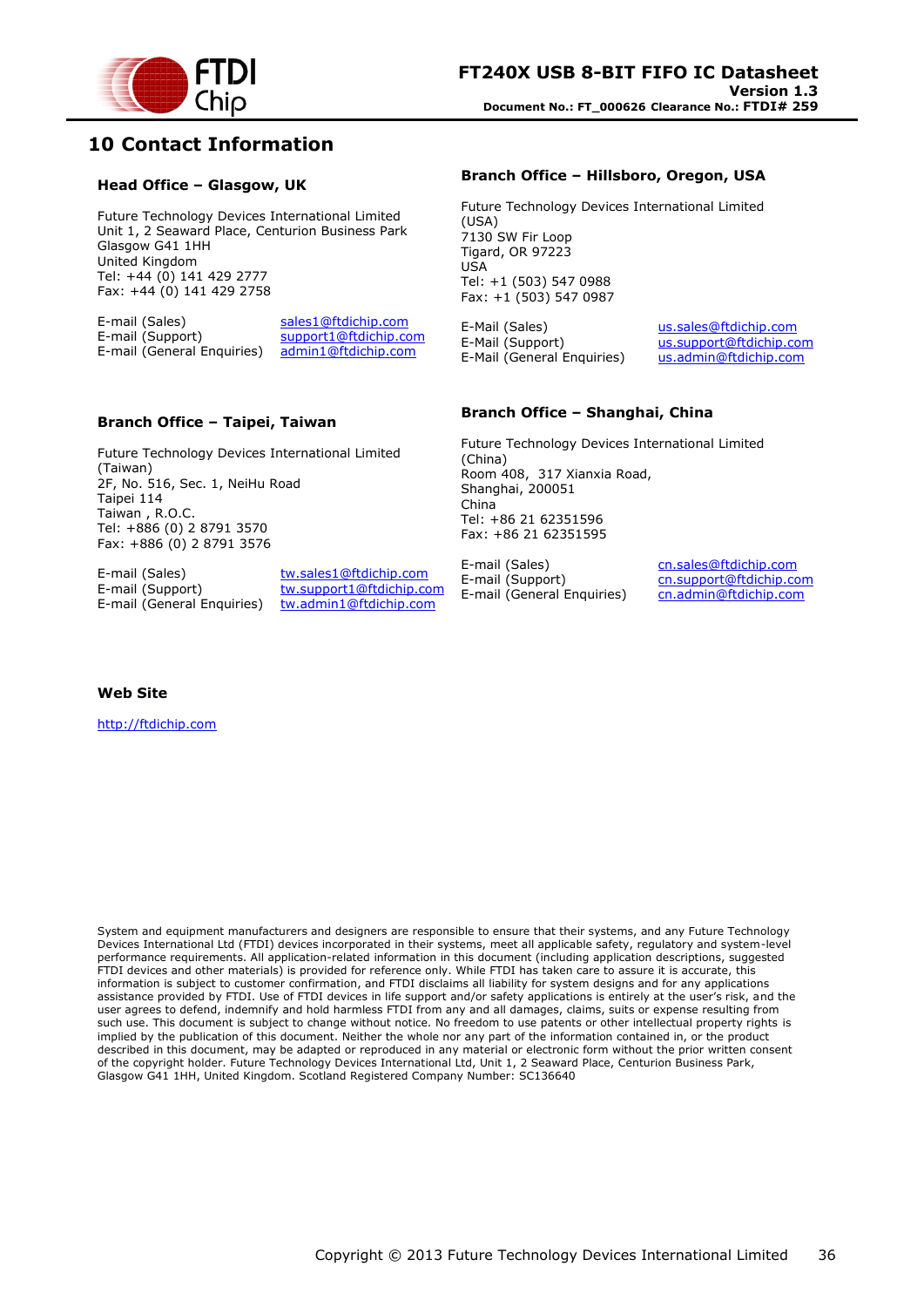![](_page_36_Picture_0.jpeg)

### <span id="page-36-0"></span>**Appendix A - References**

#### **Useful Application Notes**

[http://www.ftdichip.com/Documents/AppNotes/AN232R-01\\_FT232RBitBangModes.pdf](http://www.ftdichip.com/Documents/AppNotes/AN232R-01_FT232RBitBangModes.pdf)

[http://www.ftdichip.com/Documents/AppNotes/AN\\_107\\_AdvancedDriverOptions\\_AN\\_000073.pdf](http://www.ftdichip.com/Documents/AppNotes/AN_107_AdvancedDriverOptions_AN_000073.pdf)

[http://www.ftdichip.com/Documents/AppNotes/AN\\_121\\_FTDI\\_Device\\_EEPROM\\_User\\_Area\\_Usage.pdf](http://www.ftdichip.com/Documents/AppNotes/AN_121_FTDI_Device_EEPROM_User_Area_Usage.pdf)

[http://www.ftdichip.com/Documents/AppNotes/AN\\_120\\_Aliasing\\_VCP\\_Baud\\_Rates.pdf](http://www.ftdichip.com/Documents/AppNotes/AN_120_Aliasing_VCP_Baud_Rates.pdf)

[http://www.ftdichip.com/Documents/AppNotes/AN\\_100\\_Using\\_The\\_FT232\\_245R\\_With\\_External\\_Osc\(FT\\_](http://www.ftdichip.com/Documents/AppNotes/AN_100_Using_The_FT232_245R_With_External_Osc(FT_000067).pdf) [000067\).pdf](http://www.ftdichip.com/Documents/AppNotes/AN_100_Using_The_FT232_245R_With_External_Osc(FT_000067).pdf)

[http://www.ftdichip.com/Resources/Utilities/AN\\_126\\_User\\_Guide\\_For\\_FT232\\_Factory%20test%20utility.](http://www.ftdichip.com/Resources/Utilities/AN_126_User_Guide_For_FT232_Factory%20test%20utility.pdf) [pdf](http://www.ftdichip.com/Resources/Utilities/AN_126_User_Guide_For_FT232_Factory%20test%20utility.pdf)

[http://www.ftdichip.com/Documents/AppNotes/AN232B-05\\_BaudRates.pdf](http://www.ftdichip.com/Documents/AppNotes/AN232B-05_BaudRates.pdf)

<http://www.ftdichip.com/Documents/InstallGuides.htm>

[http://www.ftdichip.com/Support/Documents/TechnicalNotes/TN\\_100\\_USB\\_VID-PID\\_Guidelines.pdf](http://www.ftdichip.com/Support/Documents/TechnicalNotes/TN_100_USB_VID-PID_Guidelines.pdf)

[http://www.ftdichip.com/Support/Documents/AppNotes/AN\\_175\\_Battery%20Charging%20Over%20USB](http://www.ftdichip.com/Support/Documents/AppNotes/AN_175_Battery%20Charging%20Over%20USB%20with%20FTEX%20Devices.pdf) [%20with%20FTEX%20Devices.pdf](http://www.ftdichip.com/Support/Documents/AppNotes/AN_175_Battery%20Charging%20Over%20USB%20with%20FTEX%20Devices.pdf)

[http://www.usb.org/developers/devclass\\_docs/BCv1.2\\_011912.zip](http://www.usb.org/developers/devclass_docs/BCv1.2_011912.zip)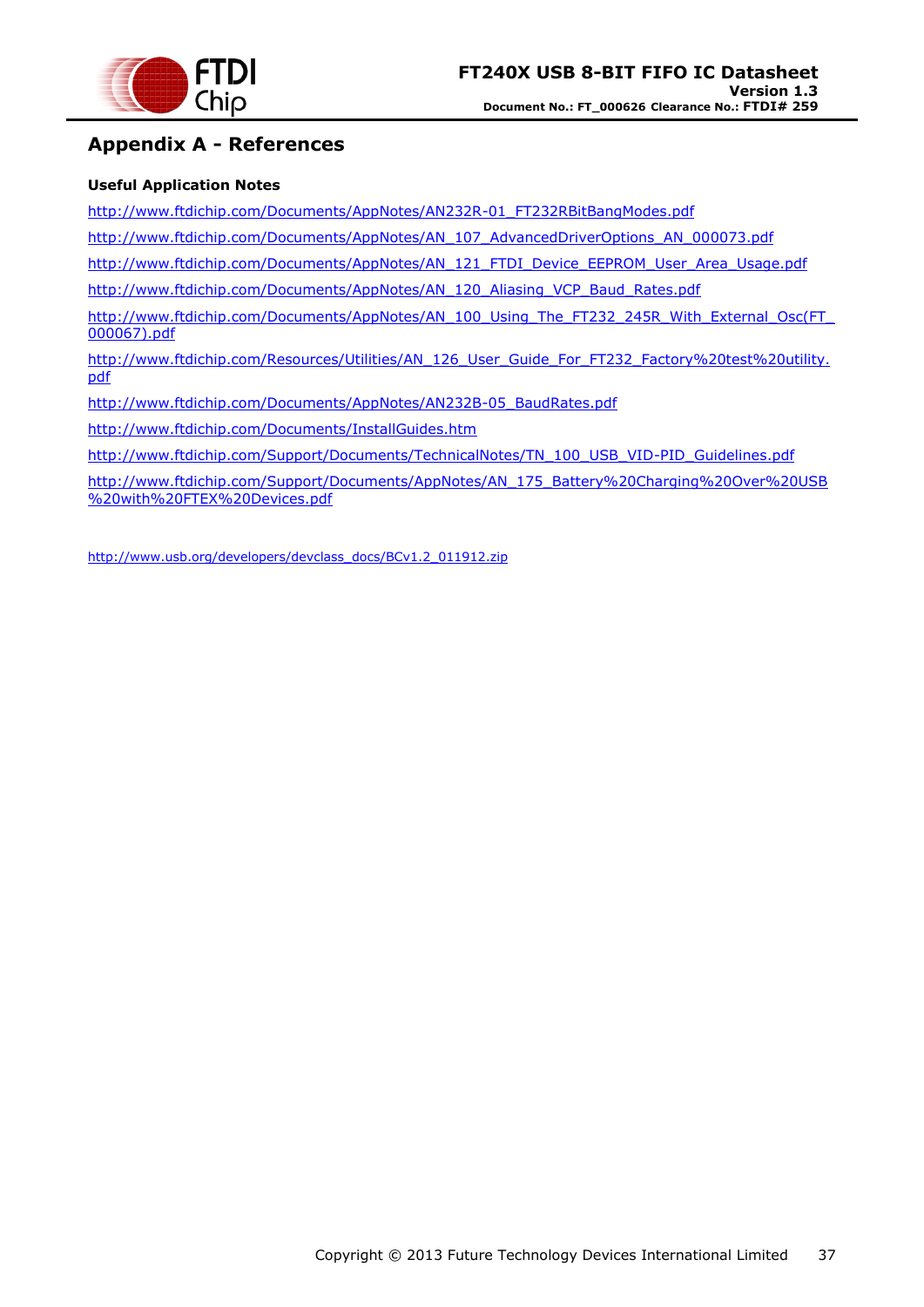![](_page_37_Picture_0.jpeg)

# <span id="page-37-0"></span>**Appendix B - List of Figures and Tables**

#### **List of Figures**

| Figure 6.3 illustrates a self powered design which has a +3.3V to +5.25V supply.  23 |  |
|--------------------------------------------------------------------------------------|--|
|                                                                                      |  |
|                                                                                      |  |
|                                                                                      |  |
|                                                                                      |  |
|                                                                                      |  |
|                                                                                      |  |
|                                                                                      |  |
|                                                                                      |  |
|                                                                                      |  |
|                                                                                      |  |

#### **List of Tables**

| Table 5.4 FIFO I/O Pin Characteristics VCCIO = +3.3V, (except USB PHY pins)  18 |    |
|---------------------------------------------------------------------------------|----|
| Table 5.5 FIFO I/O Pin Characteristics VCCIO = +2.5V, (except USB PHY pins)  19 |    |
| Table 5.6 FIFO I/O Pin Characteristics VCCIO = +1.8V (except USB PHY pins)  20  |    |
|                                                                                 |    |
|                                                                                 |    |
|                                                                                 |    |
| Copyright © 2013 Future Technology Devices International Limited                | 38 |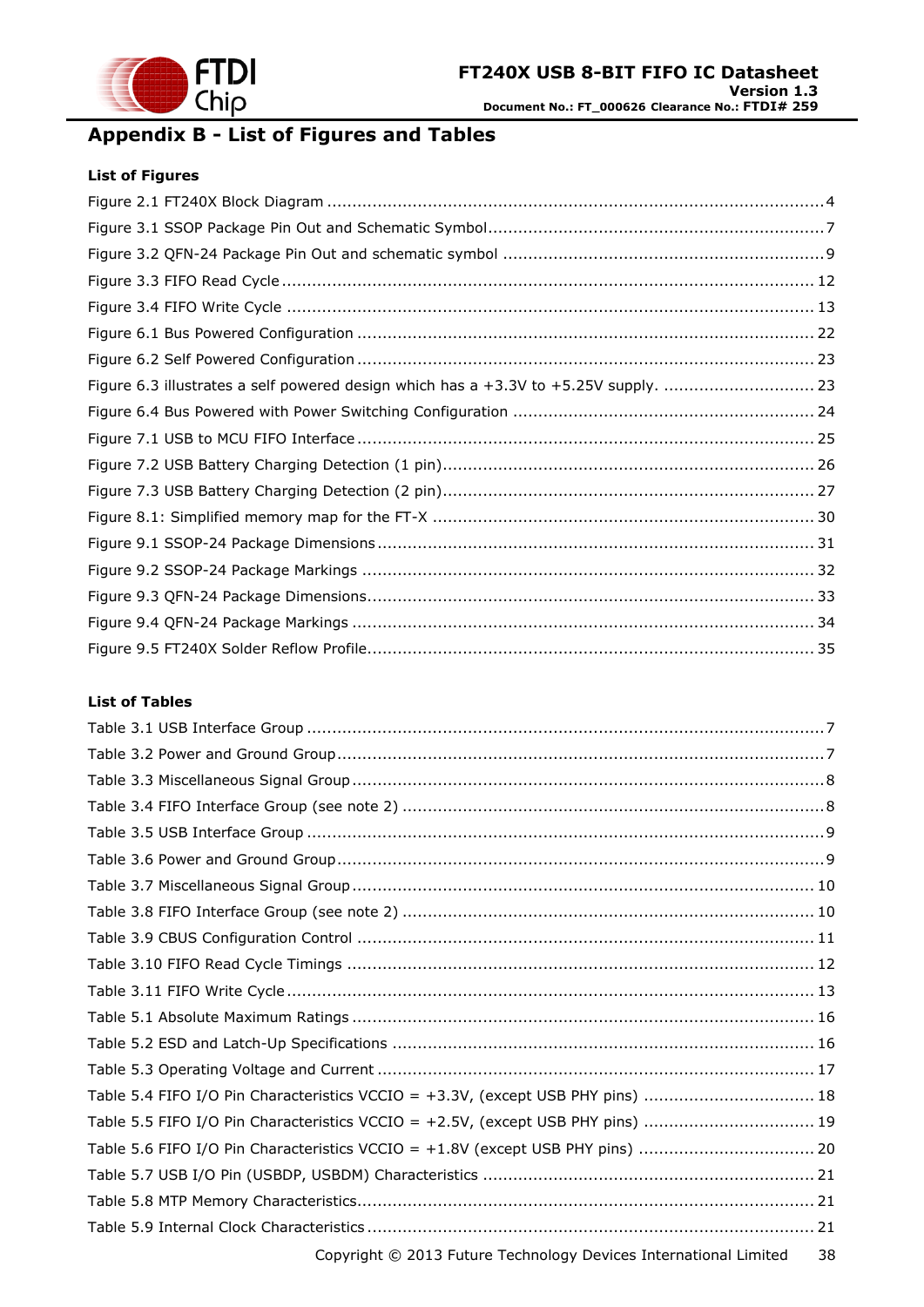![](_page_38_Picture_0.jpeg)

**Version 1.3 Document No.: FT\_000626 Clearance No.: FTDI# 259**